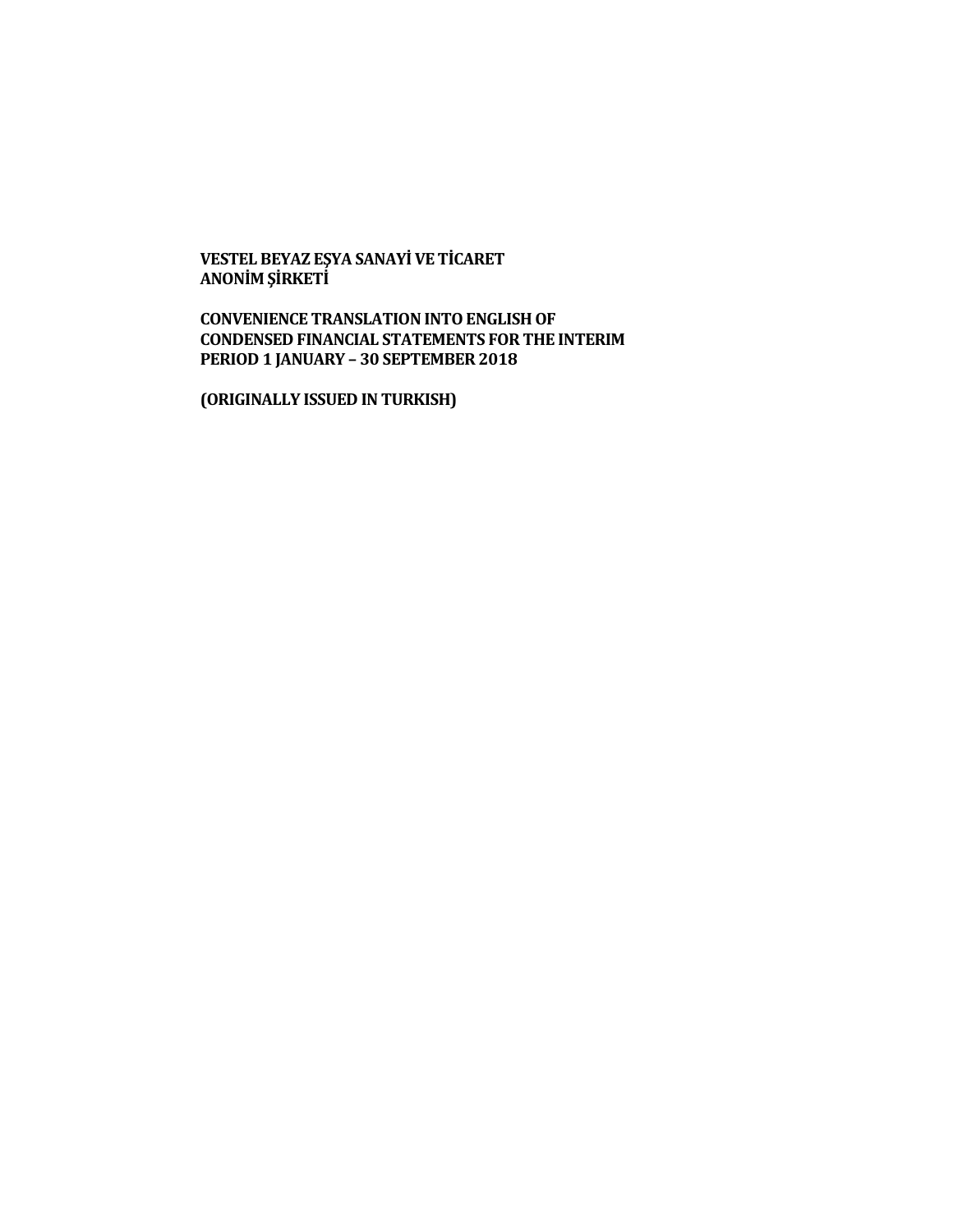| <b>CONTENTS</b>    |                                                                                                     | <b>PAGE</b> |
|--------------------|-----------------------------------------------------------------------------------------------------|-------------|
|                    |                                                                                                     | $1 - 5$     |
|                    | <b>CONDENSED INTERIM STATEMENTS OF PROFIT OR LOSS</b>                                               |             |
|                    |                                                                                                     | $6 - 7$     |
|                    |                                                                                                     | 8           |
|                    |                                                                                                     | $9 - 11$    |
|                    | NOTES TO THE CONDENSED FINANCIAL STATEMENTS FOR THE INTERIM PERIOD<br>1 JANUARY - 30 SEPTEMBER 2018 |             |
| NOTE <sub>1</sub>  |                                                                                                     | 12          |
| NOTE <sub>2</sub>  |                                                                                                     |             |
| NOTE <sub>3</sub>  |                                                                                                     | 28          |
| NOTE <sub>4</sub>  |                                                                                                     | 29          |
| NOTE <sub>5</sub>  |                                                                                                     |             |
| NOTE <sub>6</sub>  |                                                                                                     |             |
| NOTE <sub>7</sub>  |                                                                                                     | 35          |
| NOTE <sub>8</sub>  |                                                                                                     | 36          |
| NOTE <sub>9</sub>  |                                                                                                     |             |
| NOTE <sub>10</sub> |                                                                                                     | 37          |
| NOTE <sub>11</sub> |                                                                                                     |             |
| NOTE <sub>12</sub> |                                                                                                     |             |
| NOTE <sub>13</sub> |                                                                                                     |             |
| NOTE <sub>14</sub> |                                                                                                     | 44          |
| NOTE <sub>15</sub> |                                                                                                     |             |
| <b>NOTE 16</b>     |                                                                                                     | 46          |
| NOTE <sub>17</sub> |                                                                                                     |             |
| NOTE <sub>18</sub> |                                                                                                     | 49          |
| NOTE <sub>19</sub> |                                                                                                     | 49          |
| NOTE <sub>20</sub> | GENERAL ADMINISTRATIVE EXPENSES, MARKETING EXPENSES, RESEARCH                                       |             |
|                    |                                                                                                     | 50          |
| NOTE <sub>21</sub> |                                                                                                     | 51          |
| NOTE <sub>22</sub> |                                                                                                     |             |
| NOTE <sub>23</sub> | TAXES ON INCOME (INCLUDING DEFERRED TAX ASSETS AND LIABILITIES) 52-55                               |             |
| NOTE <sub>24</sub> |                                                                                                     | 55          |
| NOTE <sub>25</sub> |                                                                                                     | 56          |
| NOTE <sub>26</sub> |                                                                                                     |             |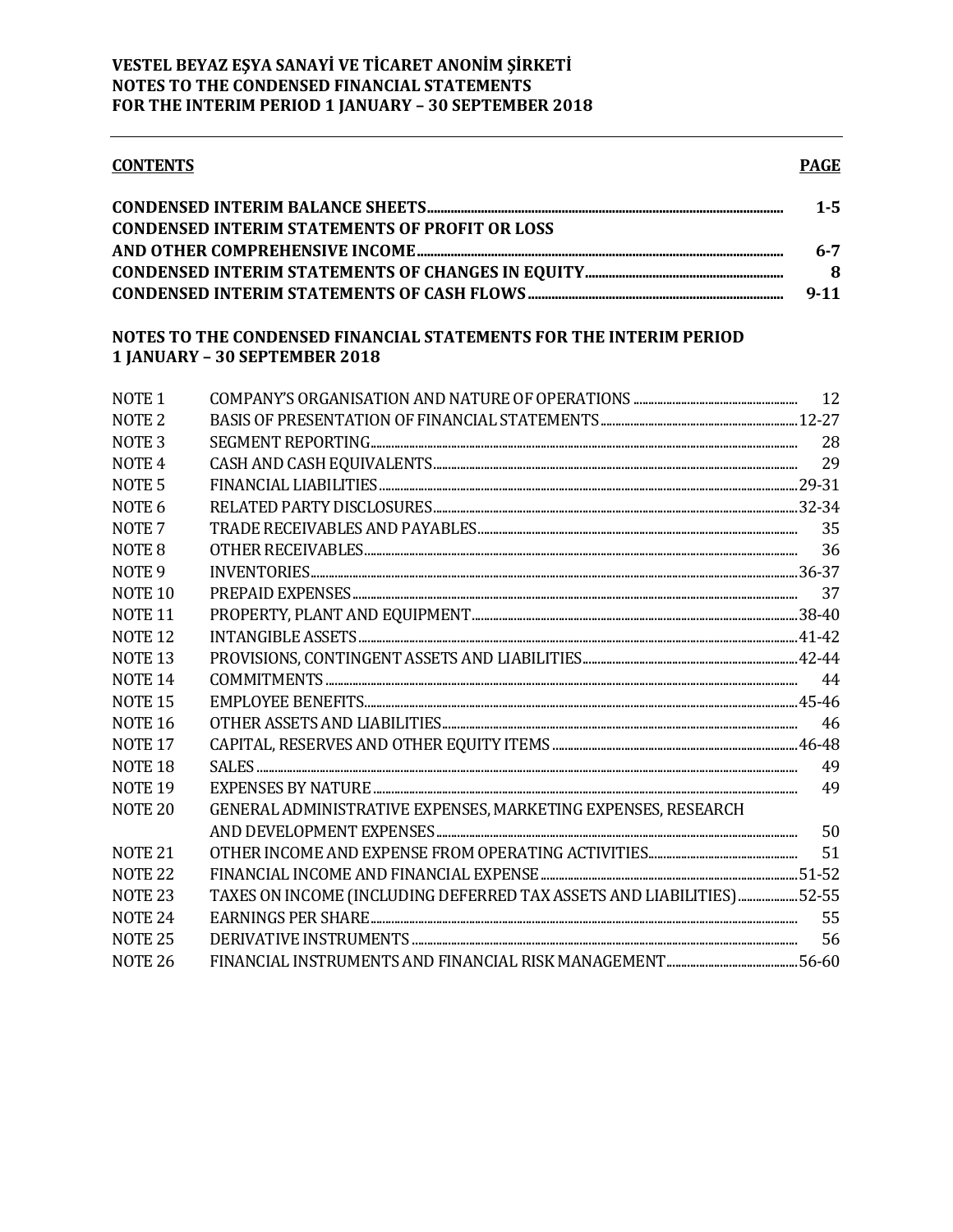(Amounts expressed in thousands of Turkish Lira ("TL") unless otherwise indicated.)

|                                                 |                  |                                    | Audited   |
|-------------------------------------------------|------------------|------------------------------------|-----------|
|                                                 | <b>Footnotes</b> | 30 September 2018 31 December 2017 |           |
| <b>ASSETS</b>                                   |                  |                                    |           |
| <b>CURRENT ASSETS</b>                           |                  |                                    |           |
| Cash and Cash Equivalents                       | 4                | 69.714                             | 73.679    |
| <b>Trade Receivables</b>                        |                  | 1.553.172                          | 1.045.883 |
| Trade Receivables Due From Related Parties      | 6                | 1.547.859                          | 1.038.802 |
| Trade Receivables Due From Unrelated Parties    | 7                | 5.313                              | 7.081     |
| Other Receivables                               |                  | 975.958                            | 645.195   |
| Other Receivables Due From Related Parties      | 6                | 731.730                            | 511.898   |
| Other Receivables Due From Unrelated Parties    | 8                | 244.228                            | 133.297   |
| Derivative Financial Assets                     |                  | 3.982                              | 4.009     |
| Derivative Financial Assets Held for Trading    | 25               | 3.982                              | 1.759     |
| Derivative Financial Assets Held for Hedging    | 25               |                                    | 2.250     |
| Inventories                                     | 9                | 799.260                            | 500.180   |
| Prepayments                                     |                  | 30.243                             | 13.803    |
| Prepayments to Unrelated Parties                | 10               | 30.243                             | 13.803    |
| <b>Current Tax Assets</b>                       |                  |                                    | 1.250     |
| <b>Other Current Assets</b>                     |                  | 2.517                              | 5.941     |
| Other Current Assets Due From Unrelated Parties | 16               | 2.517                              | 5.941     |
| <b>TOTAL CURRENT ASSETS</b>                     |                  | 3.434.846                          | 2.289.940 |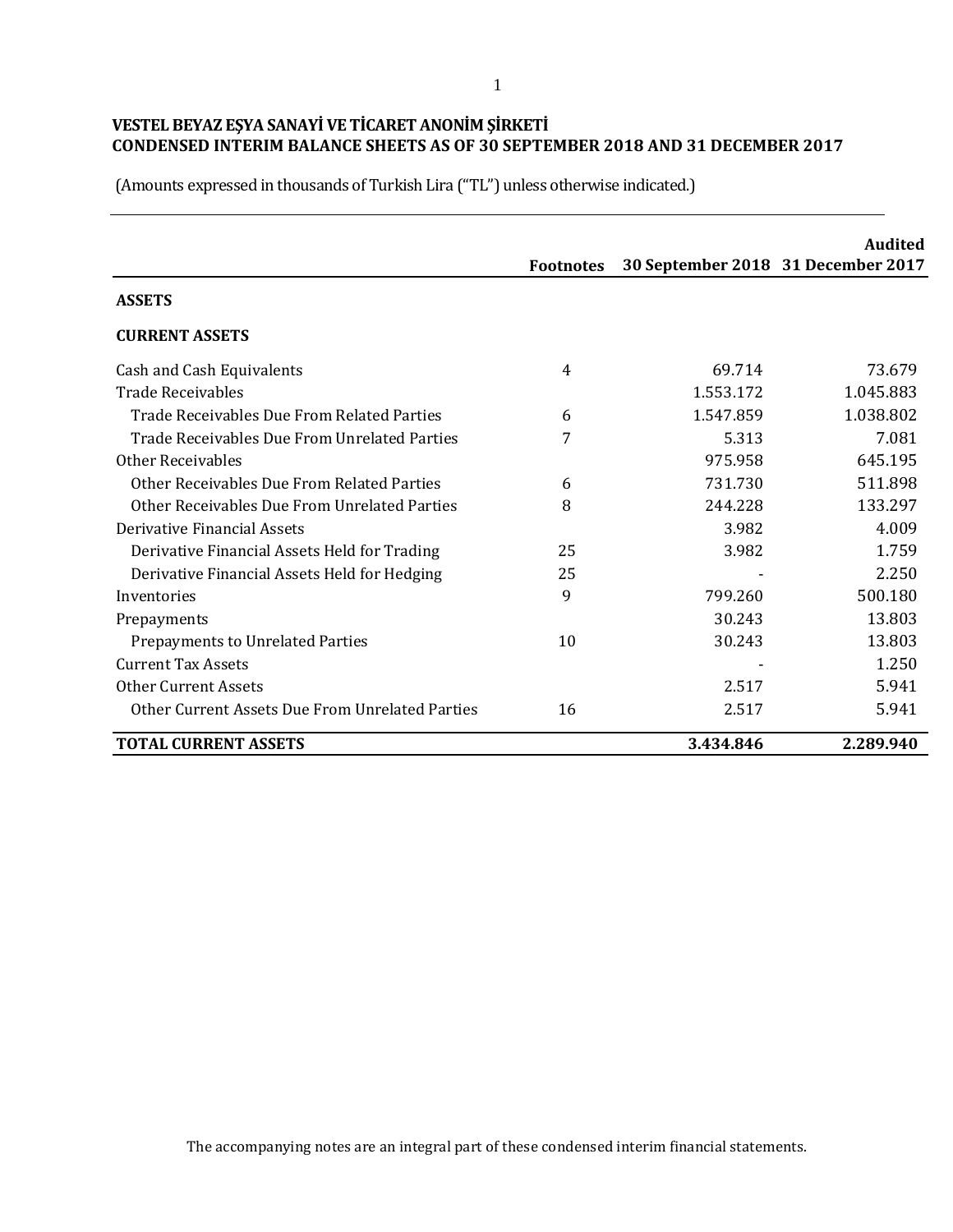(Amounts expressed in thousands of Turkish Lira ("TL") unless otherwise indicated.)

|                                      |                  |                                    | Audited   |
|--------------------------------------|------------------|------------------------------------|-----------|
|                                      | <b>Footnotes</b> | 30 September 2018 31 December 2017 |           |
| <b>NON-CURRENT ASSETS</b>            |                  |                                    |           |
| Property, Plant and Equipments       |                  | 1.362.646                          | 553.202   |
| Land and Premises                    | 11               | 192.824                            | 39.063    |
| Land Improvements                    | 11               | 40.753                             | 844       |
| <b>Buildings</b>                     | 11               | 431.142                            | 40.838    |
| Machinery and Equipments             | 11               | 619.548                            | 367.398   |
| Vehicles                             | 11               | 246                                | 249       |
| <b>Fixtures and Fittings</b>         | 11               | 23.309                             | 17.689    |
| Leasehold Improvements               | 11               | 4.369                              | 4.070     |
| <b>Construction in Progress</b>      | 11               | 50.455                             | 83.051    |
| Intangible Assets and Goodwill       |                  | 137.956                            | 118.214   |
| Other Rights                         | 12               | 17                                 | 19        |
| <b>Capitalized Development Costs</b> | 12               | 129.243                            | 109.806   |
| Other Intangible Assets              | 12               | 8.696                              | 8.389     |
| Prepayments                          |                  | 48.301                             | 62.952    |
| Prepayments to Unrelated Parties     | 10               | 48.301                             | 62.952    |
| Deferred Tax Asset                   | 23               |                                    | 5.681     |
| <b>TOTAL NON-CURRENT ASSETS</b>      |                  | 1.548.903                          | 740.049   |
| <b>TOTAL ASSETS</b>                  |                  | 4.983.749                          | 3.029.989 |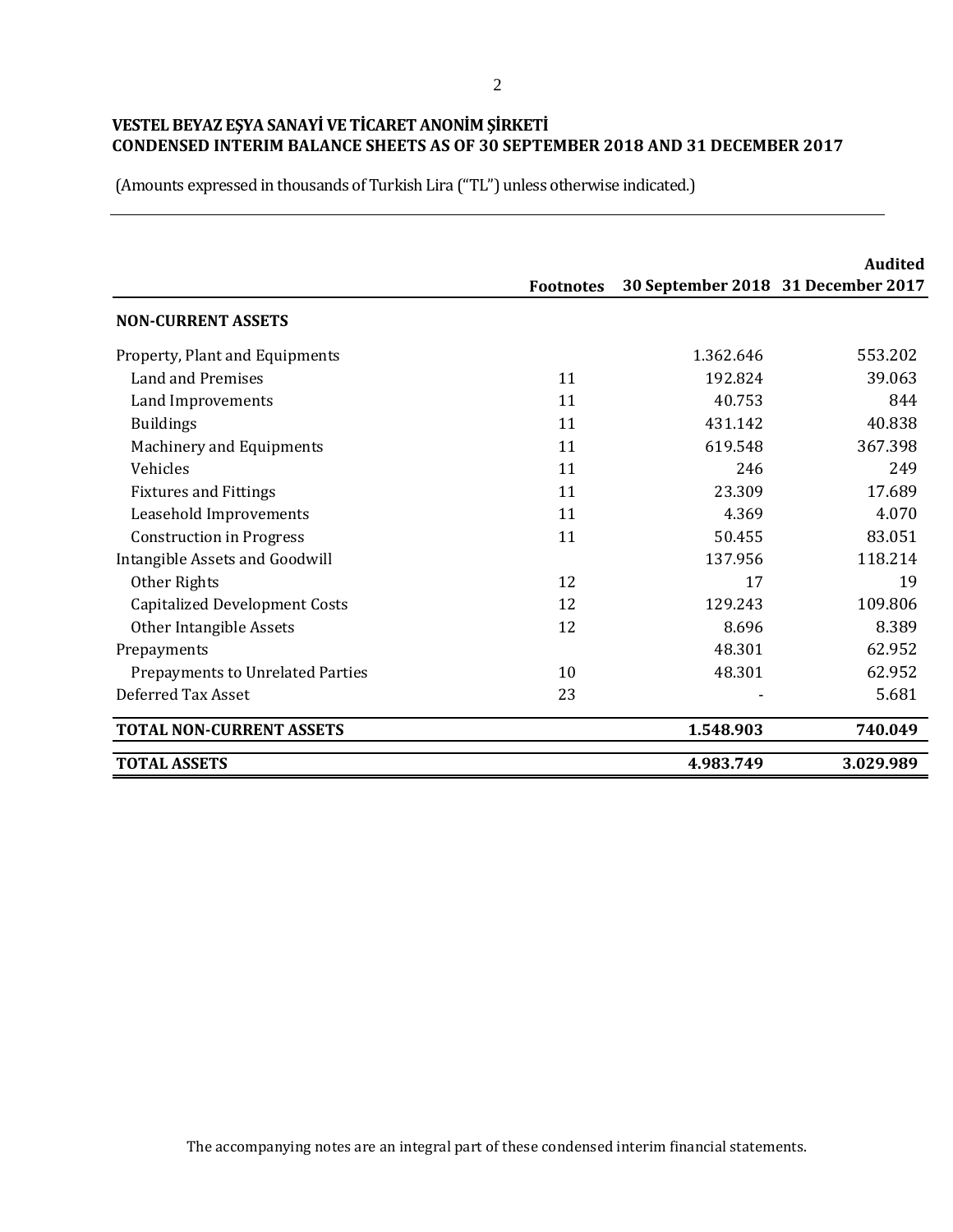(Amounts expressed in thousands of Turkish Lira ("TL") unless otherwise indicated.)

|                                                   | <b>Footnotes</b> | 30 September 2018 31 December 2017 | <b>Audited</b> |
|---------------------------------------------------|------------------|------------------------------------|----------------|
| <b>LIABILITIES</b>                                |                  |                                    |                |
| <b>CURRENT LIABILITIES</b>                        |                  |                                    |                |
| <b>Current Borrowings</b>                         |                  | 413.381                            | 281.926        |
| <b>Current Borrowings From Unrelated Parties</b>  |                  | 413.381                            | 281.926        |
| <b>Bank Loans</b>                                 | 5                | 412.647                            | 281.476        |
| <b>Leasing Debts</b>                              | 5                | 734                                | 450            |
| <b>Current Portion of Non-current Borrowings</b>  |                  | 321.608                            | 70.051         |
| Current Portion of Non-current Borrowings from    |                  |                                    |                |
| <b>Unrelated Parties</b>                          |                  | 321.608                            | 70.051         |
| <b>Bank Loans</b>                                 | 5                | 321.608                            | 70.051         |
| <b>Trade Payables</b>                             |                  | 2.202.144                          | 1.242.281      |
| <b>Trade Payables to Related Parties</b>          | 6                | 57.761                             | 40.744         |
| <b>Trade Payables to Unrelated Parties</b>        | 7                | 2.144.383                          | 1.201.537      |
| <b>Employee Benefit Obligations</b>               | 15               | 39.780                             | 26.671         |
| <b>Other Payables</b>                             |                  | 99.293                             | 64.507         |
| Other Payables to Related Parties                 | 6                | 99.293                             | 64.507         |
| Derivative Financial Liabilities                  |                  | 56.857                             | 9.977          |
| Derivative Financial Liabilities Held for Trading | 25               | 56.857                             | 5.993          |
| Derivative Financial Liabilities Held for Hedging | 25               |                                    | 3.984          |
| Current Tax Liabilities, Current                  | 23               | 1.855                              |                |
| <b>Current Provisions</b>                         |                  | 2.824                              | 2.197          |
| <b>Other Current Provisions</b>                   | 13               | 2.824                              | 2.197          |
| Other Current Liabilities                         |                  | 13.433                             | 8.697          |
| Other Current Liabilities to Unrelated Parties    | 16               | 13.433                             | 8.697          |
| <b>TOTAL CURRENT LIABILITIES</b>                  |                  | 3.151.175                          | 1.706.307      |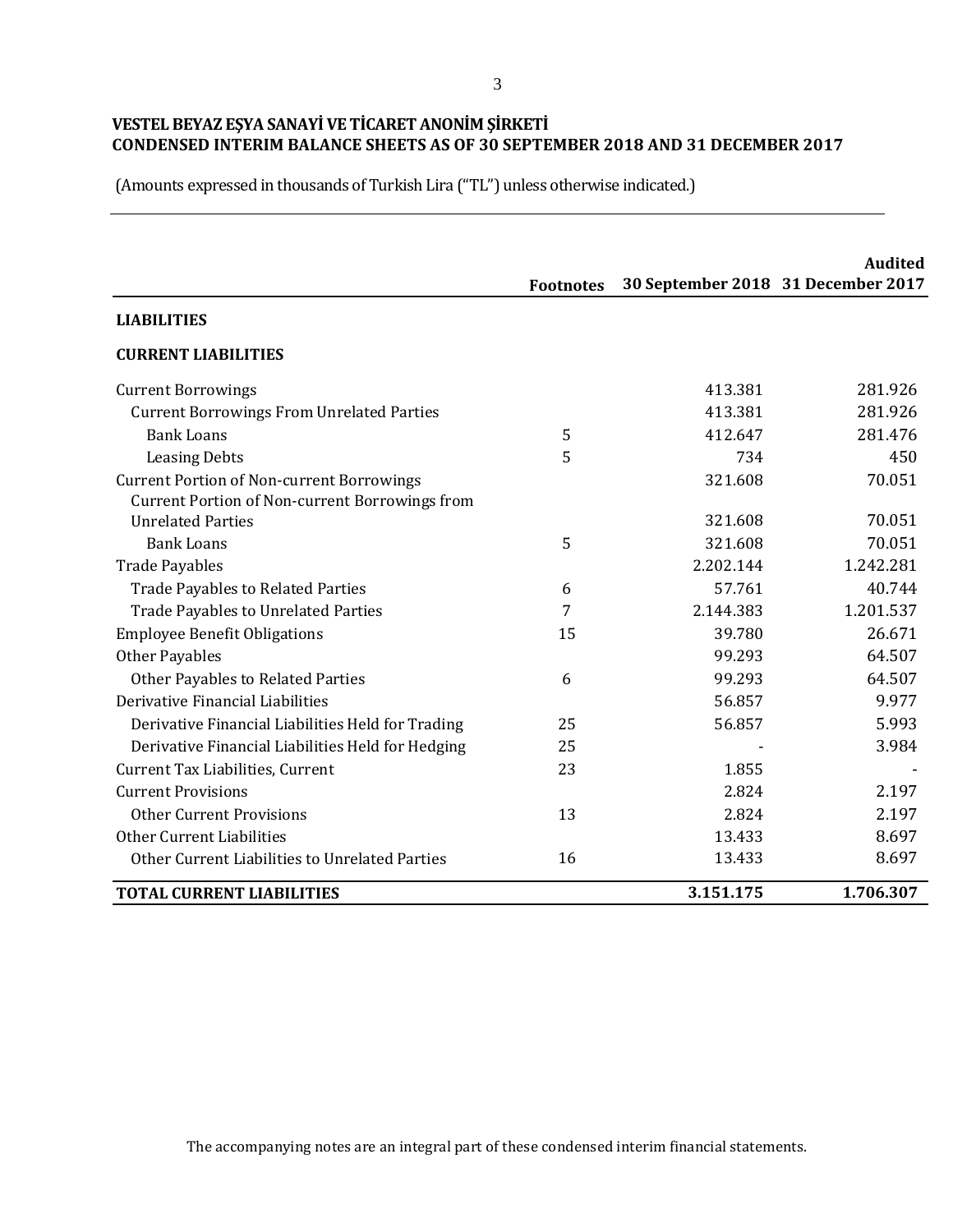(Amounts expressed in thousands of Turkish Lira ("TL") unless otherwise indicated.)

|                                              |                  |                                    | Audited   |
|----------------------------------------------|------------------|------------------------------------|-----------|
|                                              | <b>Footnotes</b> | 30 September 2018 31 December 2017 |           |
| <b>NON-CURRENT LIABILITIES</b>               |                  |                                    |           |
| Long Term Borrowings                         |                  | 5.726                              | 179.514   |
| Long Term Borrowings From Unrelated Parties  |                  | 5.726                              | 179.514   |
| <b>Bank Loans</b>                            | 5                | 5.412                              | 178.968   |
| <b>Leasing Debts</b>                         | 5                | 314                                | 546       |
| <b>Trade Payables</b>                        |                  | 17.664                             | 1.959     |
| <b>Trade Payables to Unrelated Parties</b>   | 7                | 17.664                             | 1.959     |
| Other Payables                               |                  | 49.871                             | 98.323    |
| <b>Other Payables to Related Parties</b>     | 6                | 49.871                             | 98.323    |
| Non-current Provisions                       |                  | 35.619                             | 31.749    |
| Non-current Provisions for Employee Benefits | 15               | 35.619                             | 31.749    |
| Deferred Tax Liabilities                     | 25               | 69.525                             |           |
| <b>TOTAL NON-CURRENT LIABILITIES</b>         |                  | 178.405                            | 311.545   |
| <b>TOTAL LIABILITIES</b>                     |                  | 3.329.580                          | 2.017.852 |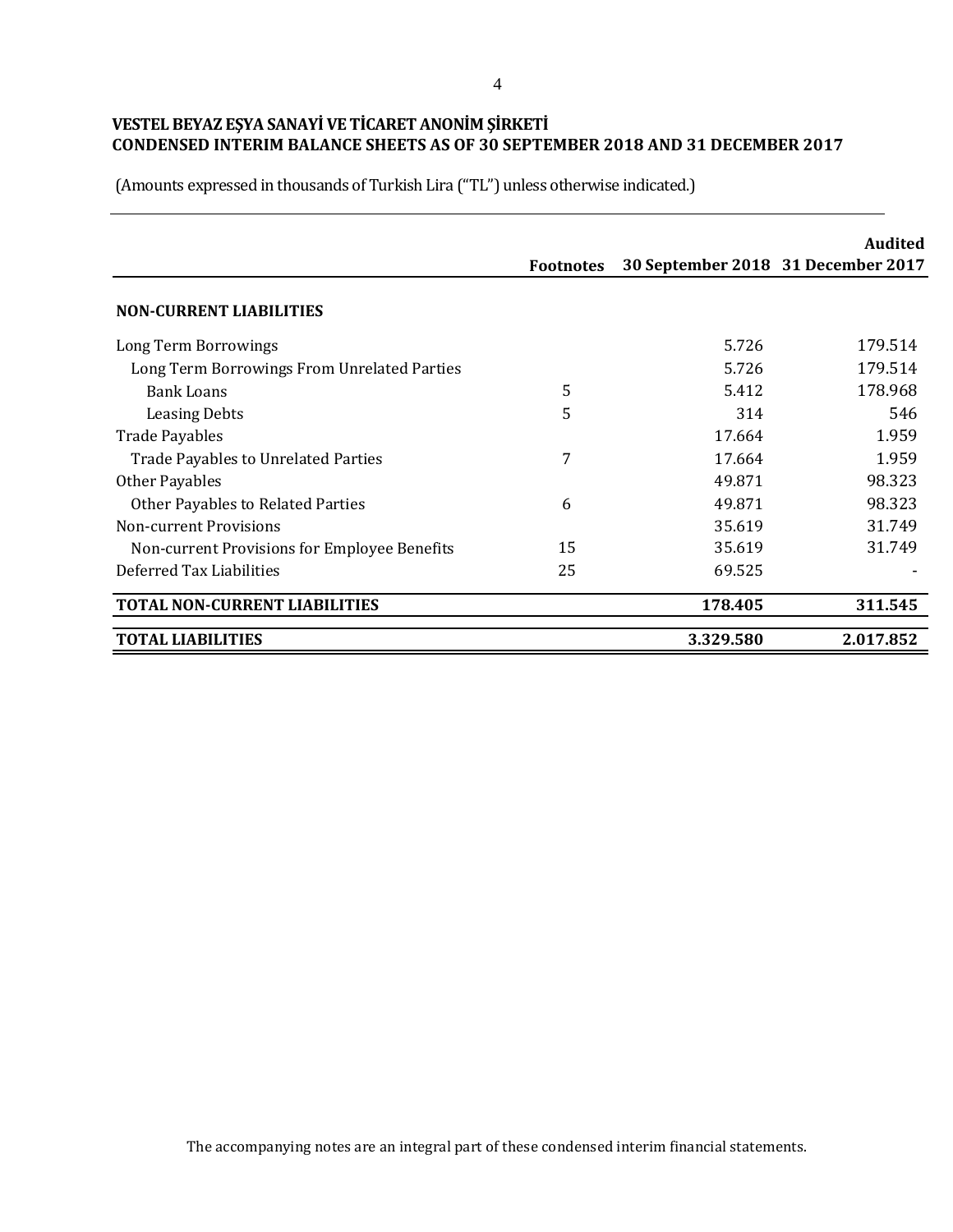(Amounts expressed in thousands of Turkish Lira ("TL") unless otherwise indicated.)

|                                                    | <b>Footnotes</b> | 30 September 2018 31 December 2017 | <b>Audited</b> |
|----------------------------------------------------|------------------|------------------------------------|----------------|
| <b>EQUITY</b>                                      |                  |                                    |                |
| <b>Equity Attributable to Owners of Parent</b>     |                  | 1.654.169                          | 1.012.137      |
| <b>Issued Capital</b>                              | 17               | 190.000                            | 190.000        |
| <b>Inflation Adjustments on Capital</b>            | 17               | 9.734                              | 9.734          |
| Share Premium (Discount)                           | 17               | 109.031                            | 109.031        |
| Other Accumulated Comprehensive Income (Loss) that |                  |                                    |                |
| will not be Reclassified in Profit or Loss         |                  | 410.543                            | (6.203)        |
| Gains (Losses) on Revaluation and Remeasurement    |                  | 410.543                            | (6.203)        |
| Increases (Decreases) on Revaluation of Property,  |                  |                                    |                |
| <b>Plant and Equipment</b>                         |                  | 417.527                            |                |
| Gains (Losses) on Remeasurements of Defined        |                  |                                    |                |
| <b>Benefit Plans</b>                               |                  | (6.984)                            | (6.203)        |
| Other Accumulated Comprehensive Income (Loss) that |                  |                                    |                |
| will be Reclassified in Profit or Loss             |                  |                                    | (1.352)        |
| Gains (Losses) on Hedge                            |                  |                                    | (1.352)        |
| Gains (Losses) on Cash Flow Hedges                 |                  |                                    | (1.352)        |
| Restricted Reserves Appropriated From Profits      |                  | 118.206                            | 111.627        |
| Legal Reserves                                     | 17               | 118.206                            | 111.627        |
| <b>Prior Years' Profits or Losses</b>              | 17               | 352.721                            | 304.066        |
| <b>Current Period Net Profit Or Loss</b>           |                  | 463.934                            | 295.234        |
| <b>TOTAL EQUITY</b>                                |                  | 1.654.169                          | 1.012.137      |
| <b>TOTAL LIABILITIES AND EQUITY</b>                |                  | 4.983.749                          | 3.029.989      |

Condensed financial statements for the interim period 1 January – 30 September 2018 were approved by the Board of Directors of Vestel Beyaz Eşya Sanayi ve Ticaret A.Ş. on 26 October 2018.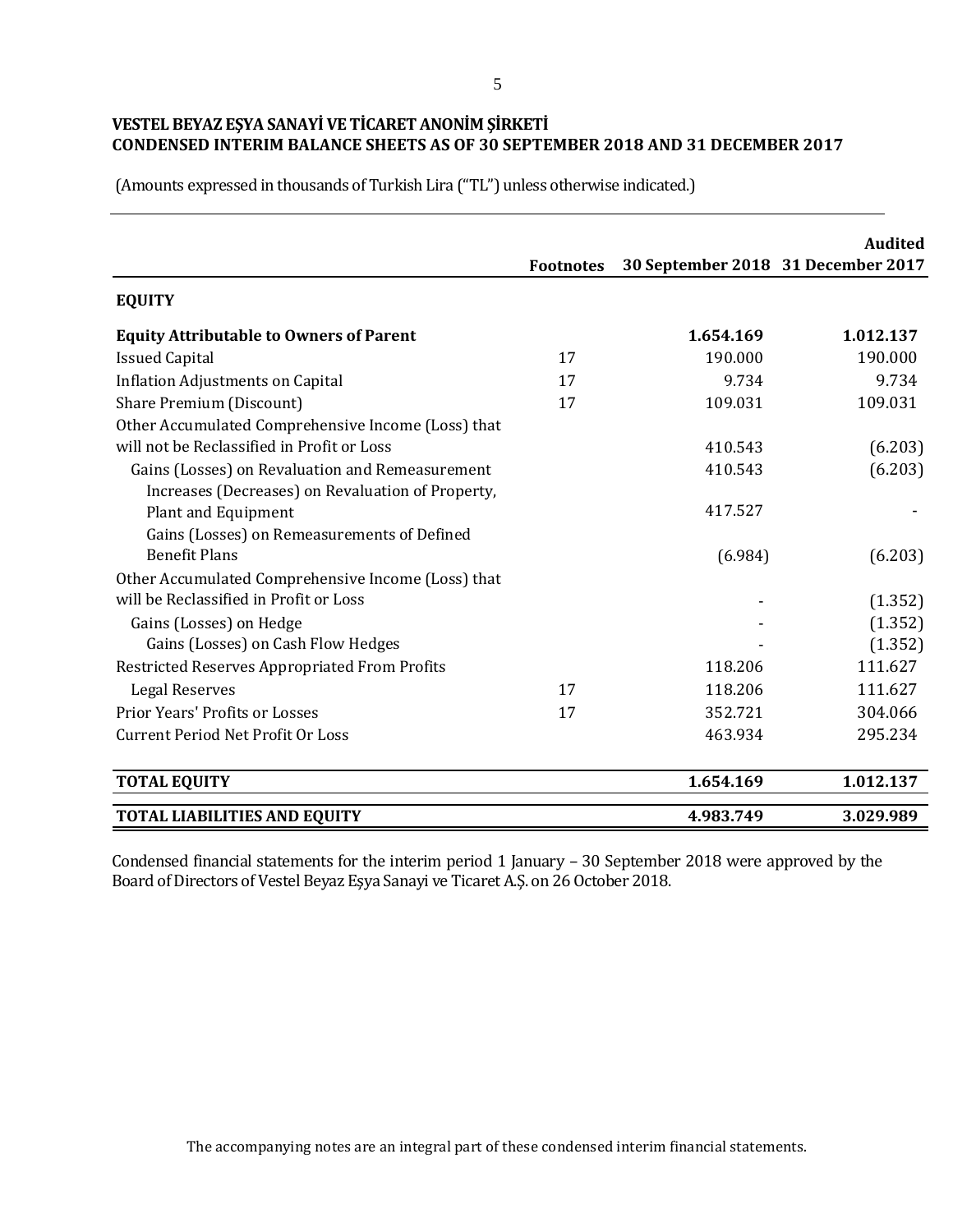# **VESTEL BEYAZ EŞYA SANAYİ VE TİCARET ANONİM ŞİRKETİ CONDENSED INTERIM STATMENTS OF PROFIT OR LOSS AND OTHER COMPREHENSIVE INCOME FOR THE PERIODS 1 JANUARY - 30 SEPTEMBER 2018 AND 2017**

(Amounts expressed in thousands of Turkish Lira ("TL") unless otherwise indicated.)

|                                                                      | <b>Footnotes</b> | 1 January -<br>30 September<br>2018 | 1 January -<br>2017 | 1 July-<br>30 September 30 September 30 September<br>2018 | 1 July-<br>2017  |
|----------------------------------------------------------------------|------------------|-------------------------------------|---------------------|-----------------------------------------------------------|------------------|
| <b>PROFIT OR LOSS</b>                                                |                  |                                     |                     |                                                           |                  |
| Revenue                                                              | 18               | 3.841.723                           | 2.828.740           | 1.453.397                                                 | 1.084.228        |
| <b>Cost of Sales</b>                                                 | 18               | (3.065.292)                         | (2.484.663)         | (1.039.030)                                               | (956.664)        |
| <b>GROSS PROFIT (LOSS) FROM</b><br><b>COMMERCIAL OPERATIONS</b>      |                  | 776.431                             | 344.077             | 414.367                                                   | 127.564          |
| <b>GROSS PROFIT (LOSS)</b>                                           |                  | 776.431                             | 344.077             | 414.367                                                   | 127.564          |
| <b>General Administrative Expenses</b>                               | 20               | (43.726)                            | (32.996)            | (12.707)                                                  | (8.978)          |
| <b>Marketing Expenses</b>                                            | 20               | (54.673)                            | (37.945)            | (22.534)                                                  | (13.426)         |
| Research and Development Expense                                     | 20               | (32.377)                            | (26.537)            | (13.227)                                                  | (11.161)         |
| Other Income from Operating Activities                               | 21               | 454.701                             | 206.553             | 265.070                                                   | 66.178           |
| Other Expenses from Operating Activities                             | 21               | (646.624)                           | (114.885)           | (400.577)                                                 | (34.028)         |
| PROFIT (LOSS) FROM OPERATING<br><b>ACTIVITIES</b>                    |                  | 453.732                             | 338.267             | 230.392                                                   | 126.149          |
|                                                                      |                  |                                     |                     |                                                           |                  |
| PROFIT (LOSS) BEFORE FINANCING<br><b>INCOME (EXPENSE)</b>            |                  | 453.732                             | 338.267             | 230.392                                                   | 126.149          |
| Finance Income                                                       | 22               | 500.781                             | 79.756              | 342.843                                                   | 23.261           |
| <b>Finance Costs</b>                                                 | 22               | (496.191)                           | (201.035)           | (323.961)                                                 | (75.547)         |
| PROFIT (LOSS) FROM CONTINUING<br><b>OPERATIONS, BEFORE TAX</b>       |                  | 458.322                             | 216.988             | 249.274                                                   | 73.863           |
|                                                                      |                  |                                     |                     |                                                           |                  |
| Tax (Expense) Income, Continuing<br>Operations                       |                  | 5.612                               | (7.500)             | (3.036)                                                   | (3.827)          |
|                                                                      | 23               |                                     | (4.905)             | (2.041)                                                   |                  |
| Current Period Tax (Expense) Income<br>Deferred Tax (Expense) Income | 23               | (4.531)<br>10.143                   | (2.595)             | (995)                                                     | (512)<br>(3.315) |
|                                                                      |                  |                                     |                     |                                                           |                  |
| PROFIT (LOSS) FROM CONTINUING<br><b>OPERATIONS</b>                   |                  | 463.934                             | 209.488             | 246.238                                                   | 70.036           |
| <b>PROFIT (LOSS)</b>                                                 |                  | 463.934                             | 209.488             | 246.238                                                   | 70.036           |
| Earnings Per Share with a TL 1 of Par<br><b>Value</b>                | 24               | 2,44                                | 1,10                | 1,30                                                      | 0,37             |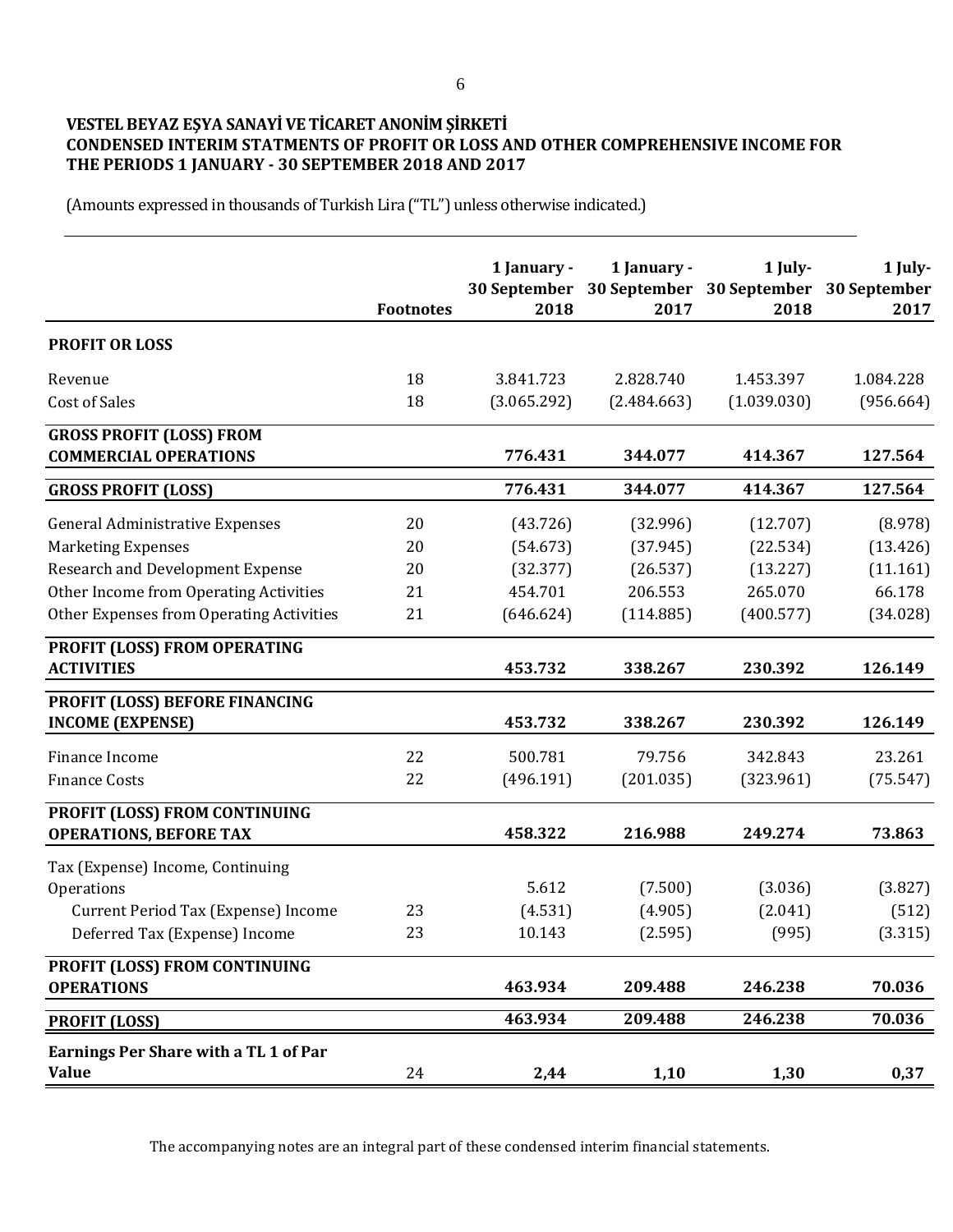# **VESTEL BEYAZ EŞYA SANAYİ VE TİCARET ANONİM ŞİRKETİ CONDENSED INTERIM STATMENTS OF PROFIT OR LOSS AND OTHER COMPREHENSIVE INCOME FOR THE PERIODS 1 JANUARY - 30 SEPTEMBER 2018 AND 2017**

(Amounts expressed in thousands of Turkish Lira ("TL") unless otherwise indicated.)

|                                                      | 1 January - | 1 January -                                         | 1 July-  | 1 July- |
|------------------------------------------------------|-------------|-----------------------------------------------------|----------|---------|
|                                                      |             | 30 September 30 September 30 September 30 September |          |         |
|                                                      | 2018        | 2017                                                | 2018     | 2017    |
|                                                      |             |                                                     |          |         |
| <b>OTHER COMPREHENSIVE INCOME</b>                    |             |                                                     |          |         |
| Other Comprehensive Income that will not be          |             |                                                     |          |         |
| Reclassified to Profit or Loss                       | 416.746     | (415)                                               | 417.048  | (292)   |
| Gains (Losses) on Revaluation of Property, Plant and |             |                                                     |          |         |
| Equipment                                            | 502.688     |                                                     | 502.688  |         |
| Gains (Losses) on Remeasurements of                  |             |                                                     |          |         |
| <b>Defined Benefit Plans</b>                         | (976)       | (519)                                               | (599)    | (365)   |
| Taxes Relating to Components of                      |             |                                                     |          |         |
| Other Comprehensive Income                           |             |                                                     |          |         |
| that will not be Reclassified to Profit or Loss      | (84.966)    | 104                                                 | (85.041) | 73      |
| Taxes Relating to Gains (Losses) on Revaluation of   |             |                                                     |          |         |
| Property, Plant and Equipment                        | (85.161)    |                                                     | (85.161) |         |
| Taxes Relating to Remeasurements of                  |             |                                                     |          |         |
| Defined Benefit Plans                                | 195         | 104                                                 | 120      | 73      |
| Other Comprehensive Income that will be              |             |                                                     |          |         |
| Reclassified to Profit or Loss                       | 1.352       | (28.519)                                            | (14.867) | 4.347   |
| Other Comprehensive Income (Loss)                    |             |                                                     |          |         |
| Related with Cash Flow Hedges                        | 1.733       | (35.649)                                            | (19.061) | 5.433   |
| Gains (Losses) on Cash Flow Hedges                   | 1.733       | (35.649)                                            | (19.061) | 5.433   |
| Taxes Relating to Components of Other                |             |                                                     |          |         |
| Comprehensive Income                                 |             |                                                     |          |         |
| that will be Reclassified to Profit or Loss          | (381)       | 7.130                                               | 4.194    | (1.086) |
| Taxes Relating to Cash Flow Hedges                   | (381)       | 7.130                                               | 4.194    | (1.086) |
| <b>OTHER COMPREHENSIVE INCOME (LOSS)</b>             | 418.098     | (28.934)                                            | 402.181  | 4.055   |
| <b>TOTAL COMPREHENSIVE INCOME (LOSS)</b>             | 881.723     | 180.554                                             | 648.110  | 74.091  |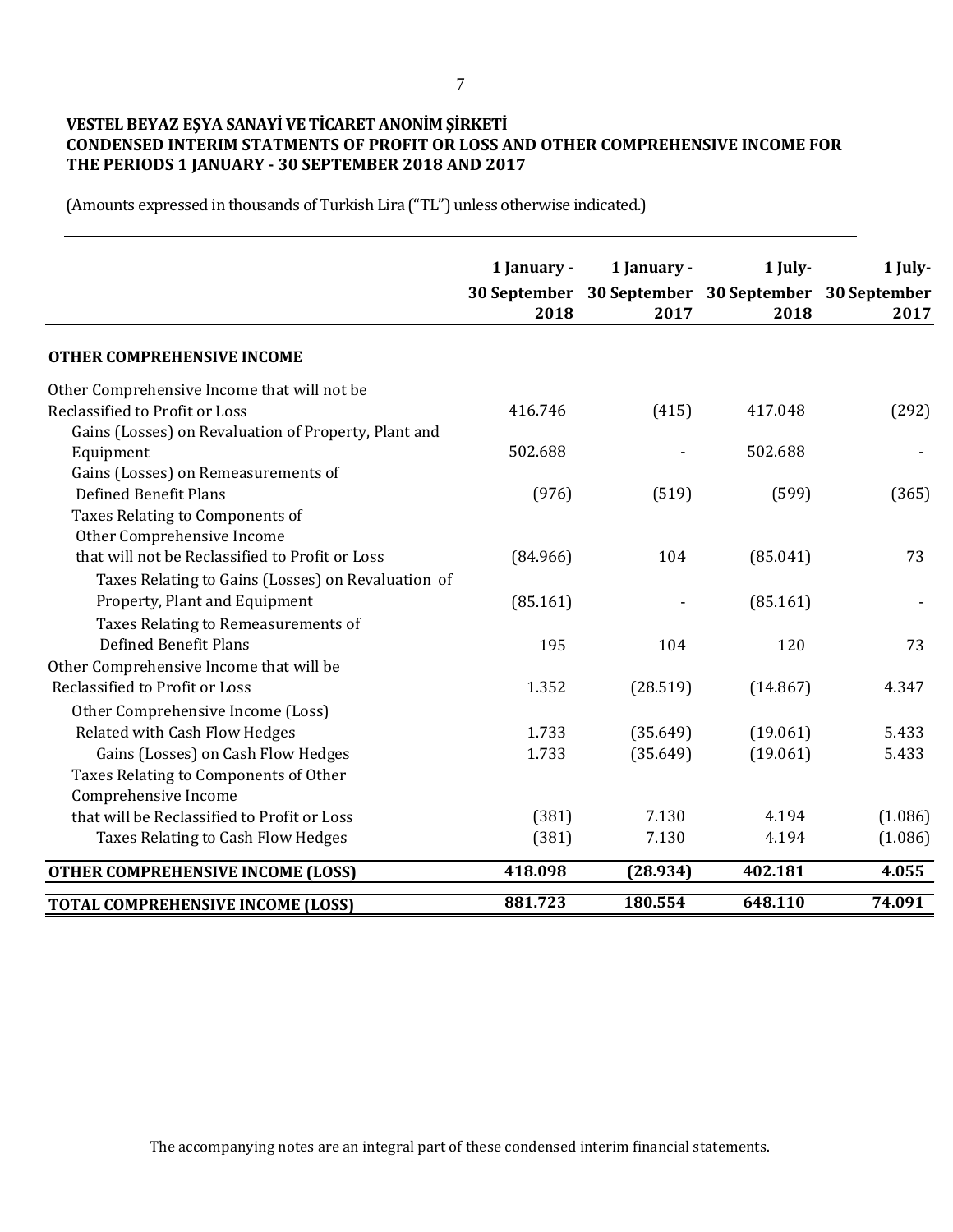# **VESTEL BEYAZ EŞYA SANAYİ VE TİCARET ANONİM ŞİRKETİ CONDENSED INTERIM STATEMENTS OF CHANGES IN SHAREHOLDERS' EQUITY FOR THE PERIODS 1 JANUARY - 30 SEPTEMBER 2018 AND 2017**

(Amounts expressed in thousands of Turkish Lira ("TL") unless otherwise indicated.)

|                                                                       |               |             |                  |                          |                                  |                          | <b>Other</b>                         |                          |                          |                                                                                              |                          |                          |               |                 |                 |                      |
|-----------------------------------------------------------------------|---------------|-------------|------------------|--------------------------|----------------------------------|--------------------------|--------------------------------------|--------------------------|--------------------------|----------------------------------------------------------------------------------------------|--------------------------|--------------------------|---------------|-----------------|-----------------|----------------------|
|                                                                       |               |             |                  | <b>Increases</b>         | Gains                            |                          | Accumulated                          |                          |                          | Other                                                                                        |                          |                          |               |                 |                 |                      |
|                                                                       |               |             |                  | (Decreases)<br>on        | (Losses) on<br><b>Remeasure-</b> | Gains<br>(Losses) on     | Compre-<br>hensive                   |                          |                          | Accumulated<br>Compre-                                                                       |                          |                          |               |                 |                 |                      |
|                                                                       |               |             |                  | Revaluation              | ments of                         | <b>Revaluations</b>      | <b>Income that</b>                   |                          | <b>Reserve Of</b>        | hensive Income Restricted                                                                    |                          |                          |               |                 | Equity          |                      |
|                                                                       |               | Inflation   | <b>Share</b>     | of Property,             | <b>Defined</b>                   | and                      | will not be                          |                          | <b>Gains or</b>          | that will be                                                                                 | <b>Reserves</b>          | <b>Prior Years'</b>      |               |                 | attributable to |                      |
|                                                                       | <b>Issued</b> | Adjustments | Premiums or      | Plant and                | <b>Benefit</b>                   |                          | Remeasurem Reclassified in Cash Flow |                          | <b>Losses</b> on         | Reclassified in                                                                              | Appropriated             | <b>Profits or</b>        | Net Profit or | <b>Retained</b> | owners of       |                      |
|                                                                       | Capital       | on Capital  | <b>Discounts</b> | Equipment                | Plans                            | ents                     | <b>Profit or Loss</b>                | <b>Hedges</b>            | Hedge                    | <b>Profit or Loss</b>                                                                        | <b>From Profits</b>      | <b>Losses</b>            | Loss          | <b>Earnings</b> | parent          | Equity               |
| <b>Previous Period</b>                                                |               |             |                  |                          |                                  |                          |                                      |                          |                          |                                                                                              |                          |                          |               |                 |                 |                      |
| 1 January - 30 September 2017<br><b>Equity at Beginning of Period</b> | 190.000       | 9.734       | 109.031          | $\sim$                   | (3.313)                          | (3.313)                  | (3.313)                              | 18.786                   | 18.786                   | 18.786                                                                                       | 77.019                   | 193.669                  | 325.005       | 518.674         | 919.931         | 919.931              |
| Transfers                                                             |               |             |                  |                          |                                  | $\sim$                   |                                      | $\overline{\phantom{a}}$ | $\sim$                   | $\sim$                                                                                       | 34.608                   | 290.397                  | (325.005)     | (34.608)        | $\sim$          |                      |
| Total Comprehensive Income (Loss)                                     |               |             |                  |                          | (415)                            | (415)                    | (415)                                | (28.519)                 | (28.519)                 | (28.519)                                                                                     |                          |                          | 209.488       | 209.488         | 180.554         | 180.554              |
| Profit (Loss)                                                         |               |             |                  |                          |                                  | $\overline{\phantom{a}}$ |                                      |                          |                          |                                                                                              |                          | $\overline{a}$           | 209.488       | 209.488         | 209.488         | 209.488              |
| Other Comprehensive Income                                            |               |             |                  |                          |                                  |                          |                                      |                          |                          |                                                                                              |                          |                          |               |                 |                 |                      |
| (Loss)                                                                |               |             |                  |                          | (415)                            | (415)                    | (415)                                | (28.519)                 | (28.519)                 | (28.519)                                                                                     | $\overline{\phantom{a}}$ |                          |               |                 | (28.934)        | (28.934)             |
| Dividends Paid                                                        |               |             |                  |                          | (3.728)                          |                          | (3.728)                              | (9.733)                  | (9.733)                  | (9.733)                                                                                      |                          | (180.000)                |               | (180.000)       | (180.000)       | (180.000)<br>920.485 |
| <b>Equity at End of Period</b>                                        | 190.000       | 9.734       | 109.031          |                          |                                  | (3.728)                  |                                      |                          |                          |                                                                                              | 111.627                  | 304.066                  | 209.488       | 513.554         | 920.485         |                      |
|                                                                       |               |             |                  |                          |                                  |                          |                                      |                          |                          |                                                                                              |                          |                          |               |                 |                 |                      |
| <b>Current Period</b>                                                 |               |             |                  |                          |                                  |                          |                                      |                          |                          |                                                                                              |                          |                          |               |                 |                 |                      |
| 1 January - 30 September 2018                                         |               |             |                  |                          |                                  |                          |                                      |                          |                          |                                                                                              |                          |                          |               |                 |                 |                      |
| <b>Equity at Beginning of Period</b>                                  | 190.000       | 9.734       | 109.031          | $\sim$                   | (6.203)                          | (6.203)                  | (6.203)                              | (1.352)                  | (1.352)                  | (1.352)                                                                                      | 111.627                  | 304.066                  | 295.234       | 599.300         | 1.012.137       | 1.012.137            |
| <b>Transfers</b>                                                      |               |             |                  | $\overline{\phantom{a}}$ |                                  | $\overline{\phantom{a}}$ |                                      | $\overline{\phantom{a}}$ | $\sim$                   | $\blacksquare$                                                                               | 6.579                    | 288.655                  | (295.234)     | (6.579)         | $\sim$          |                      |
| Total Comprehensive Income (Loss)                                     |               |             |                  | 417.527                  | (781)                            | 416.746                  | 416.746                              | 1.352                    | 1.352                    | 1.352                                                                                        |                          |                          | 463.625       | 463.625         | 881.723         | 881.723              |
| Profit (Loss)                                                         |               |             |                  | $\blacksquare$           |                                  | $\blacksquare$           |                                      | $\sim$                   | $\overline{\phantom{a}}$ | $\overline{\phantom{a}}$                                                                     | $\overline{\phantom{a}}$ | $\overline{\phantom{a}}$ | 463.625       | 463.625         | 463.625         | 463.625              |
| Other Comprehensive Income<br>(Loss)                                  |               |             |                  | 417.527                  | (781)                            | 416.746                  | 416.746                              | 1.352                    | 1.352                    | 1.352                                                                                        | $\overline{\phantom{a}}$ | $\overline{\phantom{a}}$ |               |                 | 418.098         | 418.098              |
| Dividends Paid                                                        |               |             |                  |                          |                                  |                          |                                      |                          |                          |                                                                                              |                          | (240.000)                |               | (240.000)       | (240.000)       | (240.000)            |
| <b>Equity at End of Period</b>                                        | 190.000       | 9.734       | 109.031          | 417.527                  | (6.984)                          | 410.543                  | 410.543                              | $\blacksquare$           | $\sim$                   | $\sim$                                                                                       | 118.206                  | 352.721                  | 463.625       | 816.346         | 1.653.860       | 1.653.860            |
|                                                                       |               |             |                  |                          |                                  |                          |                                      |                          |                          |                                                                                              |                          |                          |               |                 |                 |                      |
|                                                                       |               |             |                  |                          |                                  |                          |                                      |                          |                          |                                                                                              |                          |                          |               |                 |                 |                      |
|                                                                       |               |             |                  |                          |                                  |                          |                                      |                          |                          |                                                                                              |                          |                          |               |                 |                 |                      |
|                                                                       |               |             |                  |                          |                                  |                          |                                      |                          |                          |                                                                                              |                          |                          |               |                 |                 |                      |
|                                                                       |               |             |                  |                          |                                  |                          |                                      |                          |                          |                                                                                              |                          |                          |               |                 |                 |                      |
|                                                                       |               |             |                  |                          |                                  |                          |                                      |                          |                          |                                                                                              |                          |                          |               |                 |                 |                      |
|                                                                       |               |             |                  |                          |                                  |                          |                                      |                          |                          |                                                                                              |                          |                          |               |                 |                 |                      |
|                                                                       |               |             |                  |                          |                                  |                          |                                      |                          |                          |                                                                                              |                          |                          |               |                 |                 |                      |
|                                                                       |               |             |                  |                          |                                  |                          |                                      |                          |                          |                                                                                              |                          |                          |               |                 |                 |                      |
|                                                                       |               |             |                  |                          |                                  |                          |                                      |                          |                          | The accompanying notes are an integral part of these condensed interim financial statements. |                          |                          |               |                 |                 |                      |
|                                                                       |               |             |                  |                          |                                  |                          |                                      |                          |                          |                                                                                              |                          |                          |               |                 |                 |                      |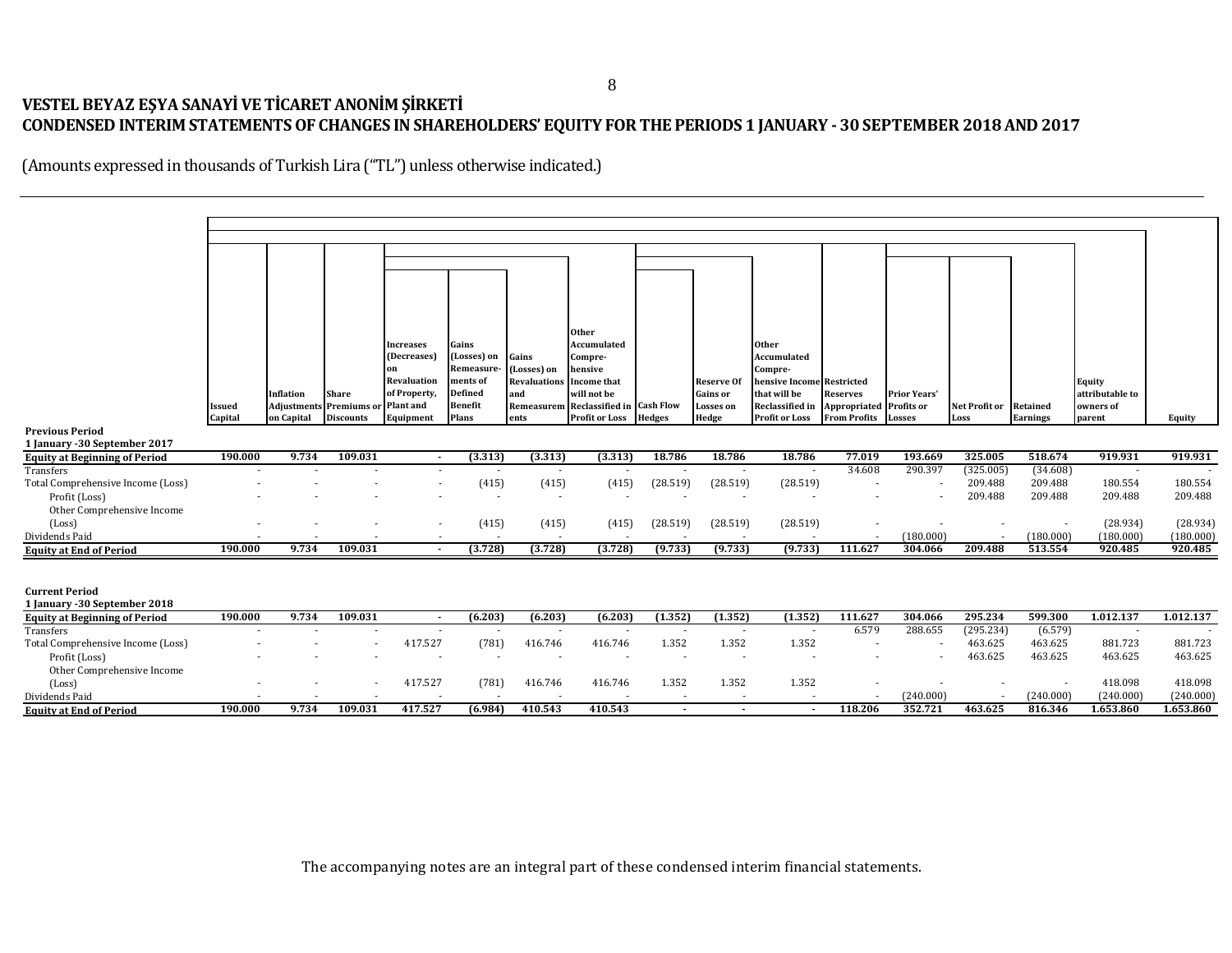# **VESTEL BEYAZ EŞYA SANAYİ VE TİCARET ANONİM ŞİRKETİ CONDENSED INTERIM STATEMENTS OF CASH FLOWS FOR THE PERIODS 1 JANUARY - 30 SEPTEMBER 2018 AND 2017**

(Amounts expressed in thousands of Turkish Lira ("TL") unless otherwise indicated.)

|                                                           | <b>Footnotes</b> | 1 January -<br>2018 | 1 January -<br>30 September 30 September<br>2017 |
|-----------------------------------------------------------|------------------|---------------------|--------------------------------------------------|
| <b>CASH FLOWS FROM (USED IN) OPERATING ACTIVITIES</b>     |                  | 891.329             |                                                  |
| Profit (Loss)                                             |                  | 463.625             | (4.258)<br>209.488                               |
| Profit (Loss) from Continuing Operations                  |                  | 463.625             | 209.488                                          |
| <b>Adjustments to Reconcile Profit (Loss)</b>             |                  | 358.070             | 120.286                                          |
|                                                           |                  |                     |                                                  |
| Adjustments for Depreciation and Amortisation Expense     | 11               | 118.126             | 80.168                                           |
| Adjustments for Impairment Loss (Reversal of Impairment   |                  |                     |                                                  |
| Loss)                                                     |                  | 2.600               | 73                                               |
| Adjustments for Impairment Loss (Reversal of              |                  |                     |                                                  |
| Impairment Loss) of Inventories                           | 9                | 2.600               | 73                                               |
| <b>Adjustments for Provisions</b>                         |                  | 7.609               | 7.097                                            |
| Adjustments for (Reversal of) Provisions Related with     |                  |                     |                                                  |
| <b>Employee Benefits</b>                                  | 15               | 6.982               | 7.097                                            |
| Adjustments for (Reversal of) Lawsuit and/or Penalty      |                  |                     |                                                  |
| Provisions                                                | 13               | 627                 |                                                  |
| Adjustments for Interest (Income) Expenses                |                  | (32.424)            | 19.124                                           |
| Adjustments for Interest Income                           | 22               | (71.261)            | (16.251)                                         |
| Adjustments for Interest Expense                          | 22               | 38.837              | 35.375                                           |
| Adjustments for Unrealised Foreign Exchange Losses        |                  |                     |                                                  |
| (Gains)                                                   |                  | 225.661             | 39.245                                           |
| Adjustments for Fair Value Losses (Gains)                 |                  | 48.640              | (28.954)                                         |
| Adjustments for Fair Value (Gains) Losses on Derivative   |                  |                     |                                                  |
| <b>Financial Instruments</b>                              |                  | 48.640              | (28.954)                                         |
| Adjustments for Tax (Income) Expenses                     |                  | (5.612)             | 7.500                                            |
| Adjustments for Losses (Gains) on Disposal of Non-Current |                  |                     |                                                  |
| Assets                                                    |                  | (844)               | (377)                                            |
| Adjustments for Losses (Gains) Arised From Sale of        |                  |                     |                                                  |
| <b>Tangible Assets</b>                                    |                  | (844)               | (377)                                            |
| Other Adjustments to Reconcile Profit (Loss)              | 4                | (5.686)             | (3.590)                                          |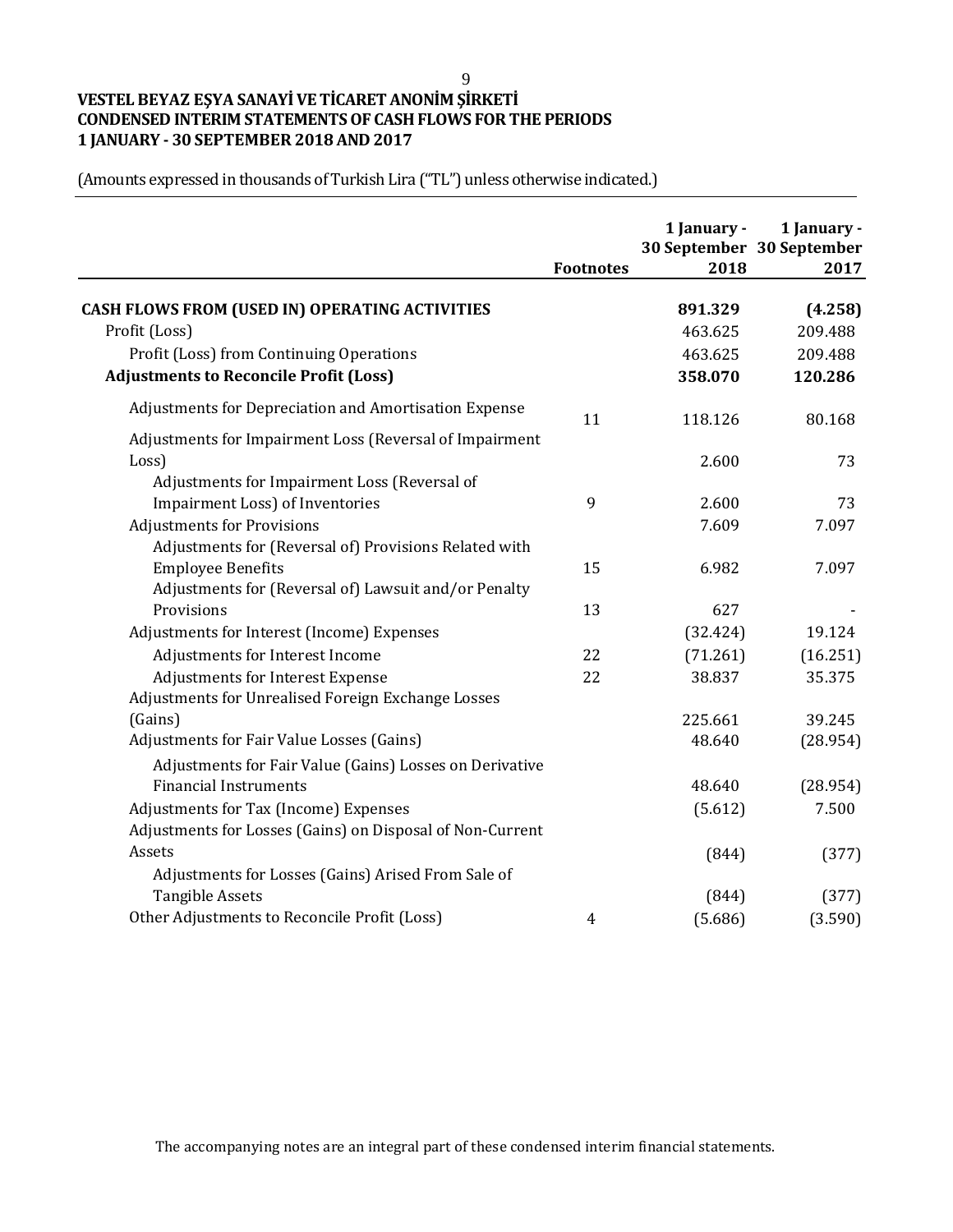# **VESTEL BEYAZ EŞYA SANAYİ VE TİCARET ANONİM ŞİRKETİ CONDENSED INTERIM STATEMENTS OF CASH FLOWS FOR THE PERIODS 1 JANUARY - 30 SEPTEMBER 2018 AND 2017**

(Amounts expressed in thousands of Turkish Lira ("TL") unless otherwise indicated.)

|                                                          | <b>Footnotes</b> | 1 January -<br>2018 | 1 January -<br>30 September 30 September<br>2017 |
|----------------------------------------------------------|------------------|---------------------|--------------------------------------------------|
| <b>Changes in Working Capital</b>                        |                  | 75.148              | (321.444)                                        |
| Adjustments for Decrease (Increase) in Trade Accounts    |                  |                     |                                                  |
| Receivable                                               |                  | (507.289)           | (397.580)                                        |
| Decrease (Increase) in Trade Accounts Receivables from   |                  |                     |                                                  |
| <b>Related Parties</b>                                   | 6                | (509.057)           | (394.898)                                        |
| Decrease (Increase) in Trade Accounts Receivables from   |                  |                     |                                                  |
| <b>Unrelated Parties</b>                                 | 7                | 1.768               | (2.682)                                          |
| Adjustments for Decrease (Increase) in Other Receivables |                  |                     |                                                  |
| <b>Related with Operations</b>                           |                  | (110.931)           | (14.266)                                         |
| Decrease (Increase) in Other Unrelated Party Receivables |                  |                     |                                                  |
| <b>Related with Operations</b>                           | 8                | (110.931)           | (14.266)                                         |
| Adjustments for Decrease (Increase) in Inventories       | 9                | (301.680)           | (196.702)                                        |
| Decrease (Increase) in Prepaid Expenses                  | 10               | (1.789)             | (28.946)                                         |
| Adjustments for Increase (Decrease) in Trade Accounts    |                  | 975.568             | 316.515                                          |
| Increase (Decrease) in Trade Accounts Payables to        |                  |                     |                                                  |
| <b>Related Parties</b>                                   | 6                | 17.017              | 5.019                                            |
| Increase (Decrease) in Trade Accounts Payables to        |                  |                     |                                                  |
| <b>Unrelated Parties</b>                                 | $\overline{7}$   | 958.551             | 311.496                                          |
| Increase (Decrease) in Employee Benefit Liabilities      | 15               | 13.109              | 8.571                                            |
| Other Adjustments for Other Increase (Decrease) in       |                  |                     |                                                  |
| <b>Working Capital</b>                                   |                  | 8.160               | (9.036)                                          |
| Decrease (Increase) in Other Assets Related with         |                  |                     |                                                  |
| Operations                                               | 16               | 3.424               | (3.375)                                          |
| Increase (Decrease) in Other Payables Related with       |                  |                     |                                                  |
| Operations                                               | 16               | 4.736               | (5.661)                                          |
| <b>Cash Flows from (used in) Operations</b>              |                  | 896.843             | 8.330                                            |
| Payments Related with Provisions for Employee Benefits   | 15               | (4.088)             | (4.989)                                          |
| Income Taxes refund (Paid)                               | 23               | (1.426)             | (7.599)                                          |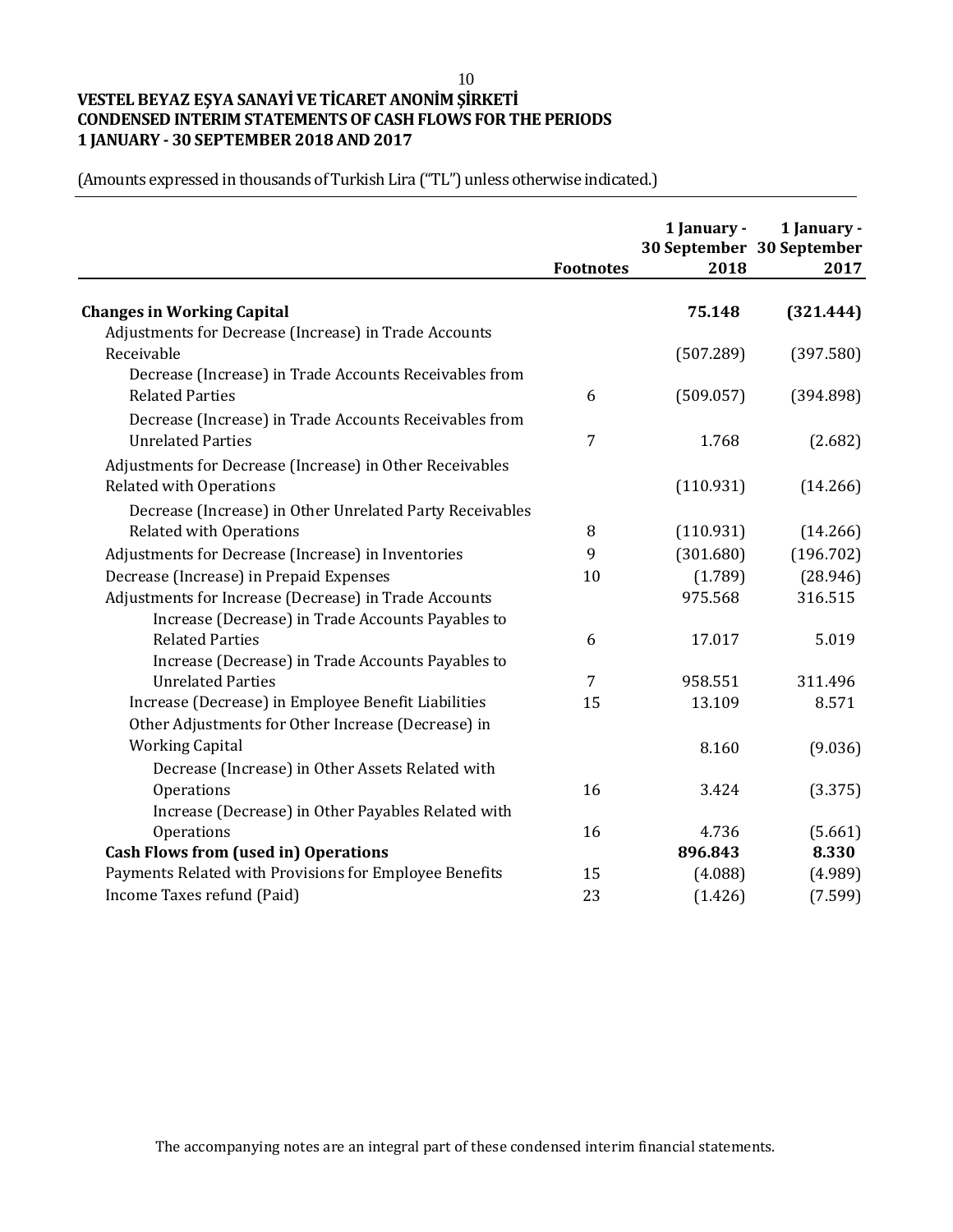# **VESTEL BEYAZ EŞYA SANAYİ VE TİCARET ANONİM ŞİRKETİ CONDENSED INTERIM STATEMENTS OF CASH FLOWS FOR THE PERIODS 1 JANUARY - 30 SEPTEMBER 2018 AND 2017**

(Amounts expressed in thousands of Turkish Lira ("TL") unless otherwise indicated.)

|                                                              | <b>Footnotes</b> | 1 January -<br>2018 | 1 January -<br>30 September 30 September<br>2017 |
|--------------------------------------------------------------|------------------|---------------------|--------------------------------------------------|
| CASH FLOWS FROM (USED IN) INVESTING ACTIVITIES               |                  | (663.303)           | (12.838)                                         |
| Proceeds from Sales of Property, Plant, Equipment and        |                  |                     |                                                  |
| <b>Intangible Assets</b>                                     |                  | 1.063               | 2.226                                            |
| Proceeds from Sales of Property, Plant and Equipment         |                  | 1.063               | 2.226                                            |
| Purchase of Property, Plant, Equipment and Intangible Assets |                  | (444.534)           | (213.306)                                        |
| Purchase of Property, Plant and Equipment                    | 11               | (409.348)           | (182.917)                                        |
| Purchase of Intangible Assets                                | 12               | (35.186)            | (30.389)                                         |
| Cash Advances and Loans Made to Other Parties                |                  | (219.832)           | 198.242                                          |
| Cash Advances and Loans Made to Related Parties              | 6                | (219.832)           | 198.242                                          |
| <b>CASH FLOWS FROM (USED IN) FINANCING ACTIVITIES</b>        |                  | (237.677)           | 8.700                                            |
| <b>Proceeds from Borrowings</b>                              |                  | 681.198             | 419.463                                          |
| <b>Proceeds from Loans</b>                                   |                  | 681.146             | 418.421                                          |
| Proceeds from Other Financial Borrowings                     |                  | 52                  | 1.042                                            |
| <b>Repayments of Borrowings</b>                              |                  | (656.974)           | (166.913)                                        |
| Loan Repayments                                              |                  | (656.974)           | (166.913)                                        |
| Decrease in Other Payables to Related Parties                |                  | (65.845)            | (54.548)                                         |
| Dividends Paid                                               | 6                | (240.000)           | (180.000)                                        |
| <b>Interest Paid</b>                                         |                  | (27.317)            | (25.553)                                         |
| <b>Interest Received</b>                                     |                  | 71.261              | 16.251                                           |
| NET INCREASE (DECREASE) IN CASH AND CASH EQUIVALENTS         |                  |                     |                                                  |
| BEFORE EFFECT OF EXCHANGE RATE CHANGES                       |                  | (9.651)             | (8.396)                                          |
| NET INCREASE (DECREASE) IN CASH AND CASH EQUIVALENTS         |                  | (9.651)             | (8.396)                                          |
| CASH AND CASH EQUIVALENTS AT THE BEGINNING OF THE            |                  |                     |                                                  |
| <b>PERIOD</b>                                                | 4                | 65.190              | 11.840                                           |
| CASH AND CASH EQUIVALENTS AT THE END OF THE PERIOD           |                  | 55.539              | 3.444                                            |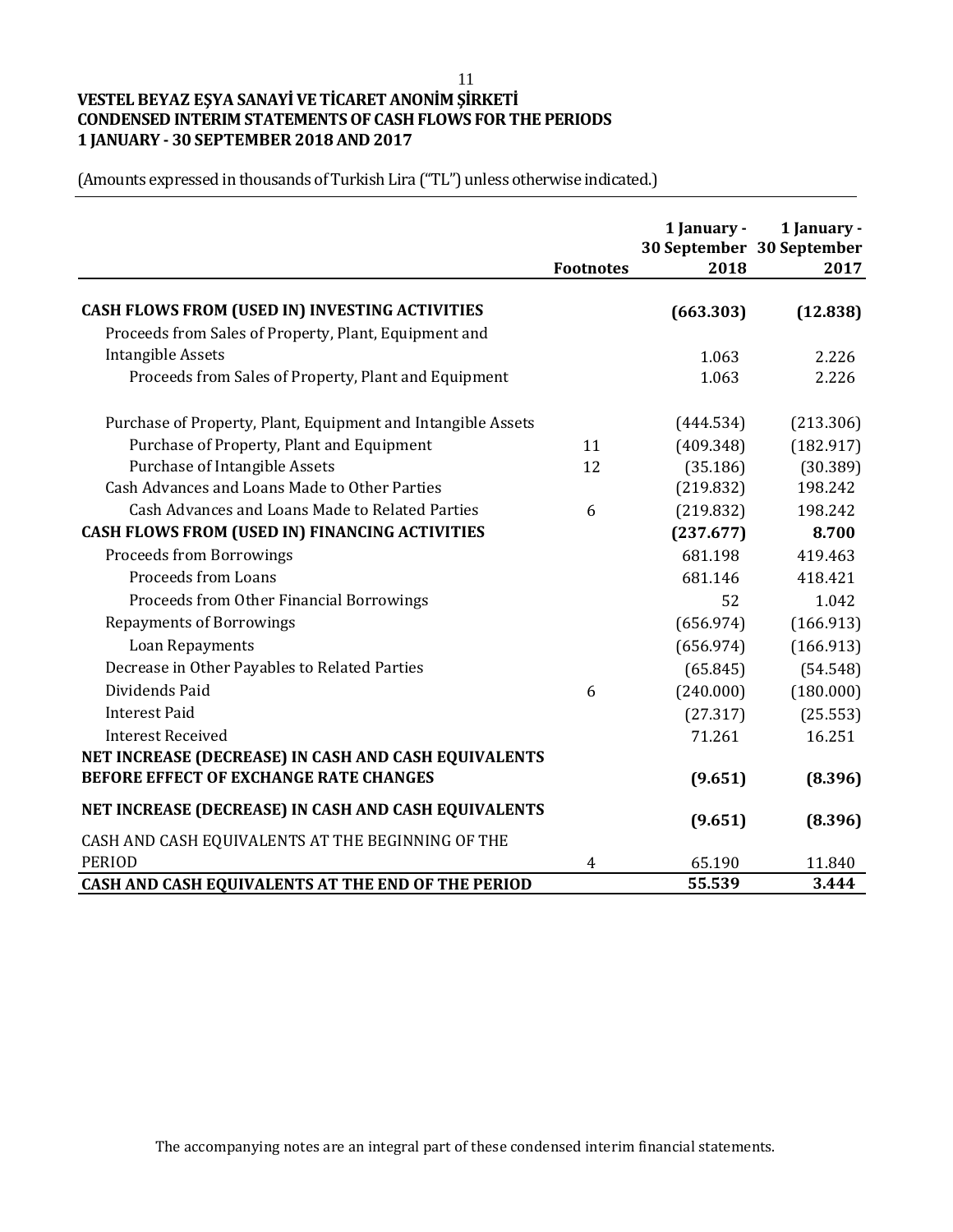(Amounts expressed in thousands of Turkish Lira ("TL") unless otherwise indicated.)

#### **NOTE 1 – COMPANY'S ORGANISATION AND NATURE OF OPERATIONS**

Vestel Beyaz Eşya Sanayi ve Ticaret A.Ş. (the "Company" or "Vestel Beyaz Eşya") was incorporated in 1997 under the Turkish Commercial Code and its head office is located at Levent 199, Büyükdere Caddesi No: 199, 34394 Şişli / İstanbul.

The Company started its operations in 1999 and produces refrigerators, room air conditioning units, washing machines, cookers, dishwashers and water heaters. The Company's production facilities occupy 412.000 square meters of enclosed area located in Manisa Organized Industrial Zone on total area of 483.000 square meters.

The Company is a member of Vestel Group of Companies which are under the control of the Zorlu Family. The Company performs its foreign sales and domestic sales via Vestel Ticaret A.Ş. which is also a member of Vestel Group of Companies.

The Company is registered to Capital Market Board and its shares have been quoted to Borsa Istanbul ("BİST") since 21 April 2006.

As of 30 September 2018, the number of personnel employed was 7.181 (31 December 2017: 6.406).

As of balance sheet dates, the shareholders of the Company and their percentage shareholdings were as follows:

|                                          | Shareholding % |
|------------------------------------------|----------------|
|                                          |                |
| Vestel Elektronik Sanayi ve Ticaret A.S. | 95,18          |
| Other shareholders                       | 4,82           |

**100,00**

As of 30 September 2018, 59.800.000 shares of the Company have been quoted at the Borsa Istanbul ("BİST") (31,5 % of its share capital; 31 December 2017: 31,5 %).

#### **NOTE 2 – BASIS OF PRESENTATION OF FINANCIAL STATEMENTS**

#### **2.1 Basis of presentation**

#### **2.1.1 Statement of compliance**

The accompanying financial statements are prepared in accordance with the Communiqué Serial II, No: 14.1, "Principals of Financial Reporting in Capital Markets" published in the Official Gazette numbered 28676 on 13 June 2013. According to the article 5 of the Communiqué, financial statements are prepared in accordance with Turkish Accounting Standards / Turkish Financial Reporting Standards ("TAS" / "TFRS") and its addendum and interpretations ("IFRIC") issued by the Public Oversight Accounting and Auditing Standards Authority ("POAASA") Turkish Accounting Standards Board.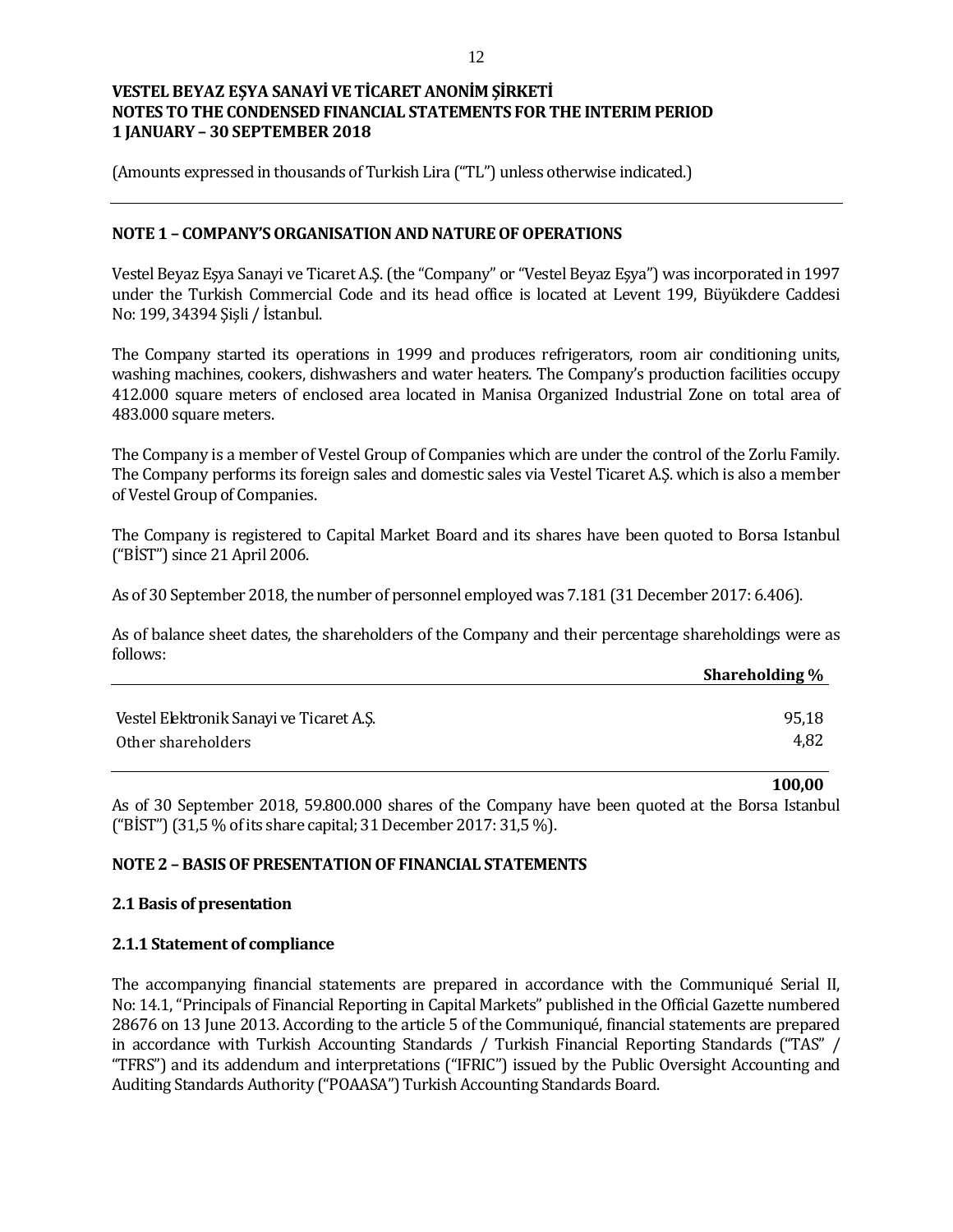(Amounts expressed in thousands of Turkish Lira ("TL") unless otherwise indicated.)

## **NOTE 2 – BASIS OF PRESENTATION OF FINANCIAL STATEMENTS (Cont'd)**

The Company prepared its condensed interim financial statements for the period ended 30 September 2018 in accordance with ("TAS") 34 "Interim Financial Reporting" in the framework of the Communiqué Serial II, No: 14.1, and its related announcement. The condensed interim financial statements and its accompanying notes are presented in compliance with the format recommended by CMB including its mandatory information.

In compliance with the TAS 34, entities have preference in presenting their interim financial statements whether full set or condensed. In this framework, the Company preferred to present its interim financial statements in condensed.

The Company's condensed interim financial statements do not include all disclosure and notes that should be included at year and financial statements. Therefore the condensed interim financial statements should be examined together with 31 December 2017 financial statements.

The Company maintains its accounting records and prepares its statutory financial statements in accordance with the Turkish Commercial Code ("TCC"), tax legislation and the uniform chart of accounts issued by the Ministry of Finance. The financial statements, except for the financial assets and liabilities presented with their fair values, are maintained under historical cost conversion in TL. These financial statements are based on the statutory records which are maintained under historical cost conversion, with the required adjustments and reclassifications reflected for the purpose of fair presentation in accordance with the TAS/TFRS.

With the decision 11/367 taken on 17 March 2005, the CMB announced that, effective from 1 January 2005, the application of inflation accounting is no longer required for the companies operating in Turkey and preparing their financial statements in accordance with CMB Financial Reporting Standards. Accordingly, TAS 29, "Financial Reporting in Hyperinflationary Economies" issued by the IASB, has not been applied in the financial statements for the accounting year commencing from 1 January 2005.

# **2.2 Comparative information and restatement of prior period financial statements**

Financial statements of the Company have been prepared comparatively with the preceding financial period, in order to enable determination of trends in financial position and performance. Comparative figures are reclassified, where necessary, to conform to changes in presentation in the financial statements.

#### Transition to TFRS 15 "Revenue from contracts with customers":

The Company has applied TFRS 15 " Revenue from contracts with customers", which has replaced TMS 18, by using the cumulative effect method on the transition date. In accordance with this method, The Company has not needed to restate the prior years' financial statements. Therefore, prior year financial statements are not restated and these financial statements are presented in accordance with TMS 18. Cumulative effect of the first time adoption has not made any material changes that has to be recognized in retained earnings as of 1 January 2018.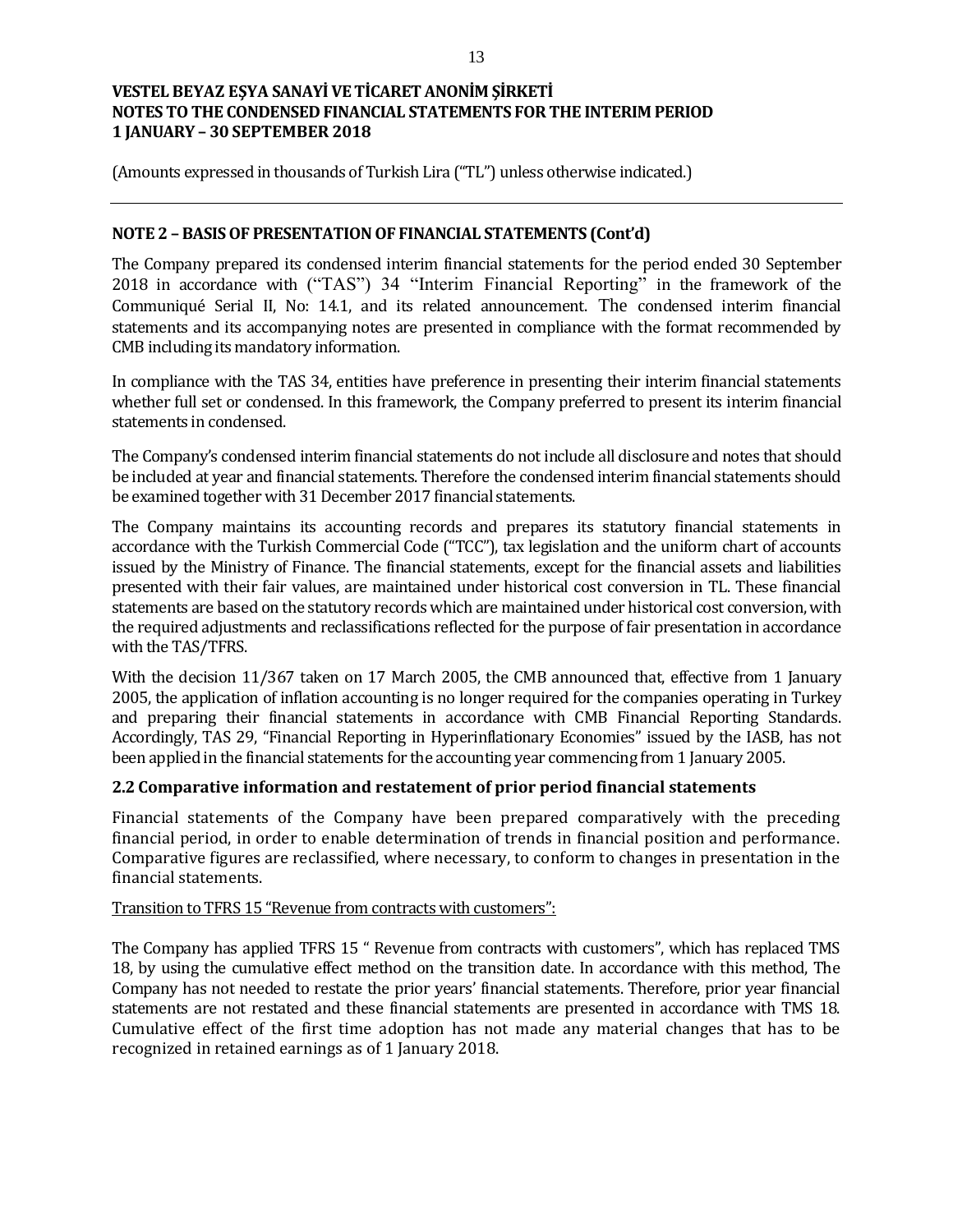(Amounts expressed in thousands of Turkish Lira ("TL") unless otherwise indicated.)

#### **NOTE 2 – BASIS OF PRESENTATION OF FINANCIAL STATEMENTS (Cont'd)**

#### Transition to TFRS 9 "Financial instruments":

The Company has applied TFRS 9 "Financial instruments" standard with the amendments including the classification, measurement, and the expected credit risk model as of 1 January 2018. The Company has accounted the effect of transition based on the simplified approach, therefore, prior year financial statements are not restated and these financial statements are presented in accordance with TMS 39. Cumulative effect of the first time adoption has not made any material changes that has to be recognized in retained earnings as of 1 January 2018.

Changes regarding the classification of financial assets and liabilities in terms of TFRS 9 are summarised below.Related changes in classification do not result in changes in measurement of the financial assets and liabilities.

| <b>Financial Assets</b>      | <b>Prior classification under</b><br><b>TAS 39</b> | New classification under TFRS 9        |
|------------------------------|----------------------------------------------------|----------------------------------------|
| Cash and cash eugivalents    | Loans and receivables                              | Amortised cost                         |
| Trade receivables            | Loans and receivables                              | Amortised cost                         |
| Derivative instruments       | Fair value through profit or<br>loss               | Fair value through profit or loss      |
| Other receivables            | Loans and receivables                              | Amortised cost                         |
| <b>Financial Liabilities</b> | <b>Prior classification under</b><br>TAS 39        | <b>New classification under TFRS 9</b> |
| <b>Borrowings</b>            | Amortised cost                                     | Amortised cost                         |
| Finance leases               |                                                    |                                        |
|                              | Amortised cost                                     | Amortised cost                         |
| Derivative instruments       | Fair value through profit or<br>loss               | Fair value through profit or loss      |

#### **2.3 Restatement and errors in the accounting estimates**

Major changes in accounting policies are applied retrospectively and any major accounting errors that have been detected are corrected and the financial statements of the previous period are restated. Changes in accounting policies resulting from the initial implementation of a new standard, if any, are implemented retrospectively or prospectively in accordance with the transition provisions.

The Company has revised its accounting policies related to revenue and financial instruments in accordance with IFRS 15 and IFRS 9. Revisions applied do not have material impact on measurement and classification of Company's financial statements.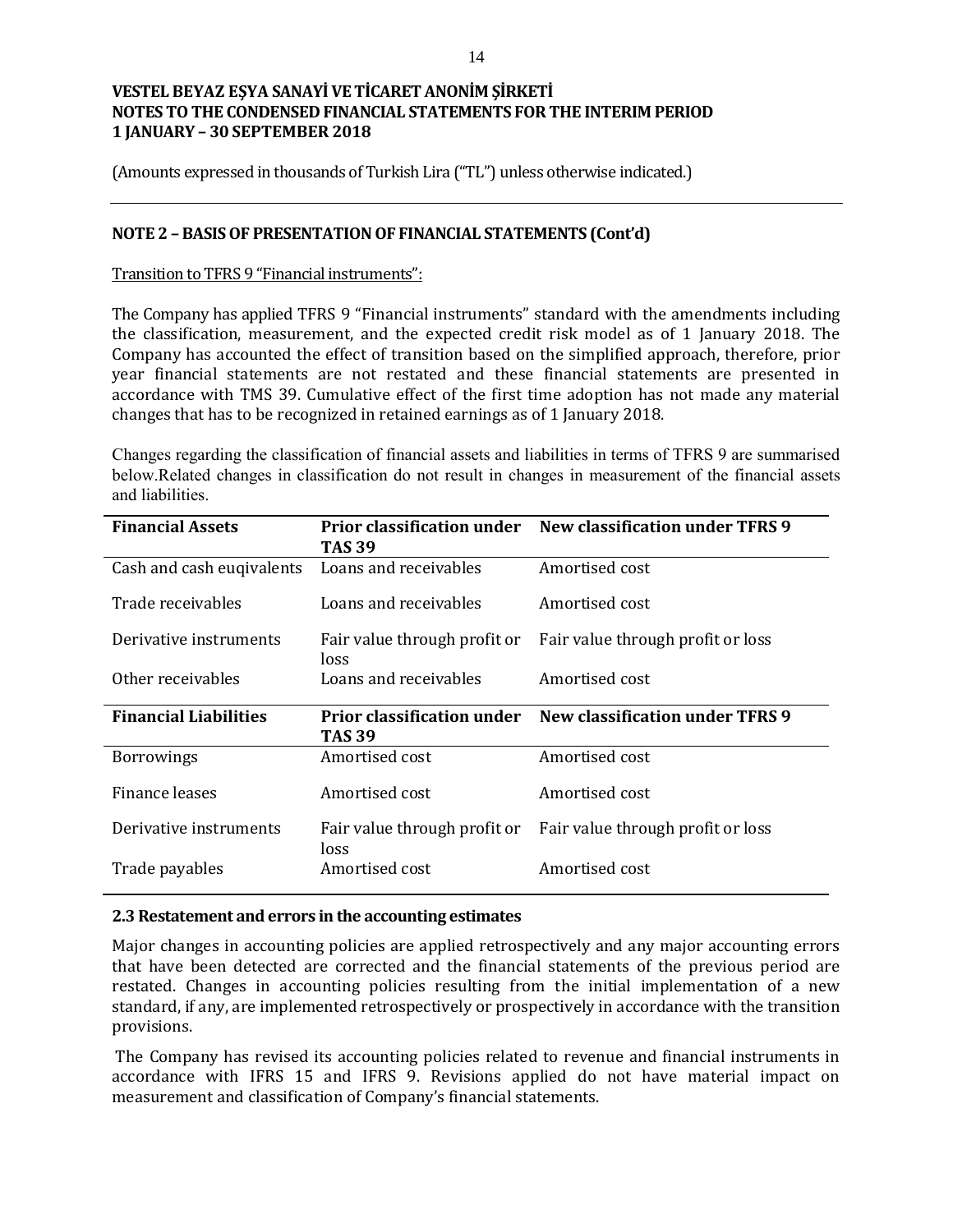(Amounts expressed in thousands of Turkish Lira ("TL") unless otherwise indicated.)

### **NOTE 2 – BASIS OF PRESENTATION OF FINANCIAL STATEMENTS (Cont'd)**

### **2.4. Amendments in Turkey Financial Reporting Standards**

- **a) New standards, amendments and interpretations issued and effective for the financial year beginning 1 January 2018:**
	- **IFRS 9 'Financial instruments'** effective from annual periods beginning on or after 1 January 2018. This standard replaces the guidance in IAS 39. It includes requirements on the classification and measurement of financial assets and liabilities; it also includes an expected credit losses model that replaces the current incurred loss impairment model.
	- **IFRS 15 'Revenue from contracts with customers',** effective from annual periods beginning on or after 1 January 2018. These amendments comprise clarifications of the guidance on identifying performance obligations, accounting for licences of intellectual property and the principal versus agent assessment (gross versus net revenue presentation). New and amended illustrative examples have been added for each of those areas of guidance. The IASB has also included additional practical expedients related to transition to the new revenue standard.
	- **Amendments to IFRS 2, 'Share based payments'** on clarifying how to account for certain types of share-based payment transactions; effective from annual periods beginning on or after 1 January 2018. This amendment clarifies the measurement basis for cash-settled, share-based payments and the accounting for modifications that change an award from cash-settled to equity-settled. It also introduces an exception to the principles in IFRS 2 that will require an award to be treated as if it was wholly equity-settled, where an employer is obliged to withhold an amount for the employee's tax obligation associated with a sharebased payment and pay that amount to the tax authority.
	- **Annual improvements 2014-2016,** effective from annual periods beginning on or after 1 January 2018. These amendments impact 2 standards:
		- IFRS 1, 'First time adoption of IFRS', regarding the deletion of short-term exemptions for first-time adopters regarding IFRS 7, IAS 19 and IFRS 10.
		- IAS 28, 'Investments in associates and joint venture' regarding measuring an associate or joint venture at fair value.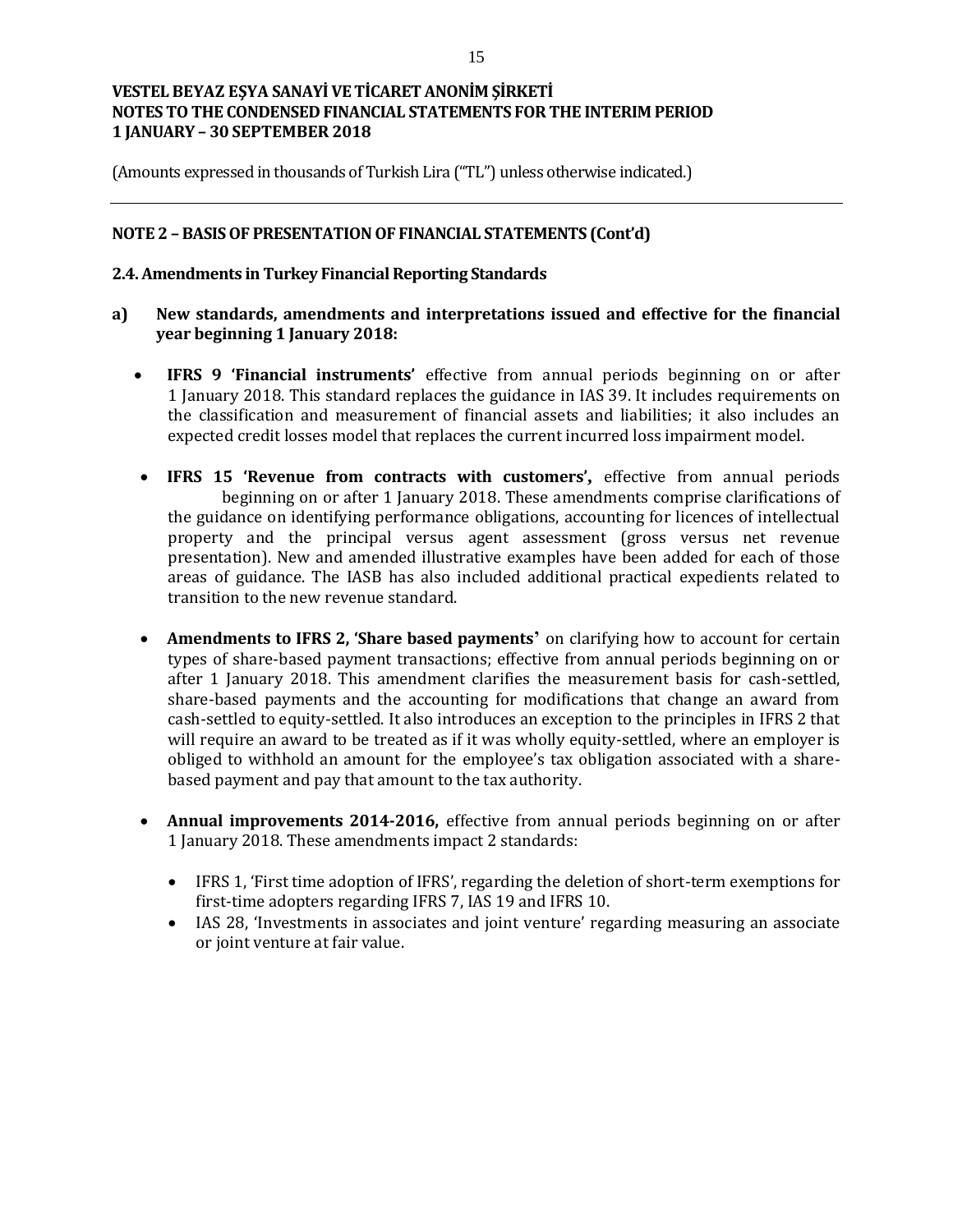(Amounts expressed in thousands of Turkish Lira ("TL") unless otherwise indicated.)

#### **NOTE 2 – BASIS OF PRESENTATION OF FINANCIAL STATEMENTS (Cont'd)**

- **IFRIC 22, 'Foreign currency transactions and advance consideration',** effective from annual periods beginning on or after 1 January 2018. This IFRIC addresses foreign currency transactions or parts of transactions where there is consideration that is denominated or priced in a foreign currency. The interpretation provides guidance for when a single payment/receipt is made as well as for situations where multiple payments/receipts are made. The guidance aims to reduce diversity in practice.
- **b) Standards, amendments and interpretations that are issued but not effective as at 30 September 2018:**
	- **Amendment to IFRS 9, 'Financial instruments';** effective from annual periods beginning on or after 1 January 2019. This amendment confirm that when a financial liability measured at amortised cost is modified without this resulting in de-recognition, a gain or loss should be recognised immediately in profit or loss. The gain or loss is calculated as the difference between the original contractual cash flows and the modified cash flows discounted at the original effective interest rate. This means that the difference cannot be spread over the remaining life of the instrument which may be a change in practice from IAS 39.
	- **IFRS 16, 'Leases';** effective from annual periods beginning on or after 1 January 2019, with earlier application permitted if IFRS 15'Revenue from Contracts with Customers' is also applied. This standard replaces the current guidance in IAS 17 and is a far-reaching change in accounting by lessees in particular. Under IAS 17, lessees were required to make a distinction between a finance lease (on balance sheet) and an operating lease (off balance sheet). IFRS 16 now requires lessees to recognise a lease liability reflecting future lease payments and a 'right of use asset' for virtually all lease contracts. The IASB has included an optional exemption for certain short-term leases and leases of low-value assets; however, this exemption can only be applied by lessees. For lessors, the accounting stays almost the same. However, as the IASB has updated the guidance on the definition of a lease (as well as the guidance on the combination and separation of contracts), lessors will also be affected by the new standard. At the very least, the new accounting model for lessees is expected to impact negotiations between lessors and lessees. Under IFRS 16, a contract is, or contains, a lease if the contract conveys the right to control the use of an identified asset for a period of time in exchange for consideration.
	- **IFRIC 23, 'Uncertainty over income tax treatments';** effective from annual periods beginning on or after 1 January 2019. This IFRIC clarifies how the recognition and measurement requirements of IAS 12 'Income taxes', are applied where there is uncertainty over income tax treatments.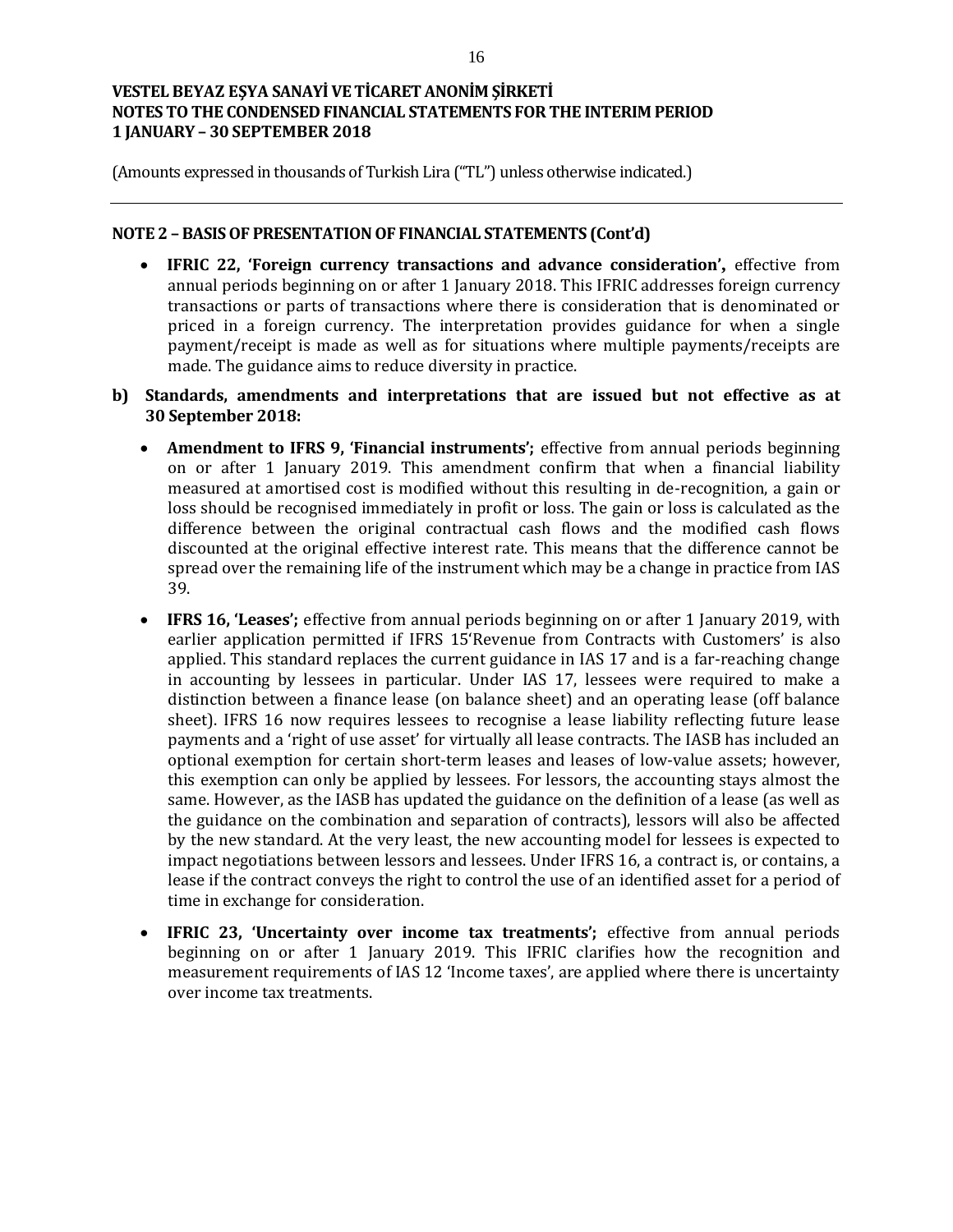(Amounts expressed in thousands of Turkish Lira ("TL") unless otherwise indicated.)

#### **NOTE 2 – BASIS OF PRESENTATION OF FINANCIAL STATEMENTS (Cont'd)**

An uncertain tax treatment is any tax treatment applied by an entity where there is uncertainty over whether that treatment will be accepted by the tax authority. For example, a decision to claim a deduction for a specific expense or not to include a specific item of income in a tax return is an uncertain tax treatment if its acceptability is uncertain under tax law. IFRIC 23 applies to all aspects of income tax accounting where there is an uncertainty regarding the treatment of an item, including taxable profit or loss, the tax bases of assets and liabilities, tax losses and credits and tax rates.

- **Annual improvements 2015-2017,** effective from annual periods beginning on or after 1 January 2019. These amendments include minor changes to:
	- IFRS 3, 'Business combinations', the Company remeasures it's previously held interest in a joint operation when it obtains control of the business.
	- IFRS 11, 'Joint arrangements', the Company does not remeasure its previously held interest in a joint operation when it obtains joint control of the business.
	- IAS 12, 'Income taxes' the Company accounts for all income tax consequences of dividend payments in the same way.
	- IAS 23, 'Borrowing costs' the Company treats as part of general borrowings any borrowing originally made to develop an asset when the asset is ready for its intended use or sale.
- **Amendments to IAS 19, 'Employee benefits'** on plan amendment, curtailment or settlement', effective from annual periods beginning on or after 1 January 2019. These amendments require an entity to:
	- use updated assumptions to determine current service cost and net interest for the reminder of the period after a plan amendment, curtailment or settlement; and
	- recognise in profit or loss as part of past service cost, or a gain or loss on settlement, any reduction in a surplus, even if that surplus was not previously recognised because of the impact of the asset ceiling.
- **c) Other new standards, amendments and interpretations issued and effective as of 1 January 2018 have not been presented since they are not relevant to the operations of the Company or have insignificant impact on the financial statements.**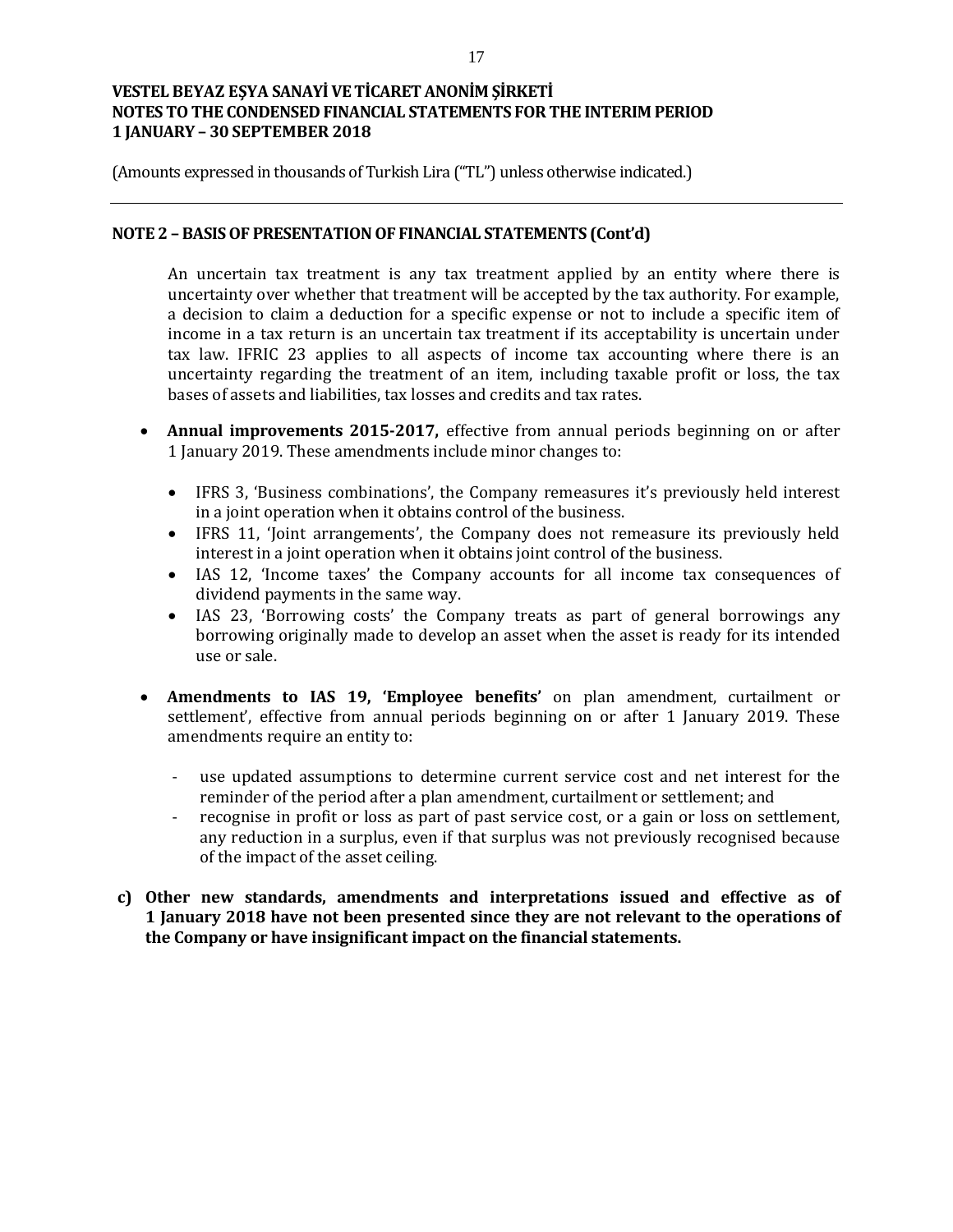(Amounts expressed in thousands of Turkish Lira ("TL") unless otherwise indicated.)

## **NOTE 2 – BASIS OF PRESENTATION OF FINANCIAL STATEMENTS (Cont'd)**

### **2.5. Summary of significant accounting policies**

#### **2.5.1 Revenue**

The Company recognizes revenue in accordance with IFRS 15 "Revenue from contracts with customers" standard by applying the following five step model:

- Identification of customer contracts
- Identification of performance obligations
- Determination of transaction price in the contract
- Allocation of price to performance obligations
- Recognition of revenue when the performance obligations are fulfilled.

Revenue from sale of goods is recognized when all the following conditions are satisfied:

- a) The parties to the contract have approved the contract (in writing, orally or in accordance with other customary business practices) and are committed to perform their respective obligations,
- b) Company can identify each party's rights regarding the goods or services to be transferred,
- c) Company can identify the payment terms for the goods or services to be transferred,
- d) The contract has commercial substance,
- e) It is probable that Company will collect the consideration to which it will be entitled in exchange for the goods or services that will be transferred to the customer. In evaluating whether collectability of an amount of consideration is probable, an entity shall consider only the customer's ability and intention to pay that amount of consideration when it is due.

#### **2.5.2 Inventories**

Inventories are stated at the lower of cost and net realizable value. Costs, including an appropriate portion of fixed and variable overhead expenses, are assigned to inventories held by the method most appropriate to the particular class of inventory. Company uses moving weighted average method for costing.

Net realizable value represents the estimated selling price less all estimated costs of completion and costs necessary to make a sale. When the net realizable value of inventory is less than cost, the inventory is written down to the net realizable value and the expense is included in statement of income in the period the write-down or loss occurred.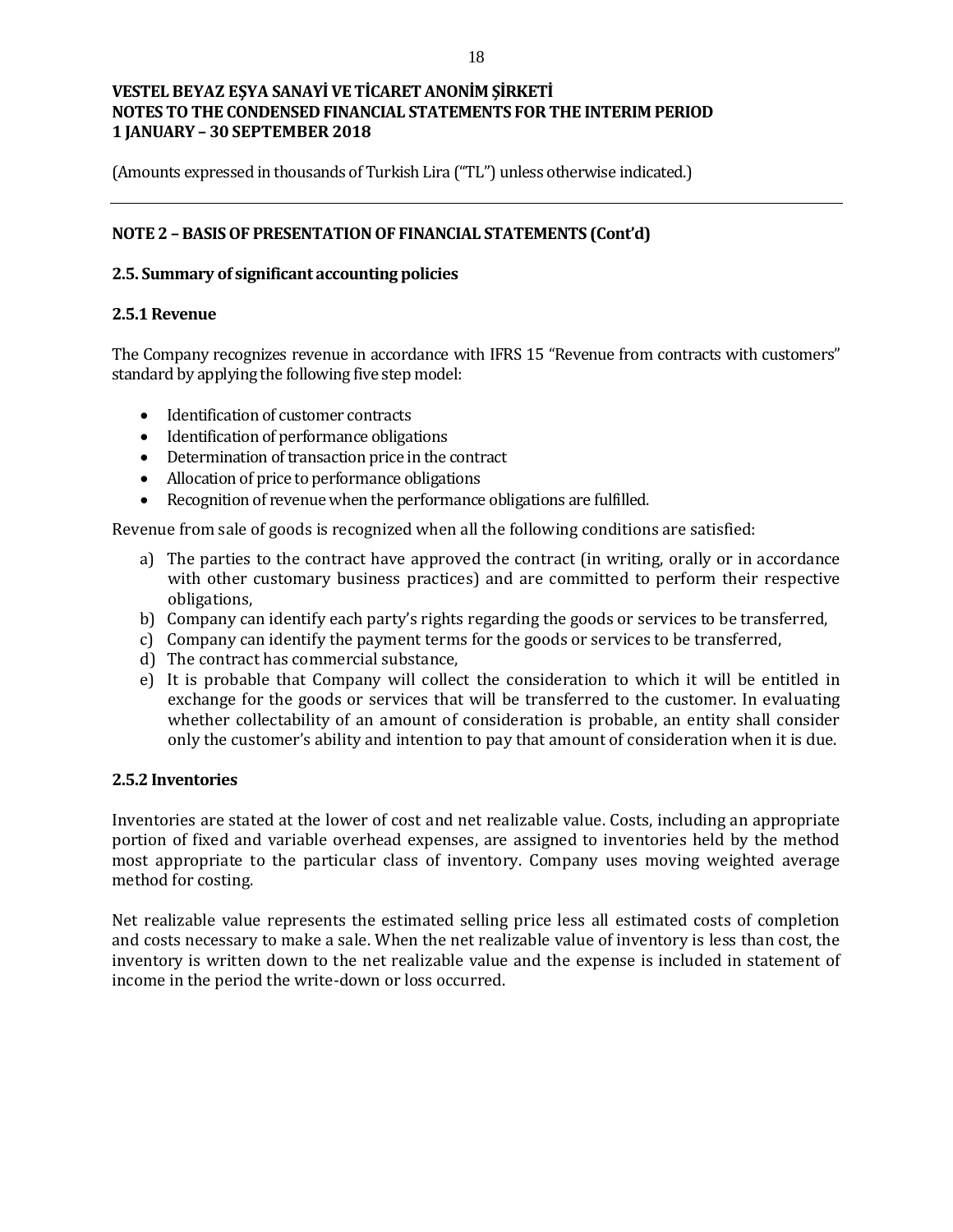(Amounts expressed in thousands of Turkish Lira ("TL") unless otherwise indicated.)

### **NOTE 2 – BASIS OF PRESENTATION OF FINANCIAL STATEMENTS (Cont'd)**

When the circumstances that previously caused inventories to be written down below cost no longer exist or when there is clear evidence of an increase in net realizable value because of changed economic circumstances, the amount of the write-down is reversed. The reversal amount is limited to the amount of the original write-down

#### **2.5.3 Property, plant and equipment**

Land, land improvements and buildings are stated at fair value, based on valuations performed at 30 September 2018 by professional independent valuer Çelen Kurumsal Gayrimenkul Değerleme ve Danışmanlık A.Ş.

Property, plant and equipment except for land, land improvements and buildings acquired before 1 January 2005 are carried at cost in the equivalent purchasing power of TL as at 31 December 2004 and items acquired after 1 January 2005 are carried at cost, less accumulated amortization and impairment losses, if any.

Any revaluation increase arising on the revaluation of such land, land improvements and buildings is credited in equity to the revaluation reserve, except to the extent that it reverses a revaluation decrease for the same asset previously recognized in profit or loss, in which case the increase is credited to profit or loss to the extent of the decrease previously charged. A decrease in carrying amount arising on the revaluation of such land, land improvements and buildings is charged to profit or loss to the extent that it exceeds the balance, if any, held in the properties revaluation reserve relating to a previous revaluation of that asset. Depreciation on revalued land improvements and buildings is charged to profit or loss.

Each period, the difference between depreciation based on the revalued carrying amount of the asset (the depreciation charged to the statements of comprehensive income) and the depreciation based on the asset's original cost is transferred from revaluation reserves to the retained earnings.

Land is not depreciated. Plant and equipment are carried at cost less accumulated depreciation and any accumulated impairment losses.

Depreciation is charged so as to write off the cost or valuation of assets, other than land and properties under construction, over their estimated useful lives, using the straight-line method. The estimated useful lives, residual values and depreciation method are reviewed at each year end, with the effect of any changes in estimate accounted for on a prospective basis.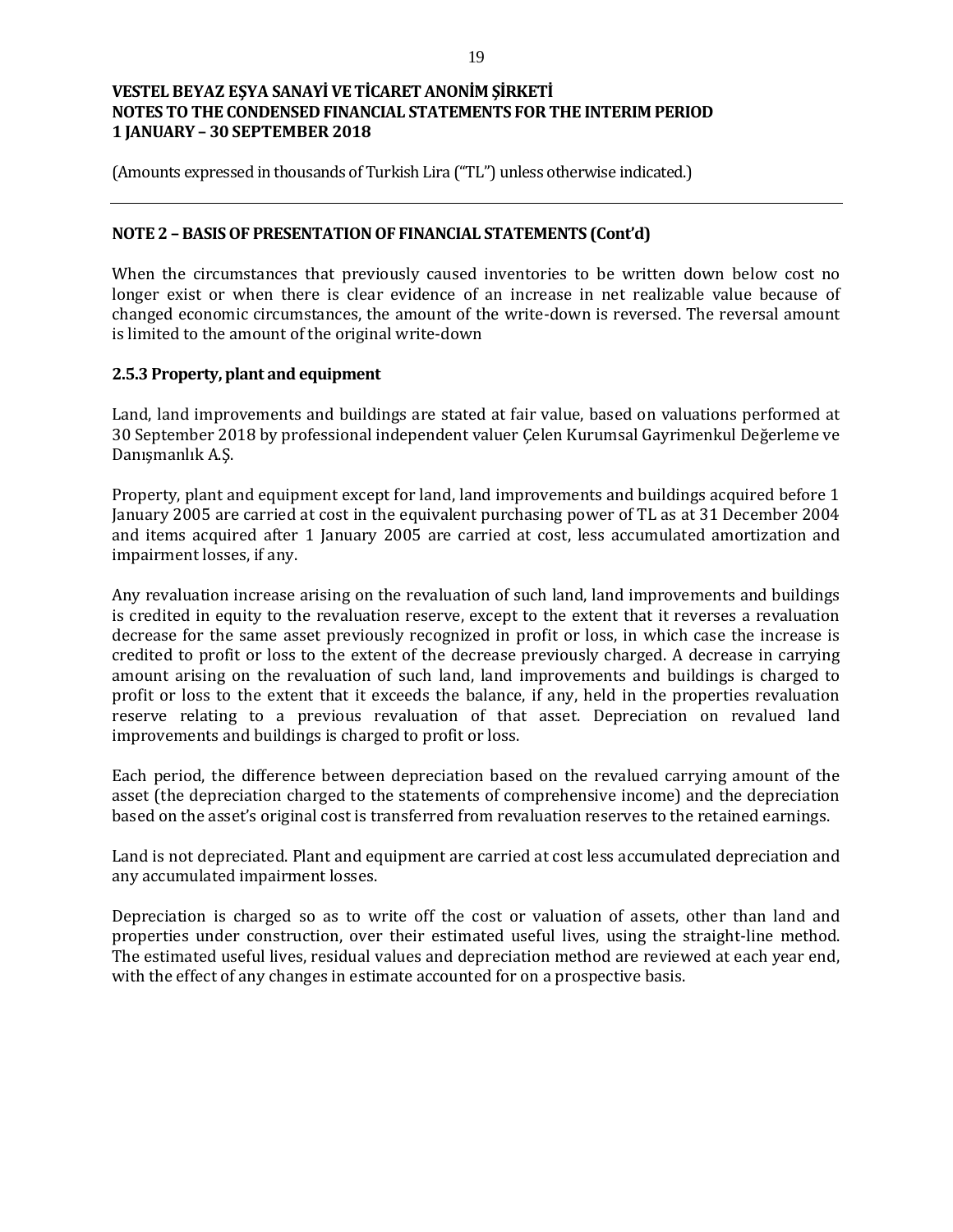(Amounts expressed in thousands of Turkish Lira ("TL") unless otherwise indicated.)

### **NOTE 2 – BASIS OF PRESENTATION OF FINANCIAL STATEMENTS (Cont'd)**

Property, plant and equipment are reviewed for impairment whenever events or changes in circumstances indicate that the carrying amount may not be recoverable. An impairment loss is recognized for the amount by which the asset's carrying amount exceeds its recoverable amount. The recoverable amount is the higher of an asset's fair value less costs to sell and value in use.

Gains or losses on disposals of property, plant and equipment are determined by reference to their carrying amounts and are included in the related income and expense accounts, as appropriate. On the disposal of revalued assets, amounts in the revaluation reserve relating to that asset are transferred to the retained earnings.

Subsequent costs such as repairs and maintenance or part replacement of plant and equipment are included in the asset's carrying value or recognized as separate asset, as appropriate, only when it is probable that future economic benefits associated with the item will flow to the company. All other costs are charged to the statements of comprehensive income during the financial period in which they are incurred.

#### **2.5.4 Intangible assets**

#### **a) Research and development costs**

Research costs are recognized as expense in the period in which they are incurred. An intangible asset arising from development (or from the development phase of an internal project) if and only if an entity can demonstrate all of the following:

- The technical feasibility of completing the intangible asset so that it will be available for use or sale;
- Its intention to complete the intangible asset and use or sell it;
- Its ability to use or sell the intangible asset;
- How the intangible asset will generate probable future economic benefits;
- The availability of adequate technical, financial and other resources to complete the development and to use or sell the intangible asset, and
- Its ability to measure reliably the expenditure attributable to the intangible asset during its development

Other development costs are recognized as expense as incurred. If it is not possible to distinguish the research phase from the development phase of an internal project, the entity treats the expenditure on that project as if it were incurred in the research phase only.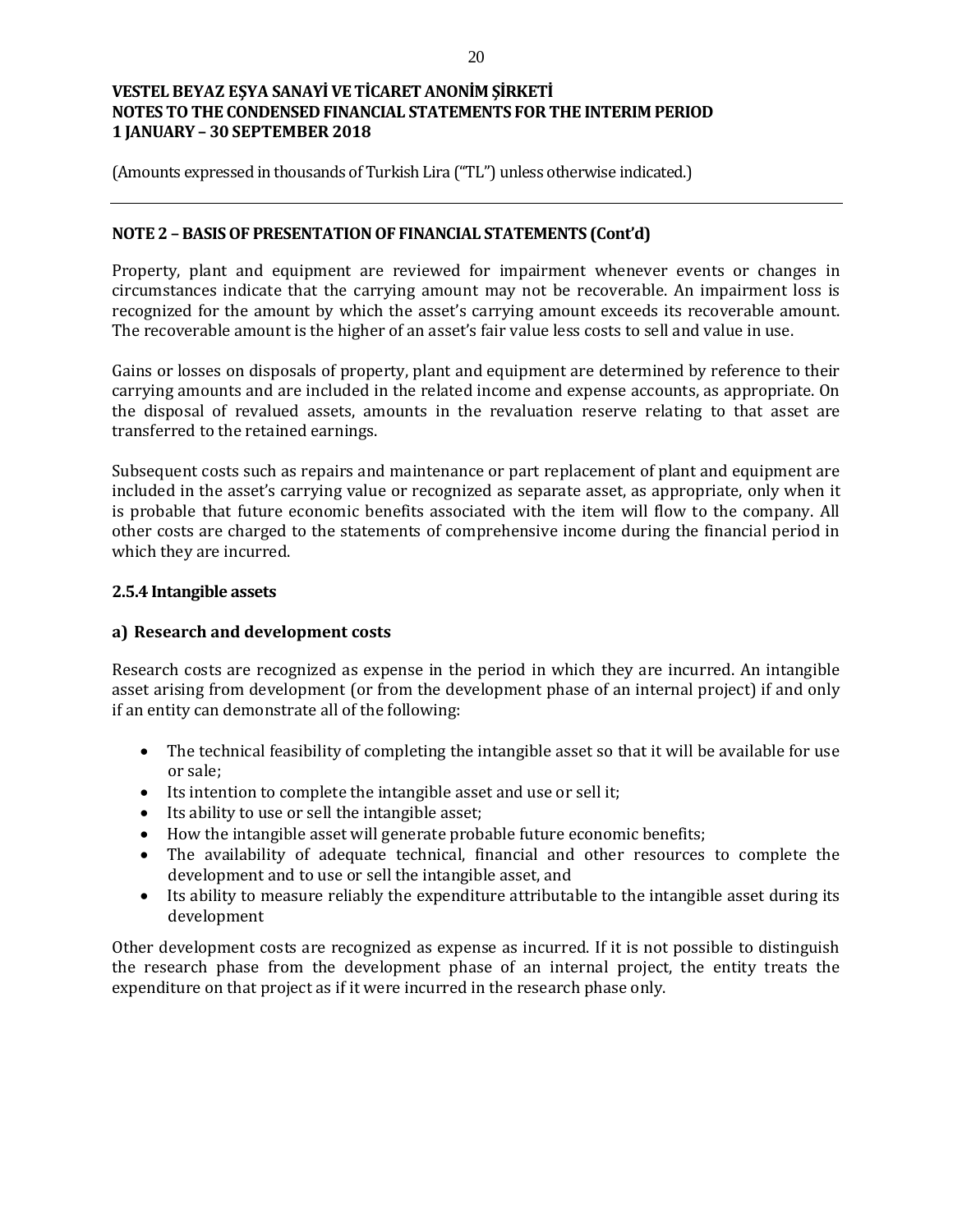(Amounts expressed in thousands of Turkish Lira ("TL") unless otherwise indicated.)

## **NOTE 2 – BASIS OF PRESENTATION OF FINANCIAL STATEMENTS (Cont'd)**

### **b) Rights and other intangible fixed assets**

Rights and other intangible assets consist acquired computer software, computer software development costs and other identifiable rights. Rights and other intangible assets are recognized at their acquisition costs and are amortized on a straight line basis over their expected useful lives which are less than five years.

#### **2.5.5 Financial instruments**

#### **a) Financial assets**

The Company classifies its financial assets into the following specified categories: financial assets as at fair value through profit or loss, loans and receivables and available for sale financial assets. The classification depends on the nature and purpose of the financial assets and is determined at the time of initial recognition.

#### Financial assets carried at amortized cost

Assets that are held for collection of contractual cash flows where those cash flows represent solely payments of principal and interest, whose payments are fixed or predetermined, which are not actively traded and which are not derivative instruments are measured at amortized cost.

The Company's financial assets carried at amortized cost comprise "trade receivables" and "cash and cash equivalents" in the statement of financial position.

Company has applied simplified approach and used impairment matrix for the calculation of impairment on its receivables carried at amortized cost, since they do not comprise of any significant finance component. In accordance with this method, if any provision to the trade receivables as a result of a specific event, Company measures expected credit loss from these receivables by the life-time expected credit loss. The calculation of expected loss is performed based on the past experience of the Company and its expectations for the future indications.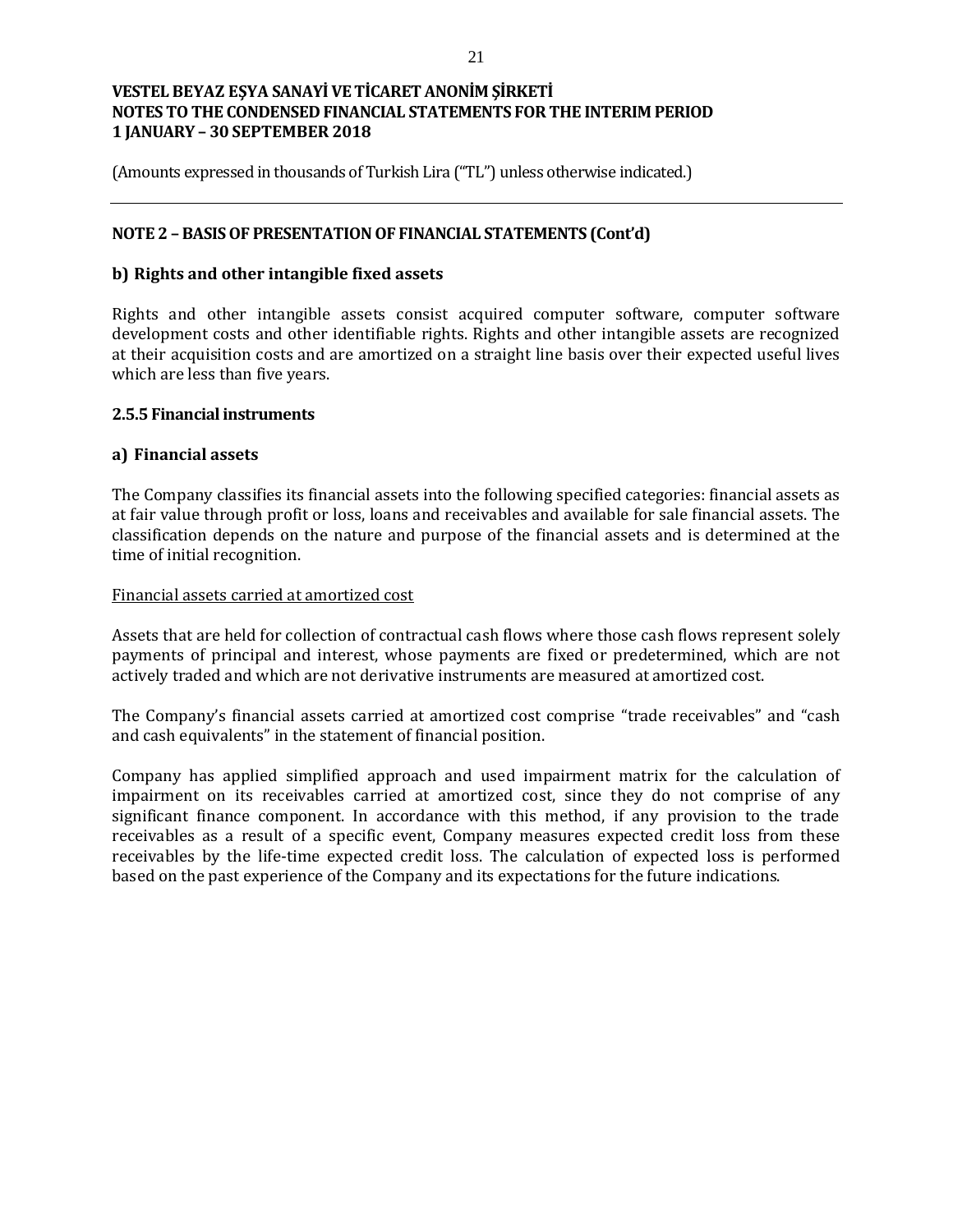(Amounts expressed in thousands of Turkish Lira ("TL") unless otherwise indicated.)

## **NOTE 2 – BASIS OF PRESENTATION OF FINANCIAL STATEMENTS (Cont'd)**

#### Financial assets carried at fair value

Assets that are held by the management for collection of contractual cash flows and for selling the financial assets are measured at their far value.

#### Impairment of financial assets

Impairment of the financial and contractual assets measured by using "Expected credit loss model". The impairment model applies for amortized financial and contractual assets.

Company has preferred to apply "simplified approach" for the recognition of impairment losses on trade receivables, carried at amortised cost and that do not comprise of any significant finance component (those with maturity less than 12 months). In accordance with the simplified approach, Company measures the loss allowances regarding its trade receivables at an amount equal to "lifetime expected credit losses" except incurred credit losses in which trade receivables are already impaired for a specific reason.

#### **b) Financial liabilities**

Financial liabilities are measured initially at fair value. Transaction costs which are directly related to the financial liability are added to the fair value.

#### **c) Derivative financial instruments and hedge accounting:**

Derivatives are initially recognized at fair value on the date a derivative contract is entered into and are subsequently remeasured at their fair value. Fair values of derivatives are carried as assets when positive and as liabilities when negative. The method of recognizing the resulting gain or loss depends on whether the derivative is designated as a hedging instrument, and if so the nature of the item being hedged.

The Company documents at the inception of the transaction the relationship between hedging instruments and hedged items, as well as its risk management objectives and strategy for undertaking various hedging transactions. The Company also documents its assessment, both at hedge inception and on an ongoing basis, of whether the derivatives that are used in hedging transactions are highly effective in offsetting changes in fair values of hedged items.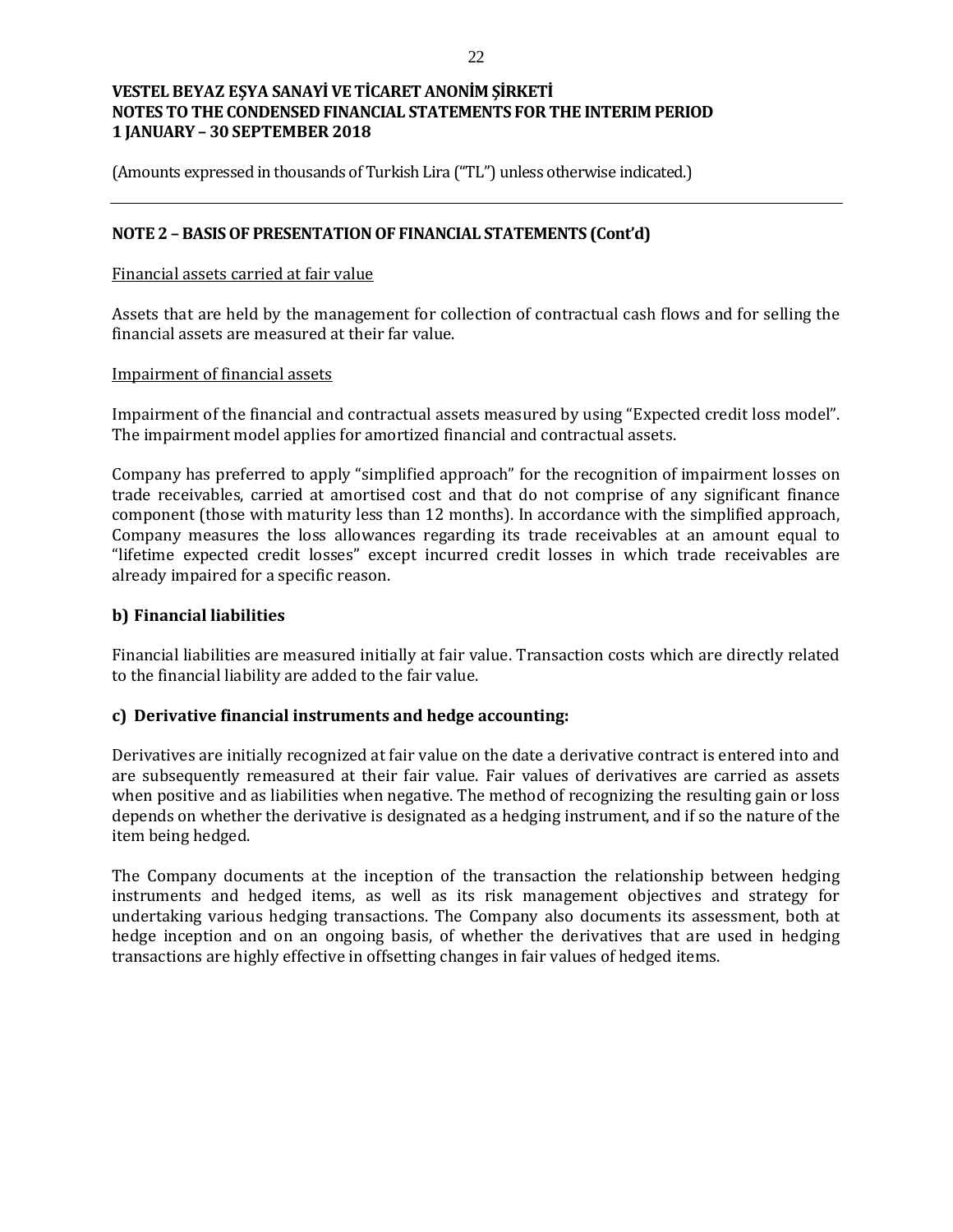(Amounts expressed in thousands of Turkish Lira ("TL") unless otherwise indicated.)

### **NOTE 2 – BASIS OF PRESENTATION OF FINANCIAL STATEMENTS (Cont'd)**

#### Derivative financial instruments held for trading

Company's held for trading derivative financial instruments consist of forward foreign currency purchase and sale contracts. Such derivative financial instruments providing effective protection against the risk for the Company economically and due to meeting the conditions for hedge accounting usually, they are accounted as derivative financial instruments held for trading in financial statements. The fair value changes of these derivative instruments are recognized in income statement as financial income / expense.

#### Cash flow hedges:

The effective portion of changes in the fair value of derivatives that are designated and qualify as cash flow hedges is recognized in equity within cash flow hedge reserves. The gain or loss relating to the ineffective portion is recognized immediately in the statement of comprehensive income within finance income/ expense. Amounts accumulated in equity are reclassified to profit or loss in the periods when the hedged item affects profit or loss (for example, when the forecast sale that is hedged takes place or portion related to the accrued interest). When a hedging instrument expires or is sold, or when a hedge no longer meets the criteria for hedge accounting, any cumulative gain or loss existing in equity at that time remains in equity and is recognized when the forecast transaction is ultimately recognized, in the statement of comprehensive income within finance income/ expense. The Company has evaluated its forward contracts and recognized certain contracts as hedging derivative instruments since they have been carrying necessary hedging conditions regarding to TAS 39.

#### **2.5.6 Foreign currency transactions**

Transactions in foreign currencies during the period are recorded at the rates of exchange prevailing on the dates of the transactions. Monetary items denominated in foreign currencies are translated to TL at the rates prevailing on the balance sheet date. Exchange differences on foreign currency denominated monetary assets and liabilities are recognized in profit or loss in the period in which they arise except for the effective portion of the foreign currency hedge of net investments in foreign operations. On-monetary items which are denominated in foreign currency and measured with historical costs are translated using the exchange rates at the dates of initial transactions.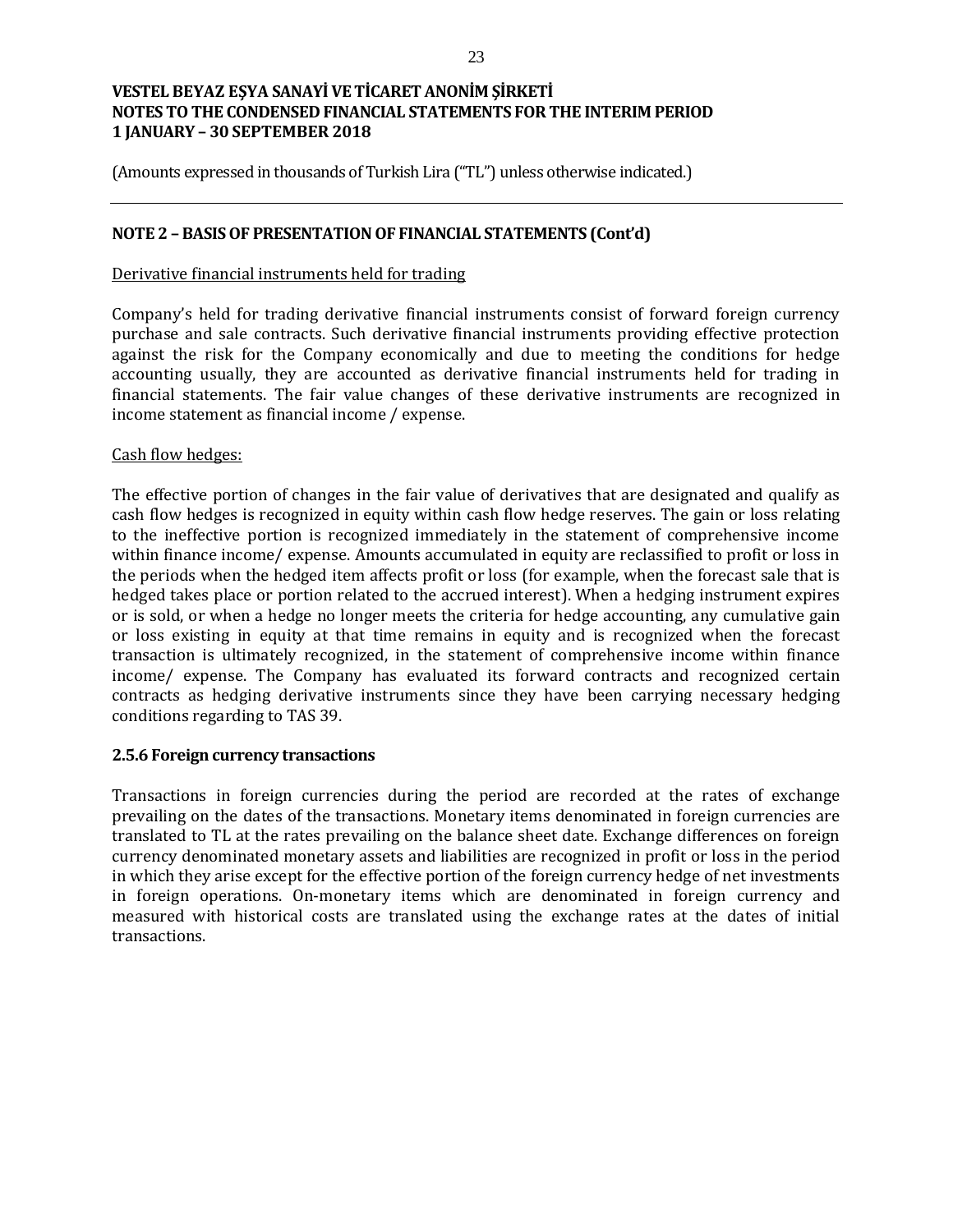(Amounts expressed in thousands of Turkish Lira ("TL") unless otherwise indicated.)

## **NOTE 2 – BASIS OF PRESENTATION OF FINANCIAL STATEMENTS (Cont'd)**

#### **2.5.7 Provisions, contingent assets and liabilities**

Provisions are recognized when the Company has a present obligation as a result of a past event, and it is probable that the Company will be required to settle that obligation, and a reliable estimate can be made of the amount of the obligation.

Possible assets or obligations that arise from past events and whose existence will be confirmed only by the occurrence or non-occurrence of one or more uncertain events not wholly within the control of the company are not included in the financial statements and treated as contingent assets or liabilities.

#### **2.5.8 Related parties**

Shareholders, key management personnel and board members, their close family members and companies controlled, jointly controlled or significantly influenced by them and Zorlu Holding Company companies are considered and referred to as related parties.

#### **2.5.9 Taxation on income**

Tax expense for the period comprises current and deferred tax. Tax is recognized in the income statement, except to the extent that it relates to items directly recognized in equity. In that case, tax is recognized in shareholders' equity.

The tax currently payable is based on taxable profit for the year. Taxable profit differs from profit as reported in the income statement because it excludes items of income or expense that are taxable or deductible in other years and it further excludes items that are never taxable or deductible. The Company's liability for current tax is calculated using tax rates that have been enacted or substantively enacted by the balance sheet date.

Deferred tax is recognized on temporary differences between the carrying amounts of assets and liabilities in the financial statements and the corresponding tax bases which is used in the computation of taxable profit. Deferred tax liabilities are generally recognized for all taxable temporary differences and deferred tax assets are recognized for all deductible temporary differences to the extent that it is probable that taxable profits will be available against which those deductible temporary differences can be utilized.

Investment incentives that are conducive to payment of corporate taxes at reduced rates are subject to deferred tax calculation when there is reasonable assurance that the Company will benefit from the related incentive.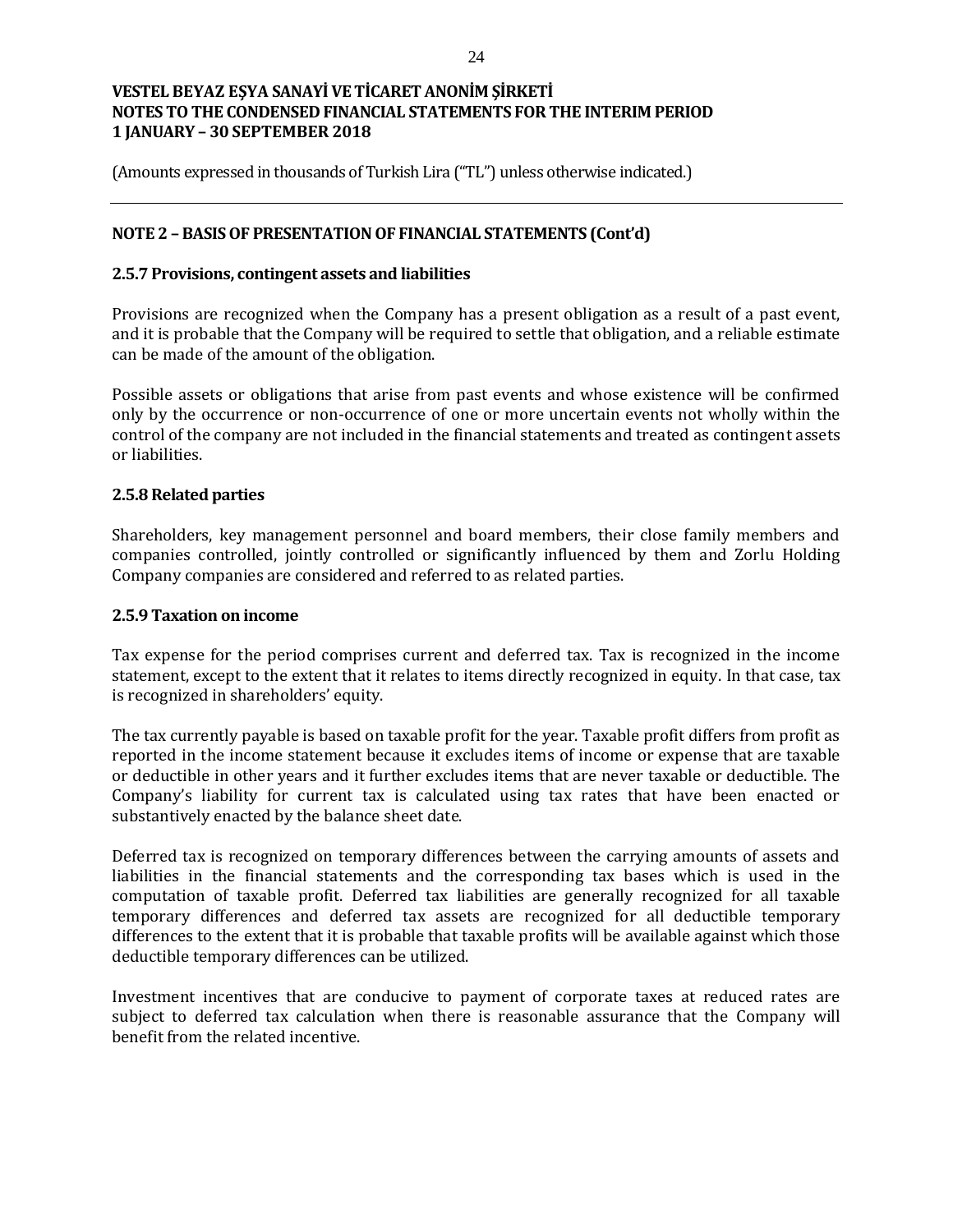(Amounts expressed in thousands of Turkish Lira ("TL") unless otherwise indicated.)

#### **NOTE 2 – BASIS OF PRESENTATION OF FINANCIAL STATEMENTS (Cont'd)**

Deferred tax liabilities are recognized for taxable temporary differences associated with investments in subsidiaries and associates, and interests in joint ventures, except where the Company is able to control the reversal of the temporary difference and it is probable that the temporary difference will not reverse in the foreseeable future. Deferred tax assets arising from deductible temporary differences associated with such investments and interests are only recognized to the extent that it is probable that there will be sufficient taxable profits against which to utilize the benefits of the temporary differences and they are expected to reverse in the foreseeable future.

Deferred tax assets and liabilities are offset when there is a legally enforceable right to set off current tax assets against current tax liabilities and when they relate to income taxes levied by the same taxation authority and the Company intends to settle its current tax assets and liabilities on a net basis.

## **2.5.10 Employee benefits**

Employment termination benefits, as required by the Turkish Labor Law and the laws applicable in the countries where the subsidiaries operate, represent the estimated present value of the total reserve of the future probable obligation of the Company arising in case of the retirement of the employees. According to Turkish Labor Law and other laws applicable in Turkey, the Company is obliged to pay employment termination benefits to all personnel in cases of termination of employment without due cause, call for military service, be retired or death upon the completion of a minimum one year service. Provision for employment termination benefits as of Employment termination benefits are considered as being part of defined retirement benefit plan as per TAS 19. All actuarial gains and losses are recognized in statements of income.

#### **2.5.11 Government grants**

Government grants, including non-monetary grants at fair value, are recognized in financial statements when there is reasonable assurance that the entity will comply with the conditions attaching to them, and the grants will be received.

Incentives for research and development activities are recognized in financial statements when they are authorized by the related institutions.

### **2.5.12 Earnings per share**

Earnings per share disclosed in the statement of income is determined by dividing net income attributable to equity holder of the parent by the weighted average number of such shares outstanding during the year concerned.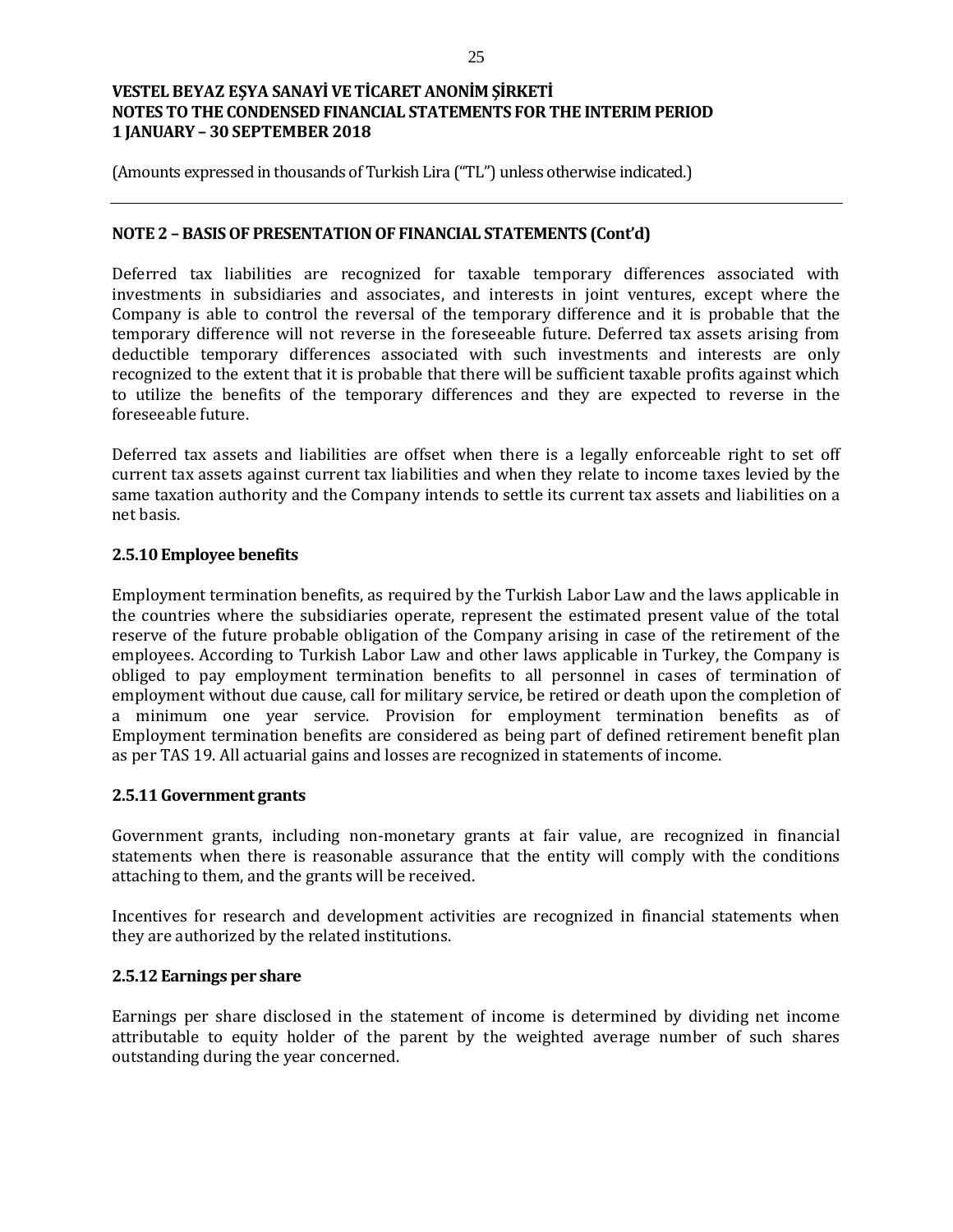(Amounts expressed in thousands of Turkish Lira ("TL") unless otherwise indicated.)

## **NOTE 2 – BASIS OF PRESENTATION OF FINANCIAL STATEMENTS (Cont'd)**

### **2.5.13 Statement of cash flows**

In the statement of cash flows, cash flows are classified into three categories as operating, investment and financing activities. Cash flows from operating activities are those resulting from the Company's production and sales activities. Cash flows from investment activities indicate cash inflows and outflows resulting from property, plant and equipments and financial investments. Cash flows from financing activities indicate the resources used in financing activities and the repayment of these resources. Cash and cash equivalents comprise of cash in hand accounts, bank deposits and shortterm, highly liquid investments that are readily convertible to known amounts of cash with maturities equal or less than three months.

## **2.5.14 Offsetting**

All items with significant amounts and nature, even with similar characteristics, are presented separately in the financial statements. Insignificant amounts are grouped and presented by means of items having similar substance and function. When the nature of transactions and events necessitate offsetting, presentation of these transactions and events over their net amounts or recognition of the assets after deducting the related impairment are not considered as a violation of the rule of non-offsetting. As a result of the transactions in the normal course of business, revenue other than sales are presented as net if the nature of the transaction or the event qualify for offsetting.

#### **2.5.15 Events after the balance sheet date**

Events after the balance sheet date, announcements related to net profit or even declared after other selective financial information has been publicly announced; include all events that take place between the balance sheet date and the date when balance sheet was authorized for issue.

In the case that events require a correction to be made on the balance sheet date, the Company makes the necessary corrections to the financial statements. Moreover, the events that occur subsequent to the balance sheet date and that do not require a correction to be made are disclosed in accompanying notes, where the decisions of the users of financial statements are affected.

# **2.5.16 Going concern**

The Company prepared financial statements in accordance with the going concern assumption

# **2.6. Critical accounting estimates and judgments**

Preparation of financial statements requires the use of estimates and assumptions that may affect the amount of assets and liabilities recognized as of the balance sheet date, disclosures of contingent assets and liabilities and the amount of revenue and expenses reported. Although these estimates and assumptions rely on the Company management's best knowledge about current events and transactions, actual outcomes may differ from those estimates and assumptions. Significant estimates of the Company management are as follows: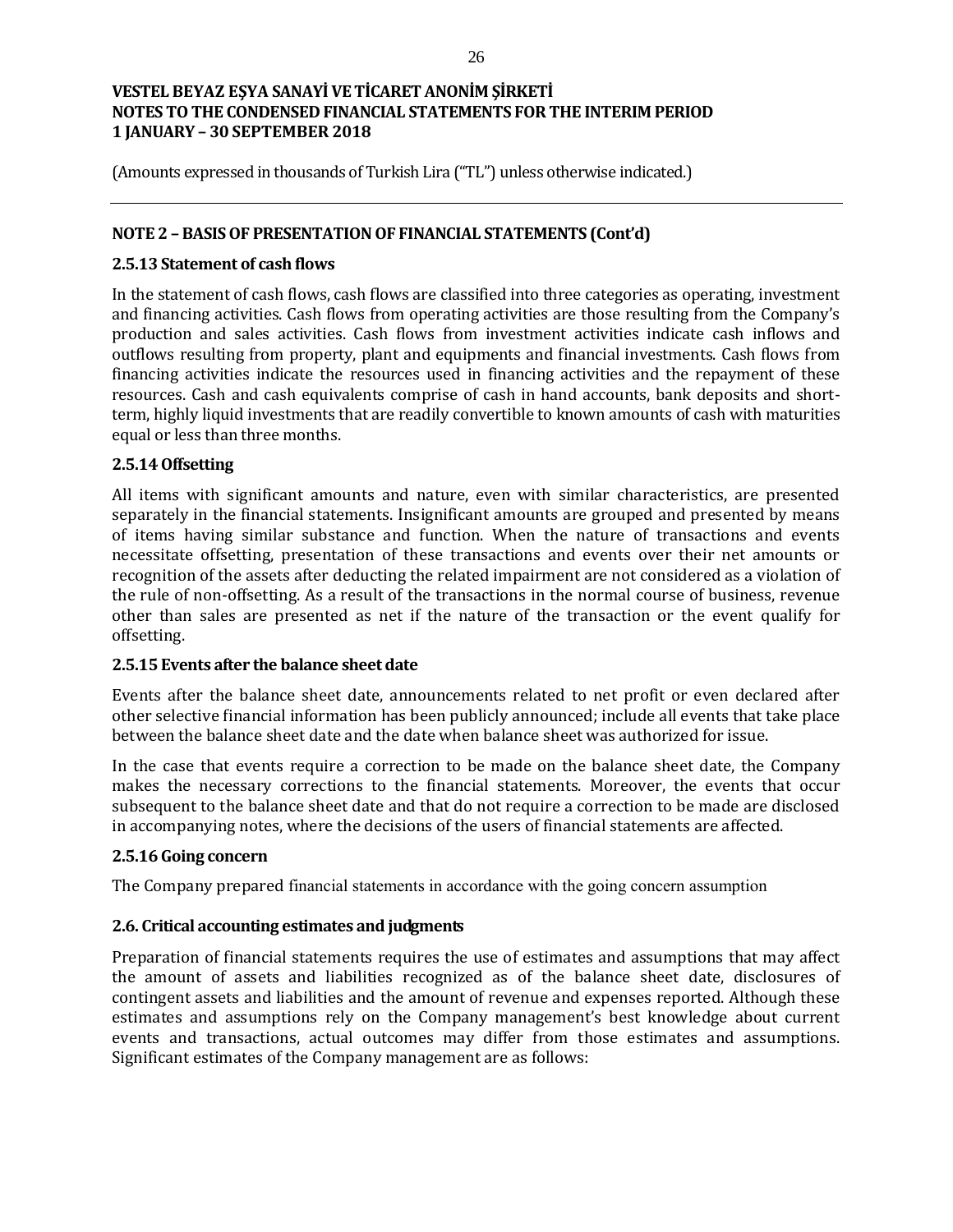(Amounts expressed in thousands of Turkish Lira ("TL") unless otherwise indicated.)

### **NOTE 2 – BASIS OF PRESENTATION OF FINANCIAL STATEMENTS (Cont'd)**

Land, land improvements and buildings are stated at fair value, based on valuations performed at 30 September 2018 by professional independent valuer Çelen Kurumsal Gayrimenkul Değerleme ve Danışmanlık A.Ş. (Note 11).

As there were no recent similar buying/selling transactions nearby, revaluations of land were based on the method of reference comparison whereas revaluations of buildings and land improvements and machinery and equipment were based on the method of cost approach and based on the following valuation techniques and assumptions:

- Revaluations of land were based on the method of reference comparison whereas revaluations of buildings and land improvements were based on the method of cost approach, considering existing utilization of the aforementioned property, plant and equipments are consistent to the highest and best use approach.
- In the market reference comparison method, current market information was utilized, taking into consideration the comparable property in the market in recent past in the region, price adjustment was made within the framework of criteria that could affect market conditions, and accordingly an average m2 sale value was determined for the lands subject to the valuation. The similar pieces of land found were compared in terms of location, size, settlement status, physical conditions, real estate marketing firms were consulted for up-to-date valuation of the estate market, also, current information and experience of the professional valuation company was utilized.
- In the cost approach method, fair value of the buildings and land improvements was calculated by considering recent re-construction costs and related depreciation. In the cost approach method, above explained market reference comparison method was used in calculation of the land value, one of the components.

The carrying values of land, land improvements and buildings do not necessarily reflect the amounts that would result from the outcome of a sales transaction between independent parties.

As of initial recognition and as of balance sheet date, the Company performs impairment assessment for buildings and land improvements of which valuations are based on cost approach, accordance with the TAS 36 "Impairment of Assets", and no impairment indicator is identified.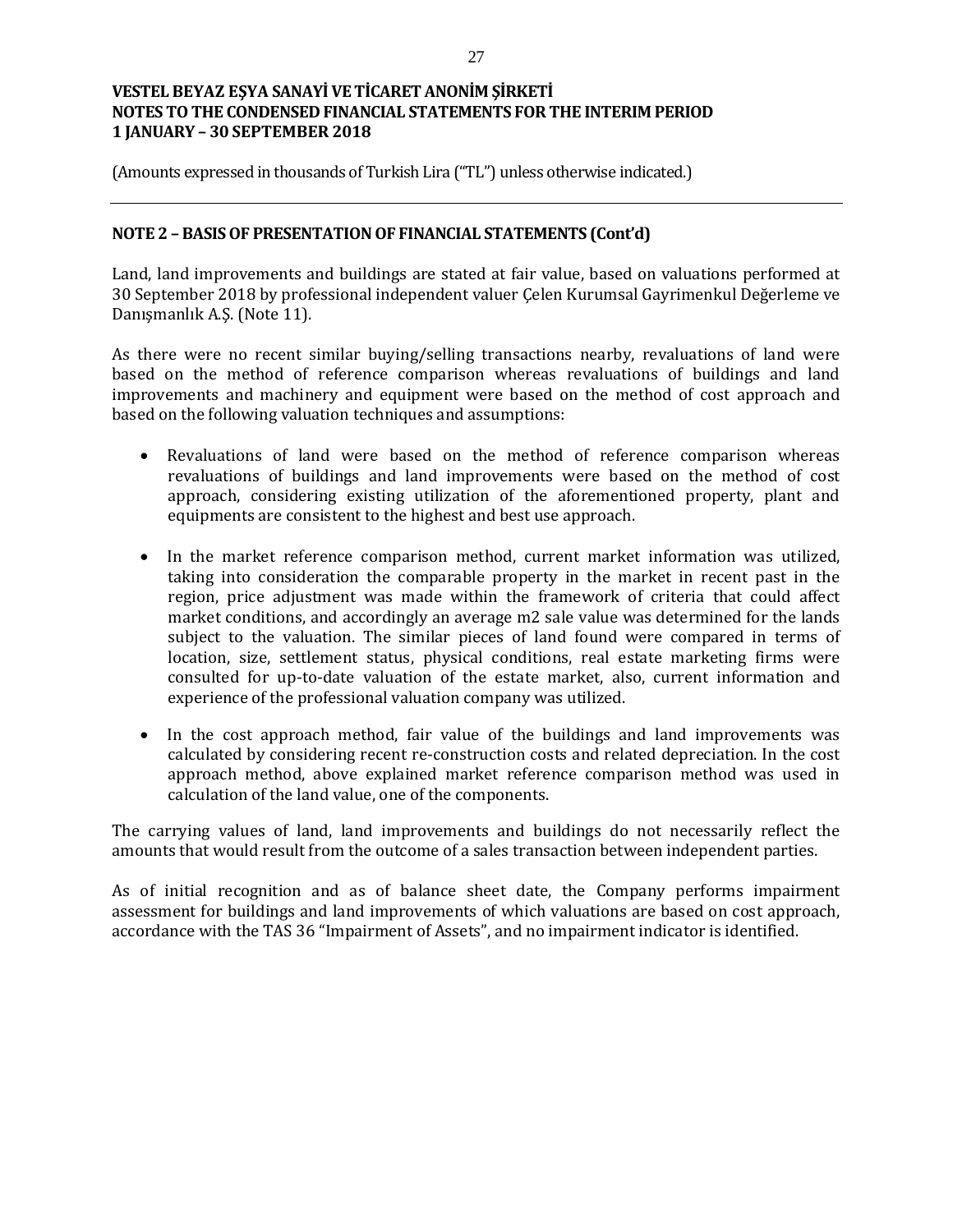(Amounts expressed in thousands of Turkish Lira ("TL") unless otherwise indicated.)

#### **NOTE 3 - SEGMENT REPORTING**

Operating segments are identified on the same basis as financial information is reported internally to the Company's chief operating decision maker. The Company Board of Directors has been identified as the Company's chief operating decision maker who is responsible for allocating resources between segments and assessing their performances. The Company management determines operating segments by reference to the reports reviewed by the Board of Directors to make strategic decisions.

The Management believes that the Company operates in a single industry sector as the risks and returns for the activities do not show any material difference because the scope of activity covers only the production of white goods and the production processes and classes of customers are similar. As a result all information related to the industrial segment has been fully presented in the attached financial statements.

The Management has decided to use geographical segments for segment reporting considering the fact that risks and returns are affected by the differences in geographical regions.

|                  | 1 January - | 1 January -                                         | $1$ July- | 1 July-   |
|------------------|-------------|-----------------------------------------------------|-----------|-----------|
|                  |             | 30 September 30 September 30 September 30 September |           |           |
| Segment revenue  | 2018        | 2017                                                | 2018      | 2017      |
|                  |             |                                                     |           |           |
| Turkey           | 967.859     | 850.287                                             | 279.303   | 337.311   |
| Europe           | 2.124.587   | 1.353.437                                           | 909.547   | 515.856   |
| 0ther            | 753.331     | 630.797                                             | 267.508   | 234.633   |
|                  |             |                                                     |           |           |
| Gross sales      | 3.845.777   | 2.834.521                                           | 1.456.358 | 1.087.800 |
|                  |             |                                                     |           |           |
| Discounts (-)    | (4.054)     | (5.781)                                             | (2.961)   | (3.572)   |
|                  |             |                                                     |           |           |
| <b>Net sales</b> | 3.841.723   | 2.828.740                                           | 1.453.397 | 1.084.228 |

### **Geographical segments**

Other segment sales mainly comprise of sales to Asian and African countries.

The amount of export is 2.877.918 thousand TL for the period ended 30 September 2018. (1 January-30 September 2017: 1.984.234 thousand TL). Export sales are denominated in EURO, and USD as 91,2%, and 8,8% of total export respectively (1 January-30 September 2017: 97,1% EUR, 2,9% USD).

The carrying value of segment assets and costs incurred in order to obtain these assets are not separately disclosed since all assets of the company are located in Turkey.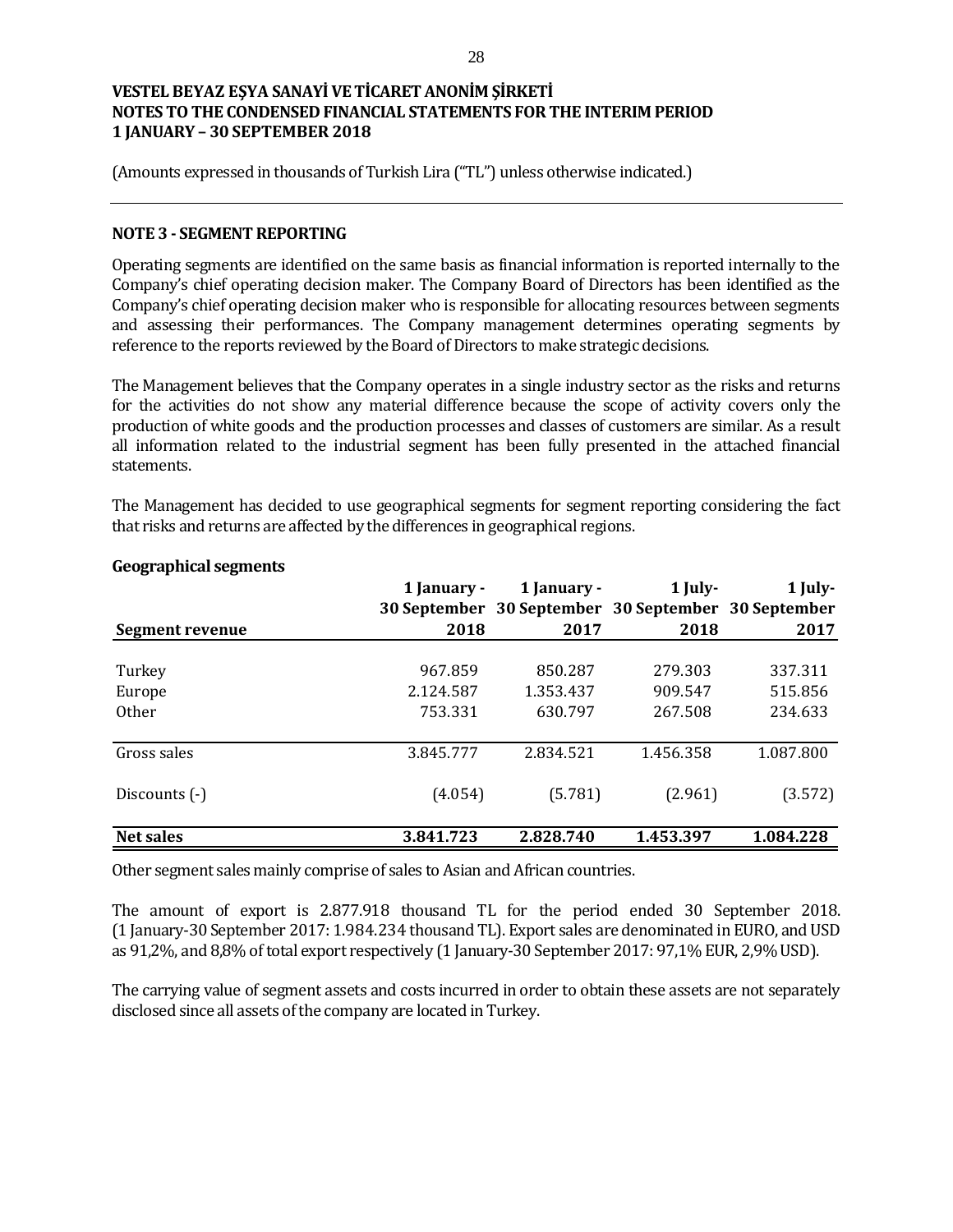(Amounts expressed in thousands of Turkish Lira ("TL") unless otherwise indicated.)

# **NOTE 4 – CASH AND CASH EQUIVALENTS**

|                                            | 30 September 2018 | 31 December 2017        |
|--------------------------------------------|-------------------|-------------------------|
| Cash                                       | 438               | 178                     |
| <b>Bank deposits</b>                       |                   |                         |
| - Demand deposits                          | 20.323            | 65.012                  |
| - Time deposits                            | 34.800            |                         |
| <b>Blocked</b> deposits                    | 14.153            | 8.489                   |
| <b>Cash and cash equivalents</b>           | 69.714            | 73.679                  |
| <b>Effective interest rates</b>            |                   |                         |
|                                            | 30 September 2018 | 31 December 2017        |
| TL                                         | 0,40%             |                         |
| <b>EUR</b>                                 | 1,25%             |                         |
| <b>NOTE 5 - FINANCIAL LIABILITIES</b>      | 30 September 2018 | <b>31 December 2017</b> |
| <b>Short - term financial liabilities</b>  |                   |                         |
| Short term bank loans                      | 412.647           | 281.476                 |
| Short term portion of long term bank loans | 321.608           | 70.051                  |
| Leasing debts                              | 734               | 450                     |
|                                            | 734.989           | 351.977                 |
| Long - term financial liabilities          |                   |                         |
| Long term bank loans                       | 5.412             | 178.968                 |
| Leasing debts                              | 314               | 546                     |
|                                            | 5.726             | 179.514                 |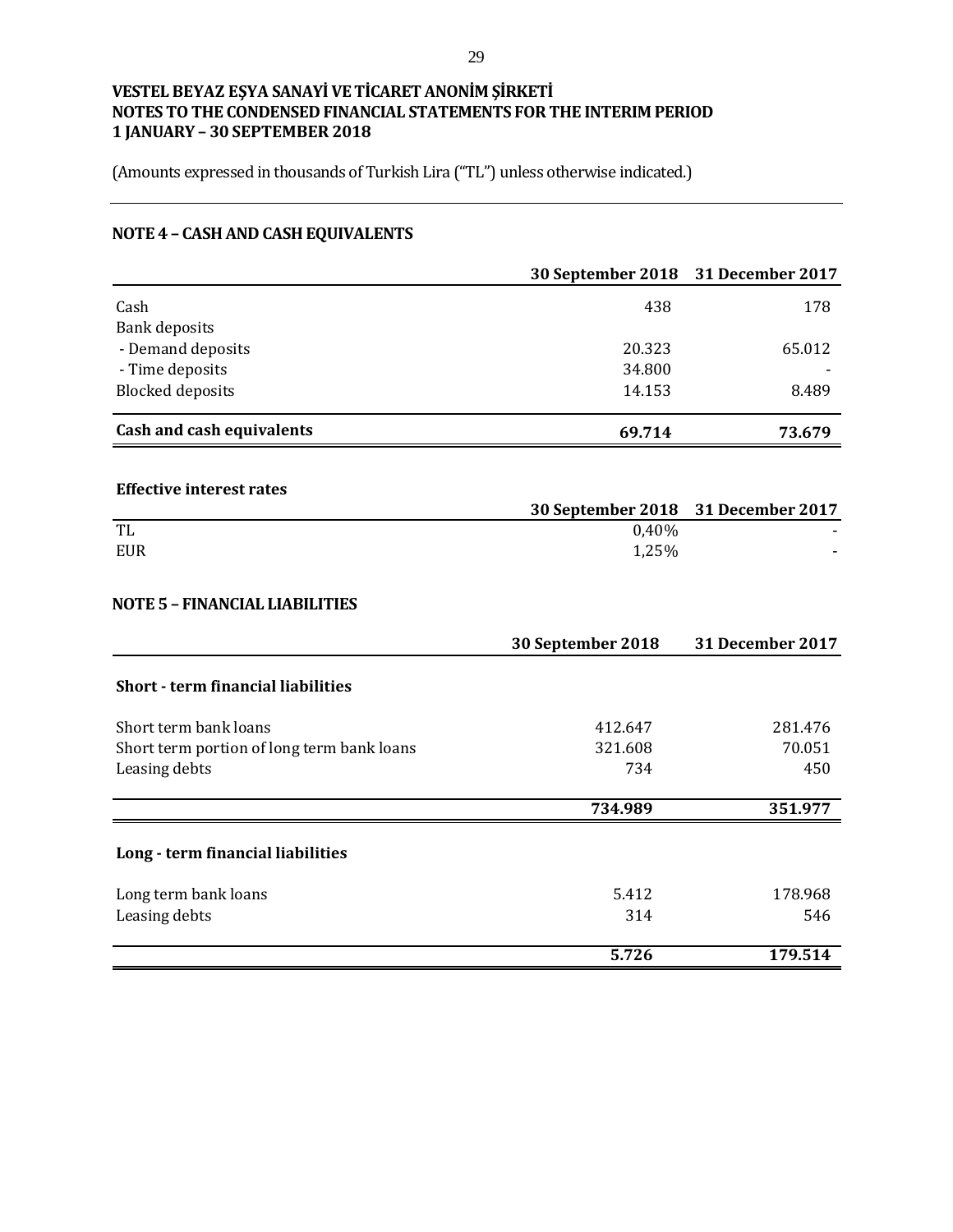(Amounts expressed in thousands of Turkish Lira ("TL") unless otherwise indicated.)

# **NOTE 5 – FINANCIAL LIABILITIES (Cont'd)**

Details of the Company's short term bank loans are given below:

|               |                                              | 30 September 2018 |                   |                                                           | <b>31 December 2017</b> |                   |
|---------------|----------------------------------------------|-------------------|-------------------|-----------------------------------------------------------|-------------------------|-------------------|
|               | Weighted<br>average of<br>effective interest | Original          |                   | Weighted average<br>of effective<br>TL interest rates per | Original                | TL                |
| Currency      | rates per annum                              | currency          | Equivalent        | annum                                                     | currency                | Equivalent        |
| - EUR<br>- TL | 1,67%<br>24,27%                              | 49.706<br>67.166  | 345.481<br>67.166 | 1,59%<br>16,69%                                           | 49.693<br>57.087        | 224.389<br>57.087 |
|               |                                              |                   | 412.647           |                                                           |                         | 281.476           |

Details of the Company's long term bank loans are given below:

|                           |                                                                 | 30 September 2018    |                   |                                                                           | <b>31 December 2017</b> |                   |
|---------------------------|-----------------------------------------------------------------|----------------------|-------------------|---------------------------------------------------------------------------|-------------------------|-------------------|
| Currency                  | Weighted<br>average of<br>effective interest<br>rates per annum | Original<br>currency | Equivalent        | <b>Weighted average</b><br>of effective<br>TL interest rates per<br>annum | Original<br>currency    | TL<br>Equivalent  |
|                           |                                                                 |                      |                   |                                                                           |                         |                   |
| - EUR<br>- TL             | 3,80%<br>18,05%                                                 | 38.375<br>54.884     | 266.724<br>54.884 | 4,21%<br>14,18%                                                           | 5.262<br>46.292         | 23.759<br>46.292  |
| <b>Short term portion</b> |                                                                 |                      | 321.608           |                                                                           |                         | 70.051            |
| - EUR<br>$-TL$            | 16,06%                                                          | 5.412                | 5.412             | 3,80%<br>16,06%                                                           | 37.319<br>10.454        | 168.514<br>10.454 |
| Long term portion         |                                                                 |                      | 5.412             |                                                                           |                         | 178.968           |
|                           |                                                                 |                      | 327.020           |                                                                           |                         | 249.019           |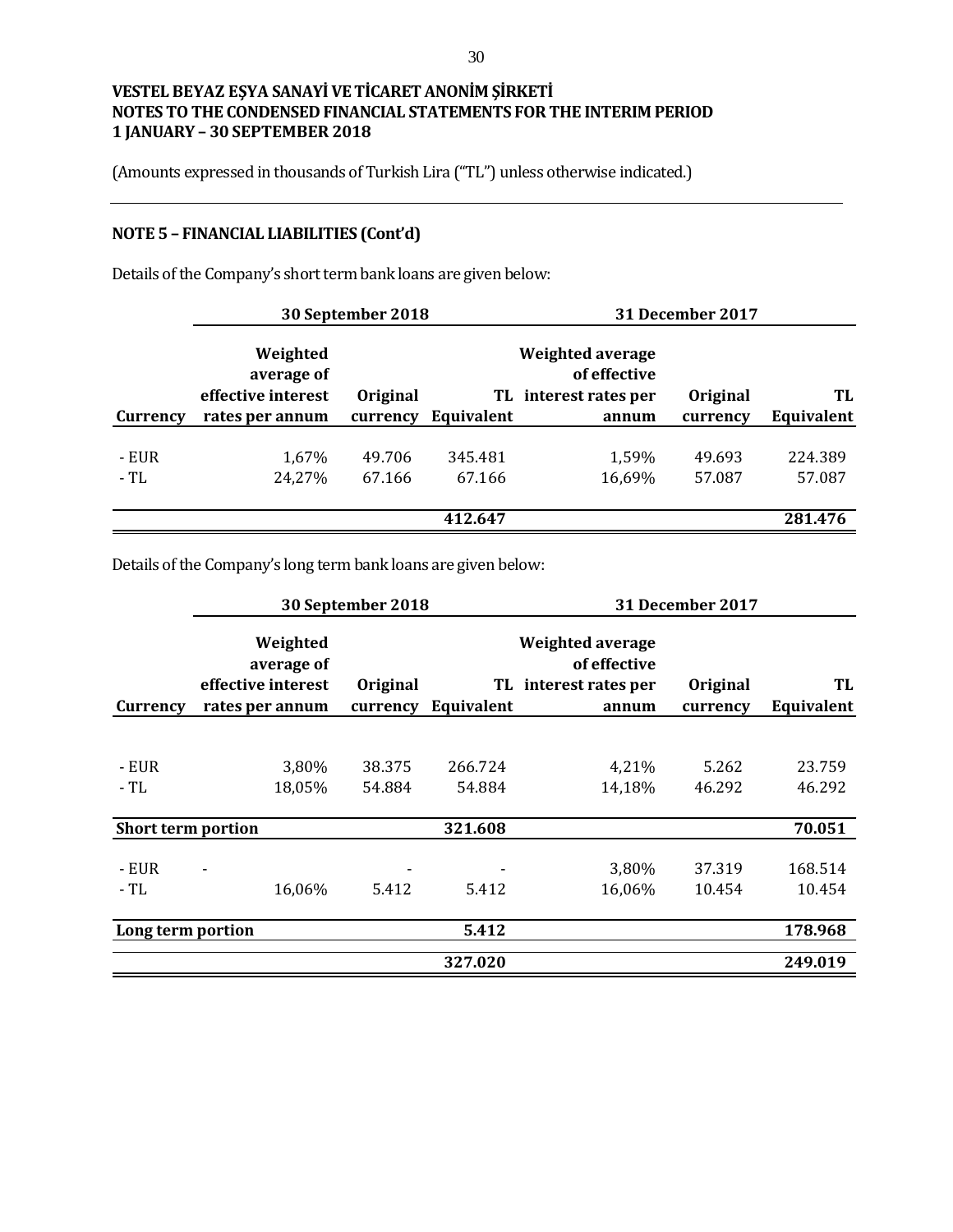(Amounts expressed in thousands of Turkish Lira ("TL") unless otherwise indicated.)

### **NOTE 5 – FINANCIAL LIABILITIES (Cont'd)**

The redemption schedule of the Company's long term bank loans are given below:

|                  | 30 September 2018 | 31 December 2017 |
|------------------|-------------------|------------------|
| One to two years | 5.412             | 178.968          |
|                  | 5.412             | 178.968          |

As of 30 September 2018 the Company does not have fbating rate bans. (31 December 2017: none).

Fair value of short term bank borrowings are considered to approximate their carrying values due to immateriality of discounting. Fair values are determined using average effective annual interest rates. Long term bank borrowings are stated at amortized cost using effective interest rate method and their fair values are considered to approximate their carrying values since loans usually have a re-pricing period of six months.

Guarantees given for the bank loans obtained are disclosed in note 13.

As of 30 September 2018 and 30 September 2017, reconciliation of net financial debt is as below:

|                                                | 30 September 2018 | 30 September 2017 |
|------------------------------------------------|-------------------|-------------------|
| Net financial debt as of 1 January             | 466.301           | 236.869           |
| Cash inflows from loans                        | 681.146           | 418.421           |
| Cash outflows from loan payments               | (656.974)         | (166.913)         |
| Cash inflow/outflow from other financial debts | 52                | 1.042             |
| Unrealized Fx gain/loss                        | 173.482           | 22.003            |
| Accrued interest                               | 11.518            | 9.822             |
| Change in cash and cash equivalents            | 9.651             | 8.396             |
| Net financial debt at the end of the period    | 685.176           | 529.640           |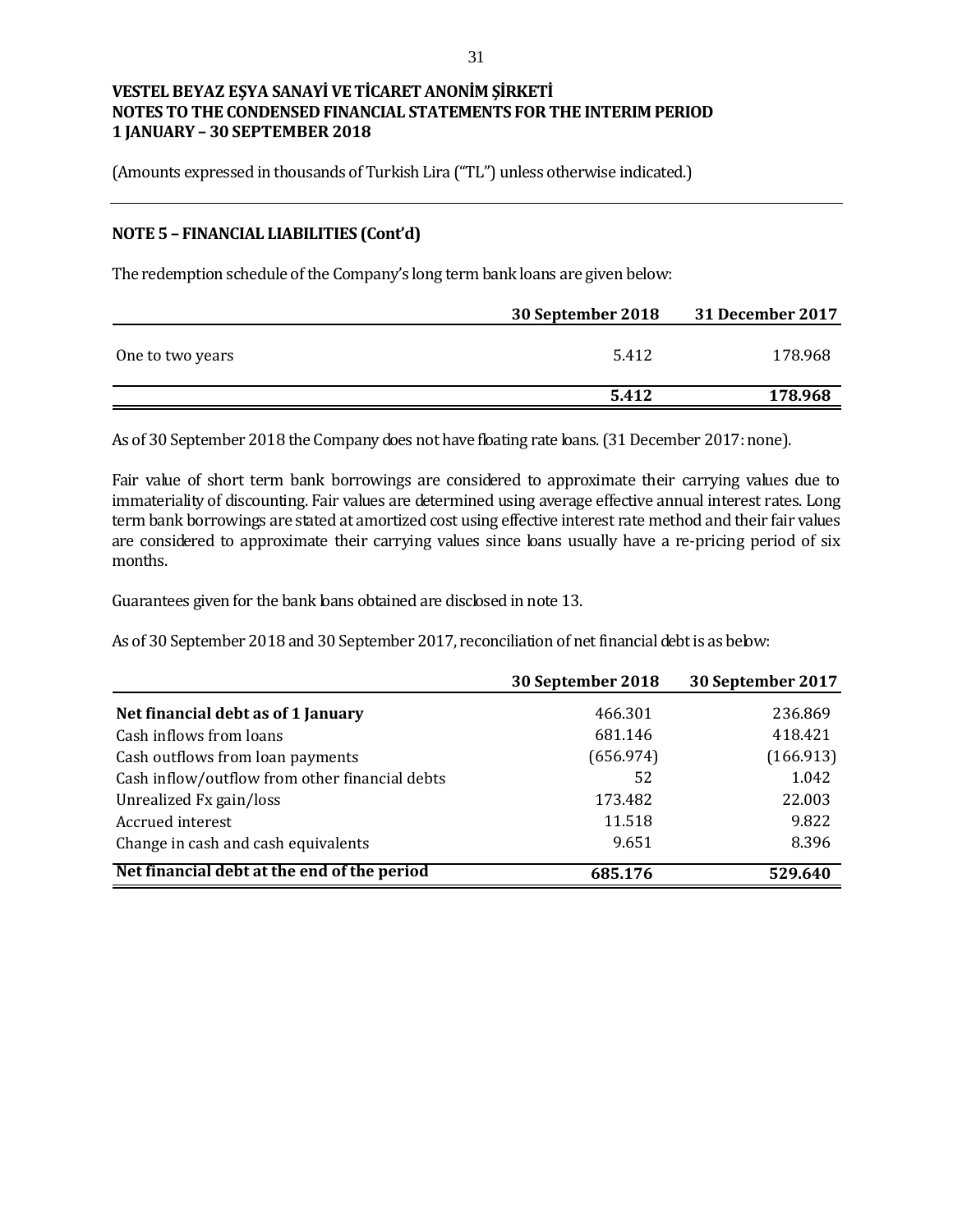(Amounts expressed in thousands of Turkish Lira ("TL") unless otherwise indicated.)

## **NOTE 6 –RELATED PARTY DISCLOSURES**

#### **a) Short term trade receivables from related parties**

|                                      | 30 September 2018 | <b>31 December 2017</b> |
|--------------------------------------|-------------------|-------------------------|
| Vestel Ticaret A.S.                  | 1.565.230         | 1.046.054               |
|                                      | 1.565.230         | 1.046.054               |
| Unearned interest on receivables (-) | (17.371)          | (7.252)                 |
|                                      | 1.547.859         | 1.038.802               |

The receivables result from the Company's foreign and domestic sales performed via Vestel Ticaret A.Ş. which is also a member of Vestel Group Companies.

#### **b) Short term trade payables to related parties**

|                                          | 30 September 2018 | 31 December 2017 |
|------------------------------------------|-------------------|------------------|
|                                          |                   |                  |
| Vestel Elektronik Sanayi ve Ticaret A.Ş. | 55.408            | 32.239           |
| Vestel Ticaret A.S.                      |                   | 6.355            |
| Vestel Holland B.V.                      | 1.839             | 1.534            |
| Other related parties                    | 1.776             | 1.044            |
|                                          | 59.023            | 41.172           |
| Unearned interest on payables (-)        | (1.262)           | (428)            |
|                                          | 57.761            | 40.744           |

#### **c)Other short term receivables from related parties**

|                                          | 30 September 2018 | 31 December 2017 |
|------------------------------------------|-------------------|------------------|
| Vestel Elektronik Sanayi ve Ticaret A.Ş. | 731.730           | 511.898          |

The Company's interest rate of other receivables in TL is 39% (31 December 2017: %18)

#### **d) Other short term liabilities to related parties**

|                                          | 30 September 2018 | 31 December 2017 |
|------------------------------------------|-------------------|------------------|
| Vestel Elektronik Sanayi ve Ticaret A.S. | 99.293            | 64.507           |

The Company's interest rate of other payables in EUR is Euribor +3,20 (31 December 2017: Euribor +3,20).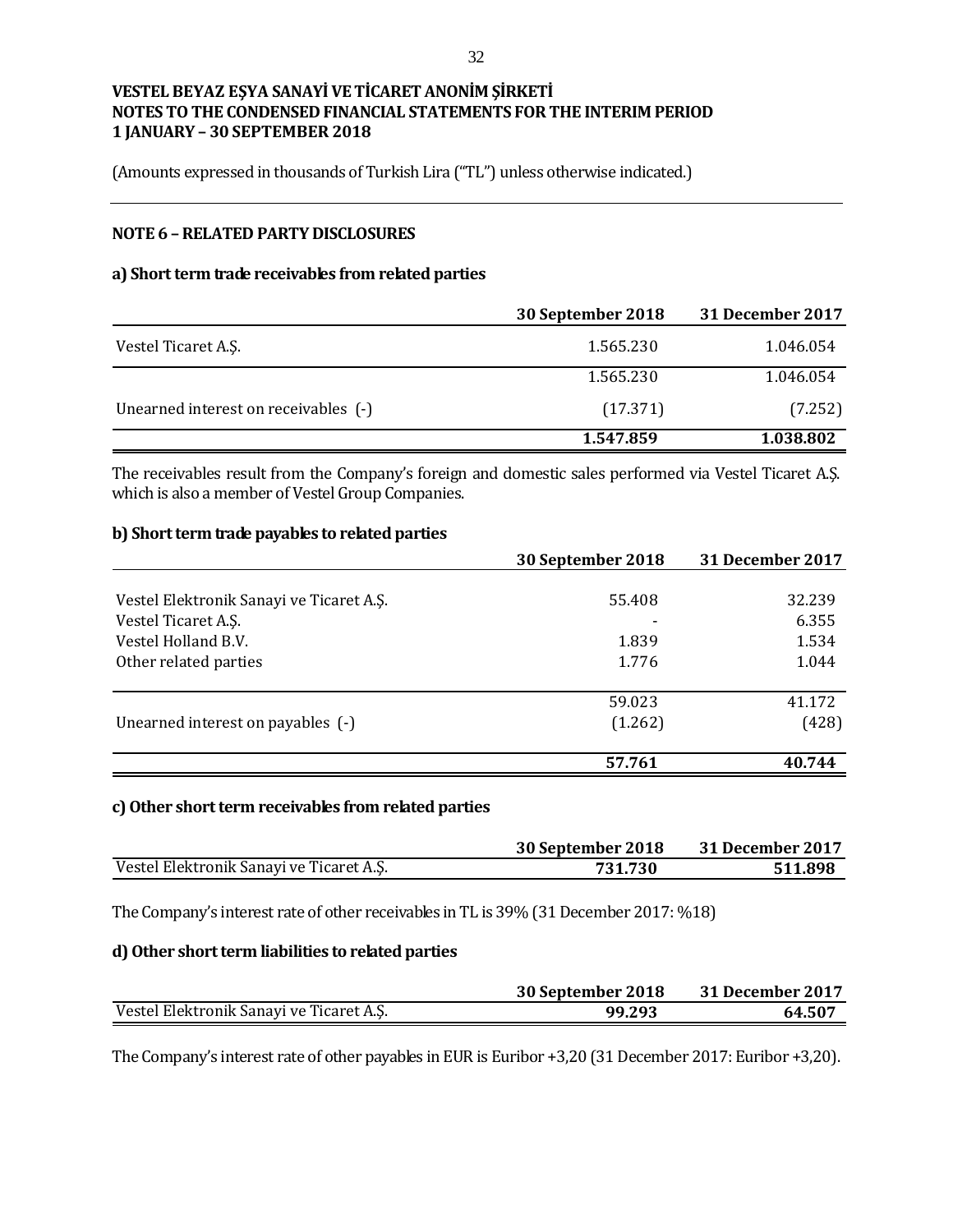(Amounts expressed in thousands of Turkish Lira ("TL") unless otherwise indicated.)

# **NOTE 6 –RELATED PARTY DISCLOSURES (Cont'd)**

#### **e) Other long term liabilities to related parties**

|                                          | 30 September 2018 | 31 December 2017 |
|------------------------------------------|-------------------|------------------|
| Vestel Elektronik Sanayi ve Ticaret A.Ş. | 49.871            | 98.323           |

The annual interest rate for EUR denominated other long term liabilities is Euribor +3,20 and last installment will be paid in March 2020.

## **f) Transactions with related parties**

|                                          | 1 January - | 1 January - | 1 July-                                             | 1 July-   |
|------------------------------------------|-------------|-------------|-----------------------------------------------------|-----------|
|                                          |             |             | 30 September 30 September 30 September 30 September |           |
|                                          | 2018        | 2017        | 2018                                                | 2017      |
| <b>Sales</b>                             |             |             |                                                     |           |
| Vestel Ticaret A.S.                      | 3.965.010   | 2.819.079   | 1.562.876                                           | 1.076.969 |
| Vestel Elektronik Sanayi ve Ticaret A.Ş. | 13.155      | 11.593      | 4.795                                               | 4.154     |
| Other related parties                    | 65          | 11          | 7                                                   | 4         |
|                                          | 3.978.230   | 2.830.683   | 1.567.678                                           | 1.081.127 |
| <b>Purchases and operating expenses</b>  |             |             |                                                     |           |
| Vestel Holland B.V.                      | 35.757      | 21.402      | 11.574                                              | 13.424    |
| Vestel Elektronik Sanayi ve Ticaret A.Ş. | 179.760     | 125.189     | 67.382                                              | 41.500    |
| Other related parties                    | 10.742      | 7.947       | 8.169                                               | 3.239     |
|                                          | 226.259     | 154.538     | 87.125                                              | 58.163    |
| Other operating income                   |             |             |                                                     |           |
| Vestel Ticaret A.S.                      | 408.895     | 185.702     | 242.884                                             | 61.045    |
| Other related parties                    | 1.391       | 926         | 763                                                 | 329       |
|                                          | 410.286     | 186.628     | 243.647                                             | 61.374    |
| Other operating expense                  |             |             |                                                     |           |
| Vestel Ticaret A.S.                      | 10.172      | 39.612      | (4.034)                                             | (2.393)   |
| Other related parties                    | 3.341       | 1.672       | 1.654                                               | 731       |
|                                          | 13.513      | 41.284      | (2.380)                                             | (1.662)   |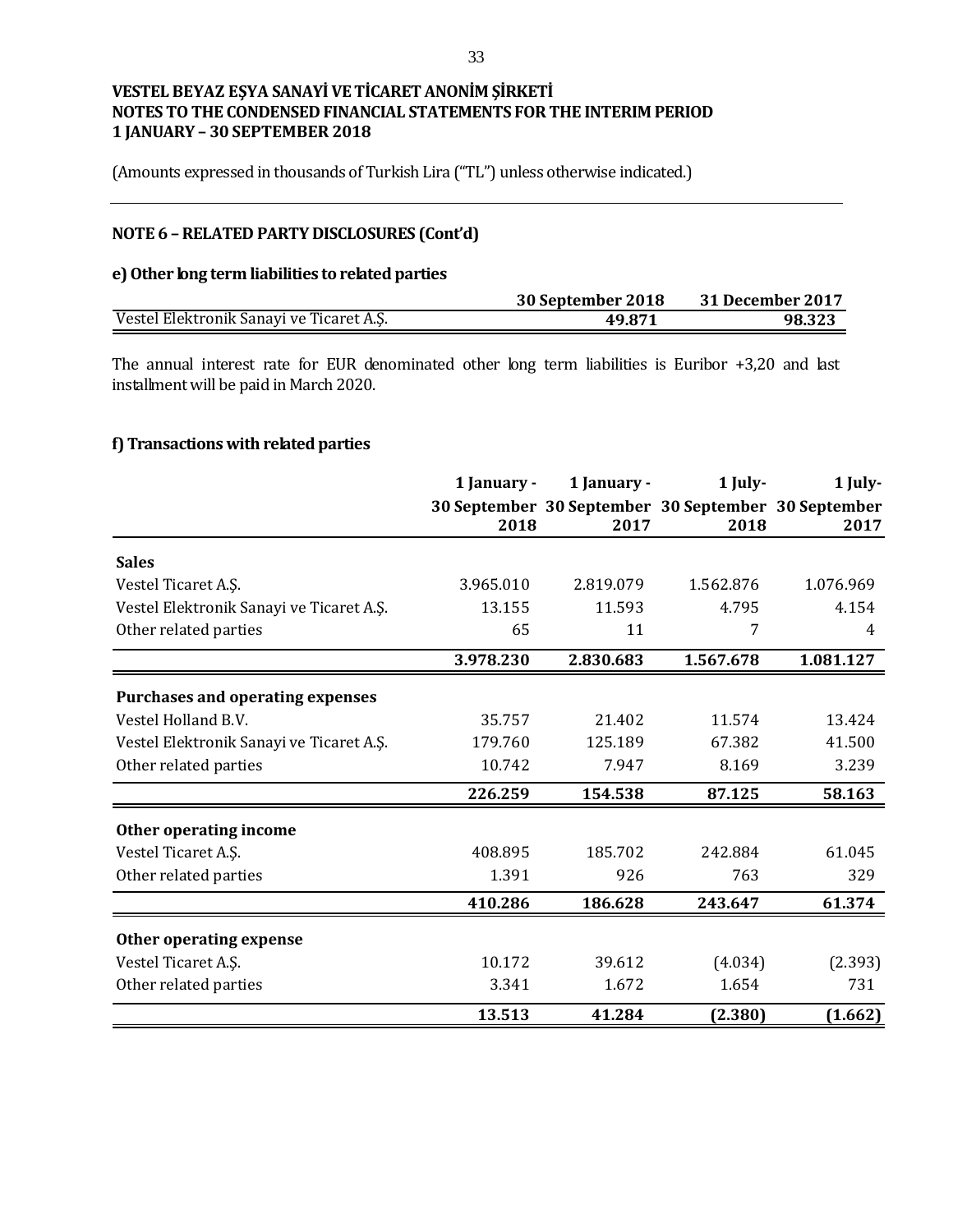(Amounts expressed in thousands of Turkish Lira ("TL") unless otherwise indicated.)

## **NOTE 6 –RELATED PARTY DISCLOSURES (Cont'd)**

#### **f) Transactions with related parties**

|                                          | 1 January - | 1 January - | $1$ July-                                           | 1 July- |
|------------------------------------------|-------------|-------------|-----------------------------------------------------|---------|
|                                          |             |             | 30 September 30 September 30 September 30 September |         |
|                                          | 2018        | 2017        | 2018                                                | 2017    |
| Dividend paid                            |             |             |                                                     |         |
| Vestel Elektronik Sanayi ve Ticaret A.Ş. | 227.091     | 170.539     |                                                     |         |
| Public shares                            | 12.909      | 9.461       |                                                     |         |
|                                          | 240.000     | 180.000     |                                                     |         |
| <b>Financial income</b>                  |             |             |                                                     |         |
| Vestel Elektronik Sanayi ve Ticaret A.Ş. | 67.665      | 16.181      | 34.176                                              | 5.088   |
|                                          | 67.665      | 16.181      | 34.176                                              | 5.088   |
| <b>Financial expense</b>                 |             |             |                                                     |         |
| Vestel Elektronik Sanayi ve Ticaret A.Ş. | 74.010      | 33.689      | 51.060                                              | 11.736  |
|                                          | 74.010      | 33.689      | 51.060                                              | 11.736  |

**g)** Guarantees received from and given to related parties are disclosed in note 13.

# **h) Compensation paid to key management including directors, the Chairman of Board of Directors, general managers and assistant general managers.**

Compensation paid to key management for the nine months period ended 30 September 2018 is 4.862 thousand TL (1 January -30 September 2017: 5.885 thousand TL).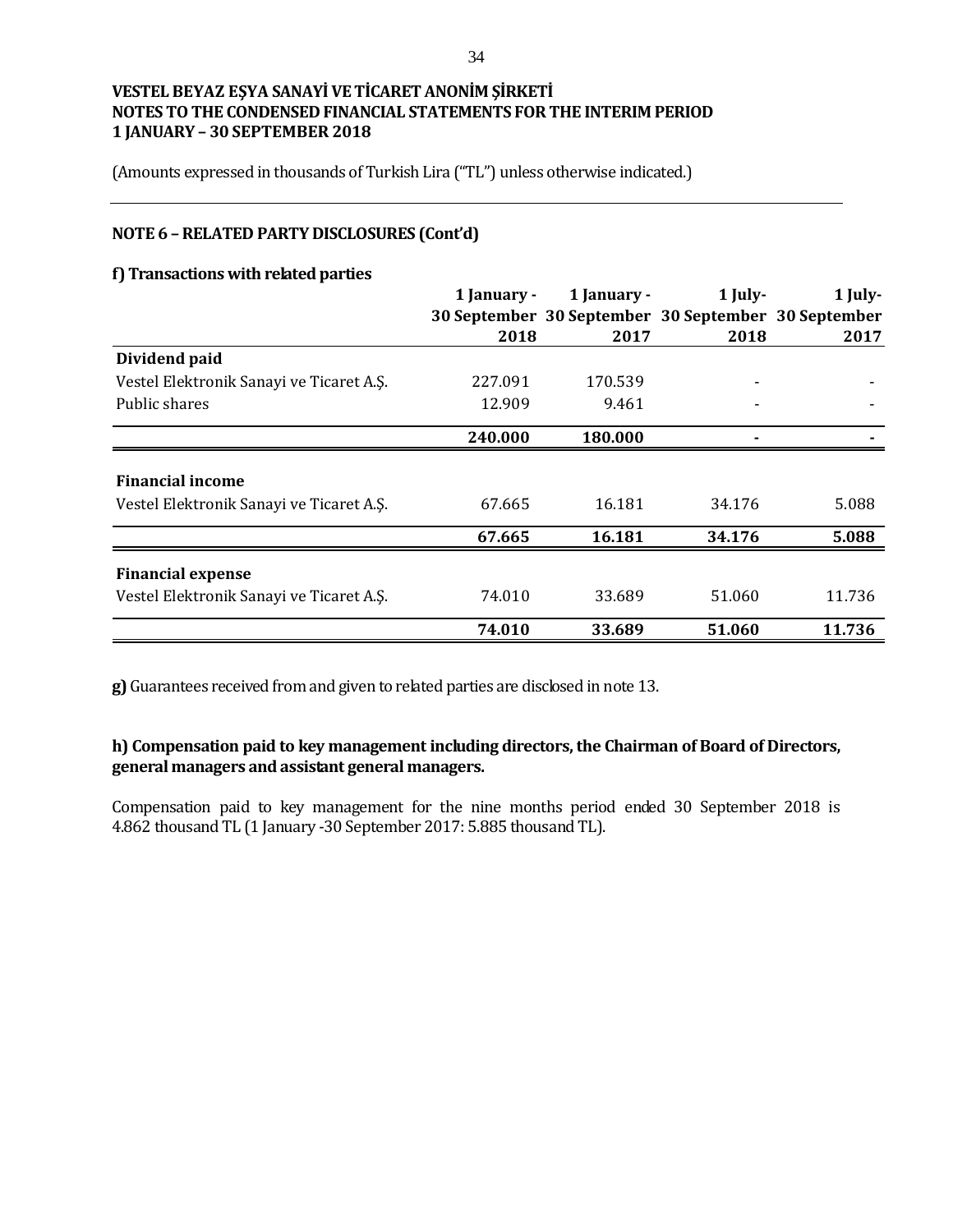(Amounts expressed in thousands of Turkish Lira ("TL") unless otherwise indicated.)

# **NOTE 7 – TRADE RECEIVABLES AND PAYABLES**

|                                        | 30 September 2018 31 December 2017 |           |
|----------------------------------------|------------------------------------|-----------|
| <b>Short - term trade receivables</b>  |                                    |           |
| Trade receivables                      |                                    |           |
| - Related parties (note 6)             | 1.565.230                          | 1.046.054 |
| - Other parties                        | 5.740                              | 5.349     |
| Cheques and notes receivables          |                                    | 2.131     |
|                                        | 1.570.970                          | 1.053.534 |
| Unearned interest expense (-)          |                                    |           |
| - Related parties (note 6)             | (17.371)                           | (7.252)   |
| - Other parties                        | (132)                              | (161)     |
| Allowance for doubtful receivables (-) | (295)                              | (238)     |
| Total short - term trade receivables   | 1.553.172                          | 1.045.883 |

The Company provides allowance for doubtful receivables based on historical experience.

|                                 | 30 September 2018 31 December 2017 |           |
|---------------------------------|------------------------------------|-----------|
| Short term trade payables       |                                    |           |
| Trade payables                  |                                    |           |
| - Related parties (note 6)      | 59.023                             | 41.172    |
| - Other parties                 | 2.153.386                          | 1.205.514 |
|                                 | 2.212.409                          | 1.246.686 |
| Unearned interest income (-)    |                                    |           |
| - Related parties (note 6)      | (1.262)                            | (428)     |
| - Other parties                 | (9.003)                            | (3.977)   |
| Total short term trade payables | 2.202.144                          | 1.242.281 |
| Long term trade payables        |                                    |           |
| Trade payables                  |                                    |           |
| - Other parties                 | 17.664                             | 1.959     |
| Total long term trade payables  | 17.664                             | 1.959     |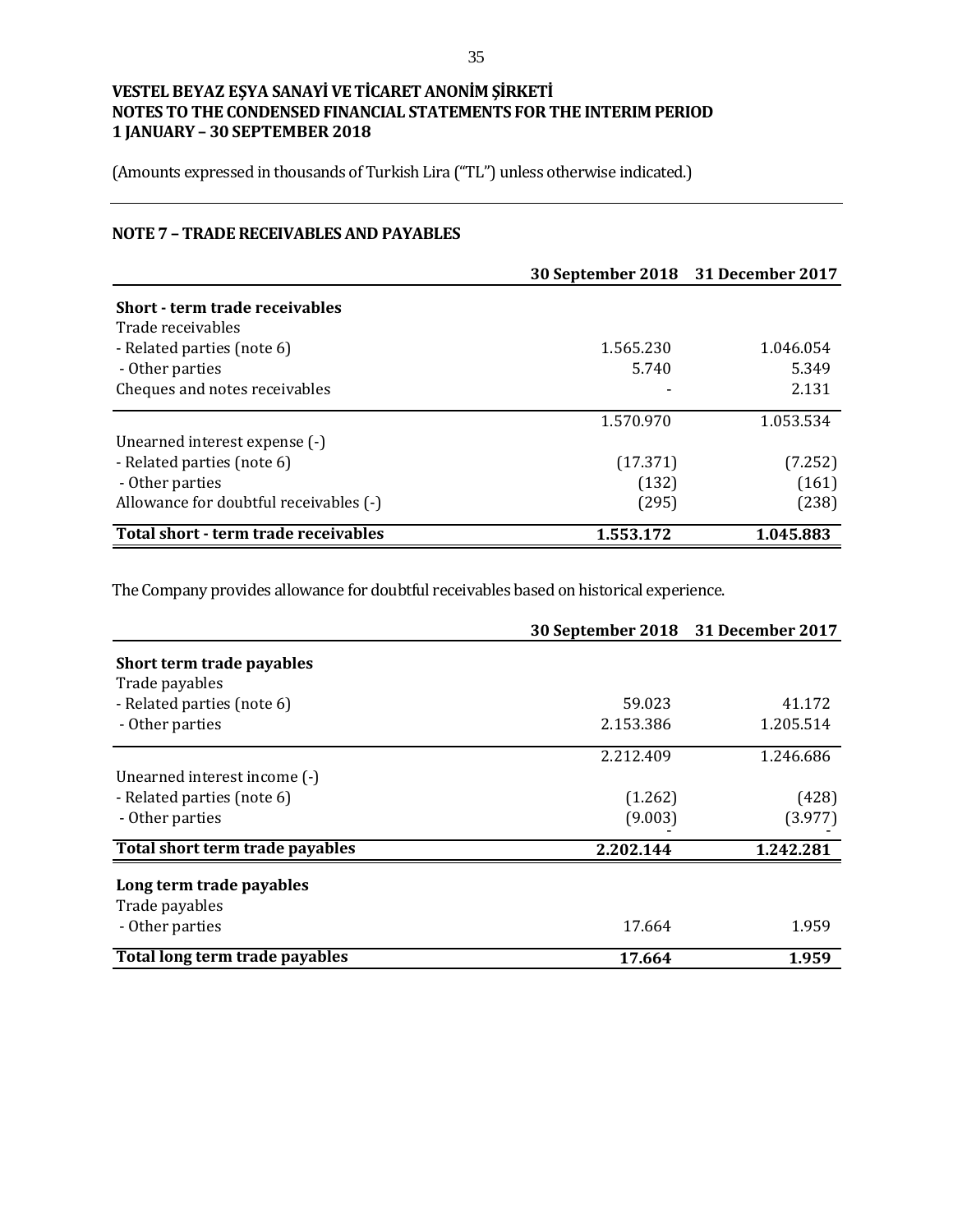(Amounts expressed in thousands of Turkish Lira ("TL") unless otherwise indicated.)

#### **NOTE 8 –OTHER RECEIVABLES**

|                                                 | 30 September 2018 31 December 2017 |         |
|-------------------------------------------------|------------------------------------|---------|
| <b>Short - term other receivables</b>           |                                    |         |
| Other receivables from related parties (note 6) | 731.730                            | 511.898 |
| VAT receivable                                  | 236.437                            | 128.421 |
| Deposits and guarantees given                   | 5.964                              | 3.474   |
| Other receivables                               | 1.827                              | 1.402   |
|                                                 | 975.958                            | 645.195 |

#### **NOTE 9 – INVENTORIES**

|                                             | 30 September 2018 31 December 2017 |         |
|---------------------------------------------|------------------------------------|---------|
| Raw materials                               | 496.164                            | 312.136 |
| Work in process                             | 15.982                             | 7.820   |
| Finished goods                              | 290.889                            | 181.399 |
|                                             |                                    |         |
|                                             | 803.035                            | 501.355 |
| Provision for impairment on inventories (-) | (3.775)                            | (1.175) |
|                                             | 799.260                            | 500.180 |

As of 30 September 2018 the Company does not have inventories pledged as security for liabilities (31 December 2017: None).

Cost of the inventory included in the cost of sales for the period 1 January - 30 September 2018 amounts to 2.637.696 thousand TL (1 January – 30 September 2017: 2.171.165 thousand TL).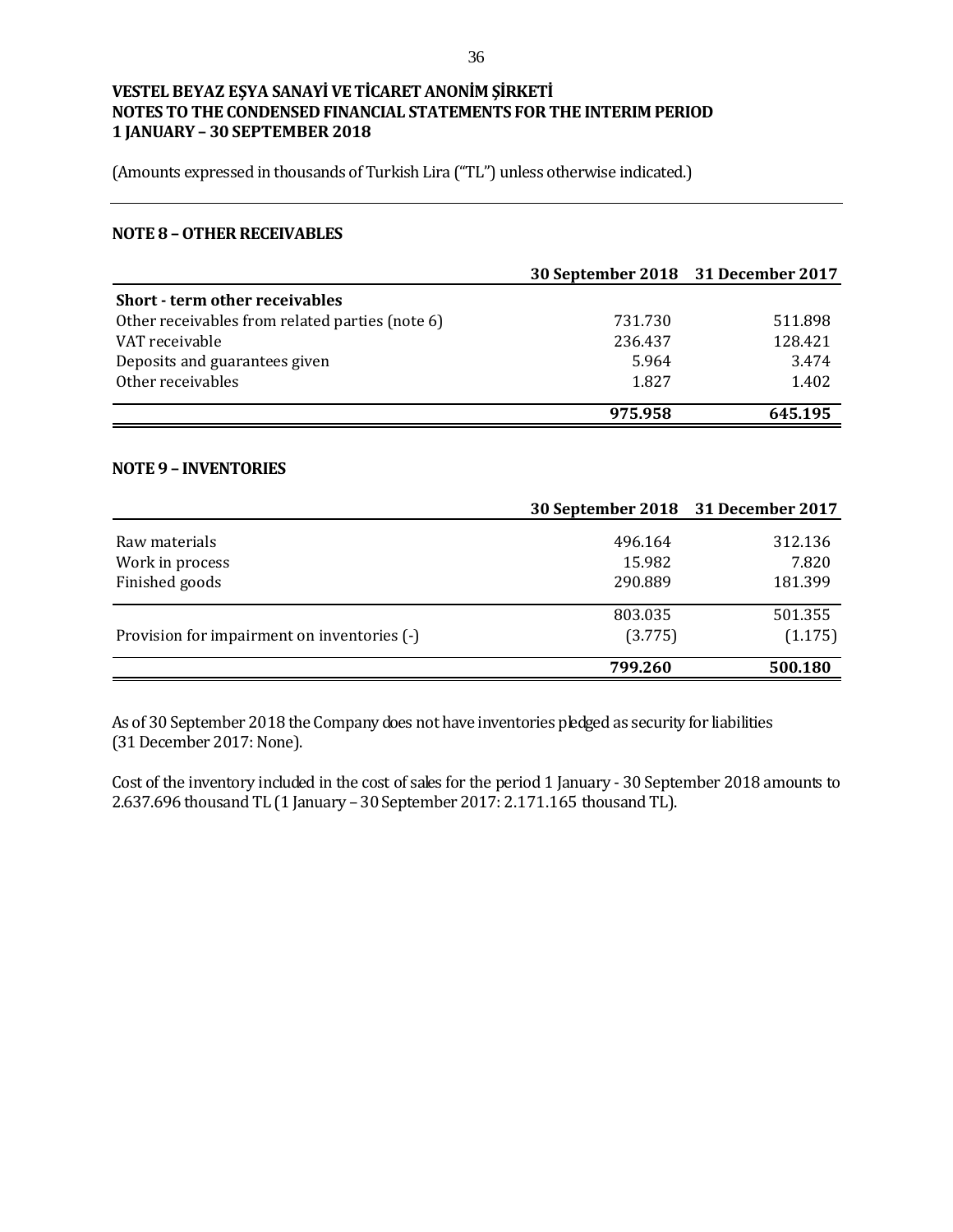(Amounts expressed in thousands of Turkish Lira ("TL") unless otherwise indicated.)

# **NOTE 9 – INVENTORIES (Cont'd)**

Allocation of provision for impairment on inventories in terms of inventory type is as follows:

|                                | 30 September 2018 31 December 2017 |       |
|--------------------------------|------------------------------------|-------|
| Finished goods and merchandise | 3.775                              | 1.175 |
|                                | 3.775                              | 1.175 |

Movement of inventory impairment on inventories is as follows:

|                                   | 1 January - | 1 January -                         |  |
|-----------------------------------|-------------|-------------------------------------|--|
|                                   |             | 30 September 2018 30 September 2017 |  |
| Opening balance, 1 January        | 1.175       | 268                                 |  |
| Current year additions            | 3.775       | 341                                 |  |
| Realised due to sale of inventory | (1.175)     | (268)                               |  |
| <b>Balance at 30 September</b>    | 3.775       | 341                                 |  |

#### **NOTE 10 – PREPAID EXPENSES**

|                                          | 30 September 2018 31 December 2017 |        |
|------------------------------------------|------------------------------------|--------|
| Prepaid expenses in current assets       |                                    |        |
| Order advances given                     | 4.585                              | 4.274  |
| Prepaid expenses                         | 25.572                             | 9.453  |
| Business advances given                  | 86                                 | 76     |
|                                          | 30.243                             | 13.803 |
| Prepaid expenses in non-current assets   |                                    |        |
| Advances given for fixed asset purchases | 48.007                             | 62.612 |
| Prepaid expenses                         | 294                                | 340    |
|                                          | 48.301                             | 62.952 |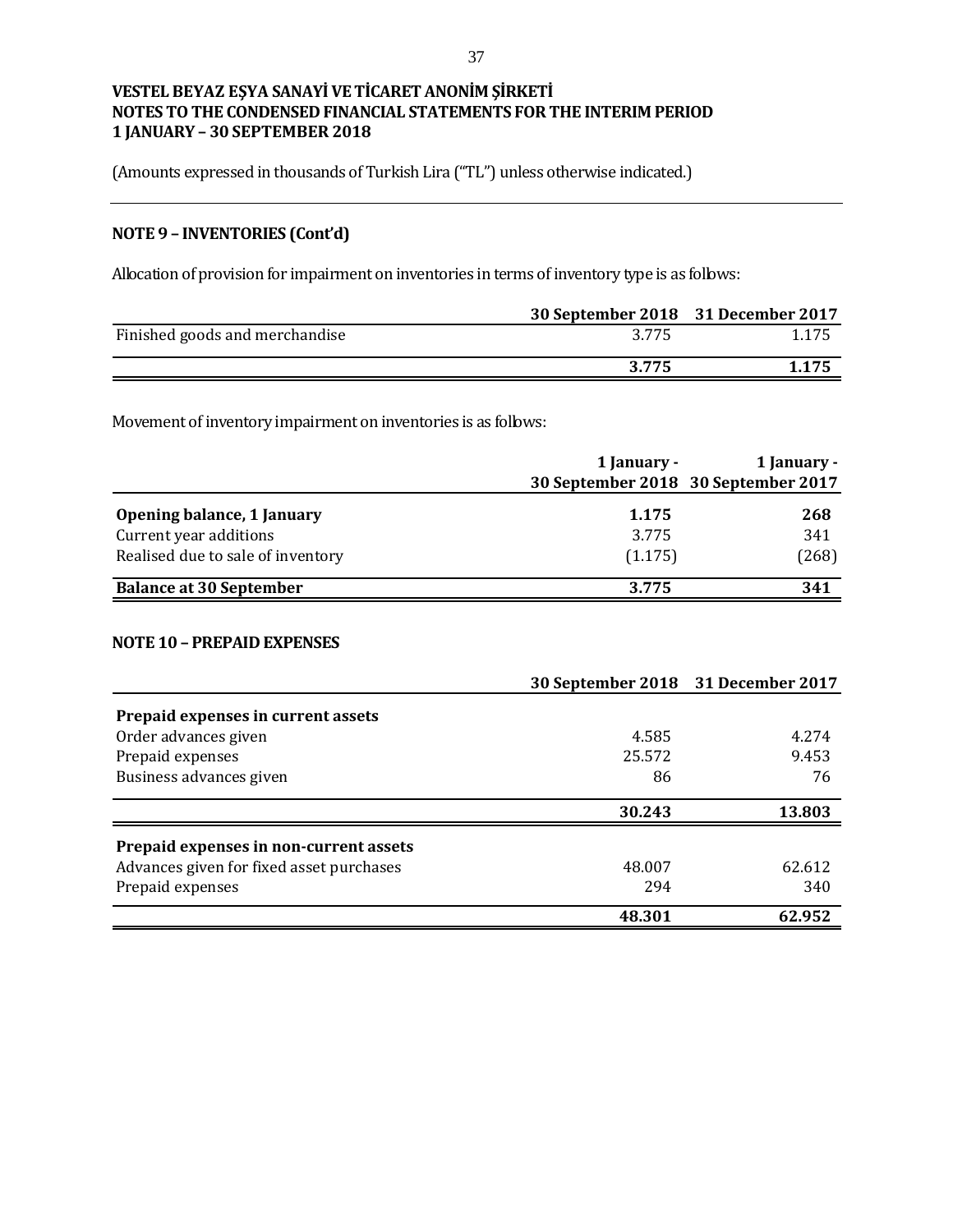(Amounts expressed in thousands of Turkish Lira ("TL") unless otherwise indicated.)

# **NOTE 11 – PROPERTY, PLANT AND EQUIPMENT**

|                                 | 1 January | 2018 Additions | <b>Disposals</b> | <b>Transfer</b> | <b>Fair value</b><br>increase | 30 September<br>2018 |
|---------------------------------|-----------|----------------|------------------|-----------------|-------------------------------|----------------------|
|                                 |           |                |                  |                 |                               |                      |
| <b>Cost or revaluation</b>      |           |                |                  |                 |                               |                      |
| Land                            | 39.063    |                |                  |                 | 153.761                       | 192.824              |
| Land improvements               | 3.275     | 8              |                  | (2.414)         | 39.883                        | 40.752               |
| <b>Buildings</b>                | 71.623    | 1.654          |                  | 48.822          | 309.044                       | 431.143              |
| Leasehold improvements          | 7.514     | 694            | (8)              | 269             |                               | 8.469                |
| Plant and machinery             | 1.056.638 | 158.823        | (14.660)         | 188.530         |                               | 1.389.331            |
| Motor vehicles                  | 589       | 70             | (29)             |                 |                               | 630                  |
| <b>Furniture and fixtures</b>   | 54.285    | 6.210          | (231)            | 3.794           |                               | 64.058               |
| Construction in progress        | 83.051    | 241.889        |                  | (274.485)       |                               | 50.455               |
|                                 |           |                |                  |                 |                               |                      |
|                                 | 1.316.038 | 409.348        | (14.928)         | (35.484)        | 502.688                       | 2.177.662            |
| <b>Accumulated depreciation</b> |           |                |                  |                 |                               |                      |
| Land improvements               | 2.431     | 45             |                  | (2.476)         |                               |                      |
| <b>Buildings</b>                | 30.785    | 2.223          |                  | (33.008)        |                               |                      |
| Leasehold improvements          | 3.444     | 660            | (4)              |                 |                               | 4.100                |
| Plant and machinery             | 689.240   | 95.068         | (14.525)         |                 |                               | 769.783              |
| Motor vehicles                  | 340       | 71             | (27)             |                 |                               | 384                  |
| Furniture and fixtures          | 36.596    | 4.327          | (174)            |                 |                               | 40.749               |
|                                 | 762.836   | 102.394        | (14.730)         | (35.484)        |                               | 815.016              |
| Net book value                  | 553.202   |                |                  |                 |                               | 1.362.646            |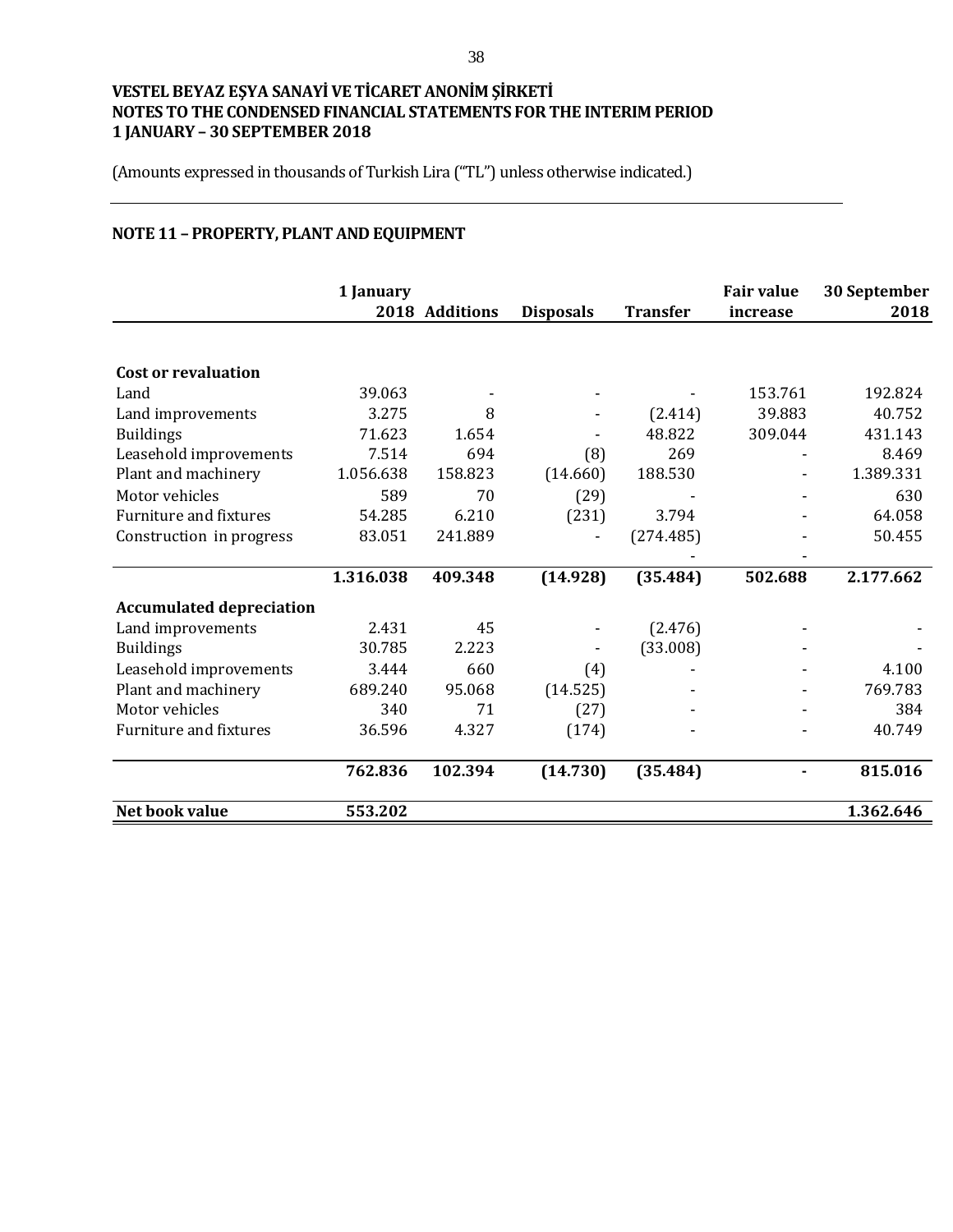(Amounts expressed in thousands of Turkish Lira ("TL") unless otherwise indicated.)

|                                 | 1 January |                  |                  |                 | 30 September |
|---------------------------------|-----------|------------------|------------------|-----------------|--------------|
|                                 | 2017      | <b>Additions</b> | <b>Disposals</b> | <b>Transfer</b> | 2017         |
| Cost                            |           |                  |                  |                 |              |
| Land                            | 6.547     | 32.516           |                  |                 | 39.063       |
| Land improvements               | 3.248     | 6                |                  | 21              | 3.275        |
| <b>Buildings</b>                | 69.608    | 1.219            | (3)              | 532             | 71.356       |
| Leasehold improvements          | 5.983     | 596              | (9)              | 318             | 6.888        |
| Plant and machinery             | 861.200   | 103.430          | (1.441)          | 7.796           | 970.985      |
| Motor vehicles                  | 516       | 6                | (45)             |                 | 477          |
| <b>Furniture and fixtures</b>   | 47.137    | 2.696            | (171)            | 2.417           | 52.079       |
| Construction in progress        | 6.943     | 42.448           |                  | (11.084)        | 38.307       |
|                                 |           |                  |                  |                 |              |
|                                 | 1.001.182 | 182.917          | (1.669)          | $\blacksquare$  | 1.182.430    |
| <b>Accumulated depreciation</b> |           |                  |                  |                 |              |
| Land improvements               | 2.373     | 44               |                  |                 | 2.417        |
| <b>Buildings</b>                | 29.361    | 1.053            | (2)              |                 | 30.412       |
| Leasehold improvements          | 2.839     | 430              | (4)              |                 | 3.265        |
| Plant and machinery             | 606.234   | 61.125           | (1.396)          |                 | 665.963      |
| Motor vehicles                  | 301       | 56               | (36)             |                 | 321          |
| <b>Furniture and fixtures</b>   | 32.109    | 3.381            | (171)            |                 | 35.319       |
|                                 | 673.217   | 66.089           | (1.609)          |                 | 737.697      |
| Net book value                  | 327.965   |                  |                  |                 | 444.733      |

# **NOTE 11 – PROPERTY, PLANT AND EQUIPMENT (Cont'd)**

Additions to property, plant and equipment in the period 1 January – 30 September 2018 and 2017 mainly consist of machinery and equipment investments made to refrigerator, washing machine, cooker, dishwasher and air conditioner factories.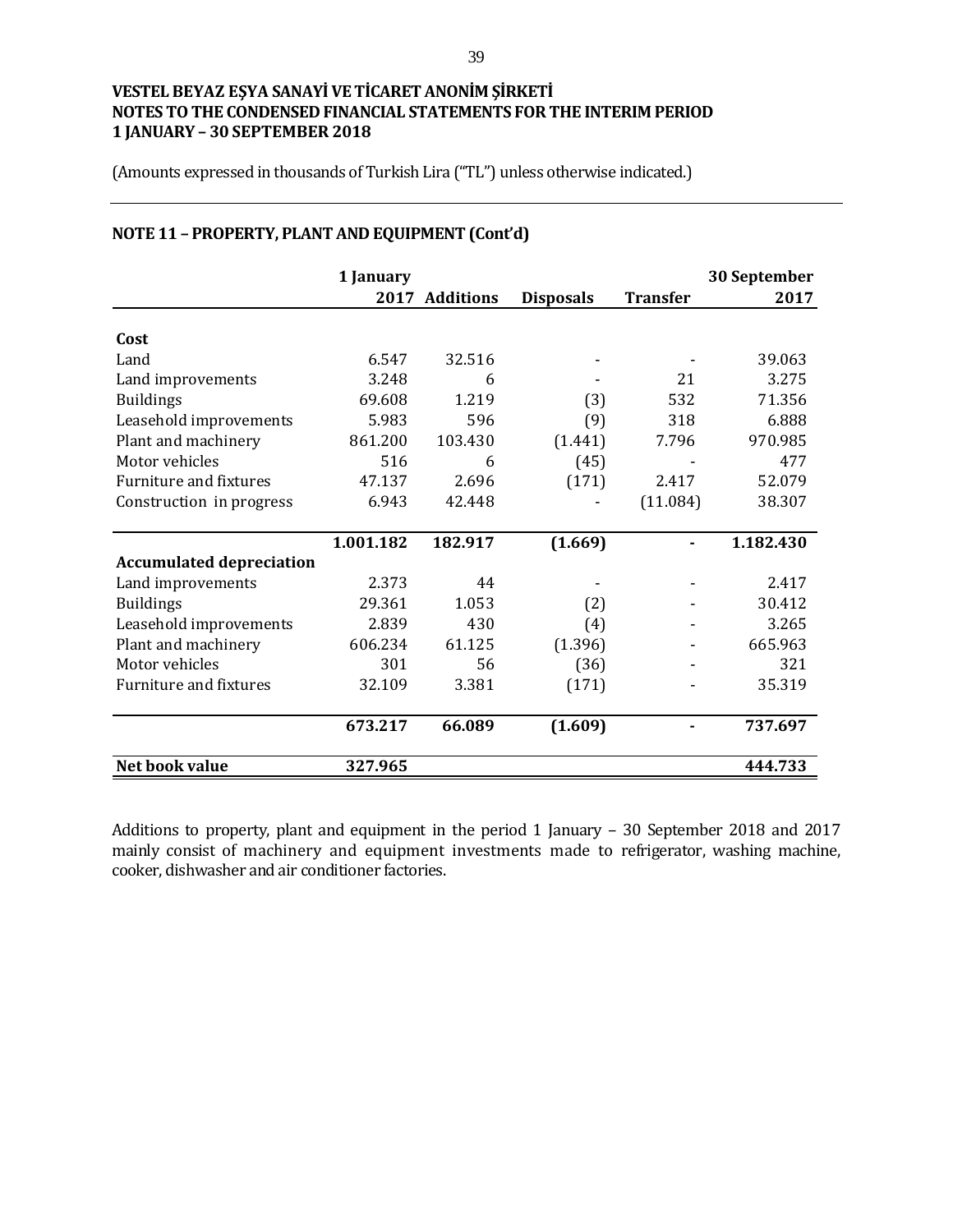(Amounts expressed in thousands of Turkish Lira ("TL") unless otherwise indicated.)

# **NOTE 11 – PROPERTY, PLANT AND EQUIPMENT (Cont'd)**

Useful lives of property, plant and equipment is as follows:

|                        | Useful life    |  |
|------------------------|----------------|--|
|                        |                |  |
| Land improvements      | 8 - 35 years   |  |
| <b>Buildings</b>       | 25 - 50 years  |  |
| Leasehold improvements | 5 years        |  |
| Plant and machinery    | 5 - 20 years   |  |
| Motor vehicles         | 5 years        |  |
| Furniture and fixtures | $5 - 10$ years |  |

Allocation of period depreciation and amortization expenses is as follows:

|                                              | 1 January -<br>30 September | 1 January -<br>30 September |
|----------------------------------------------|-----------------------------|-----------------------------|
|                                              | 2018                        | 2017                        |
| Cost of sales                                | 99.920                      | 64.496                      |
| Research and development expenses            | 16.907                      | 14.814                      |
| Marketing, selling and distribution expenses | 378                         | 247                         |
| General administrative expenses              | 921                         | 611                         |
|                                              | 118.126                     | 80.168                      |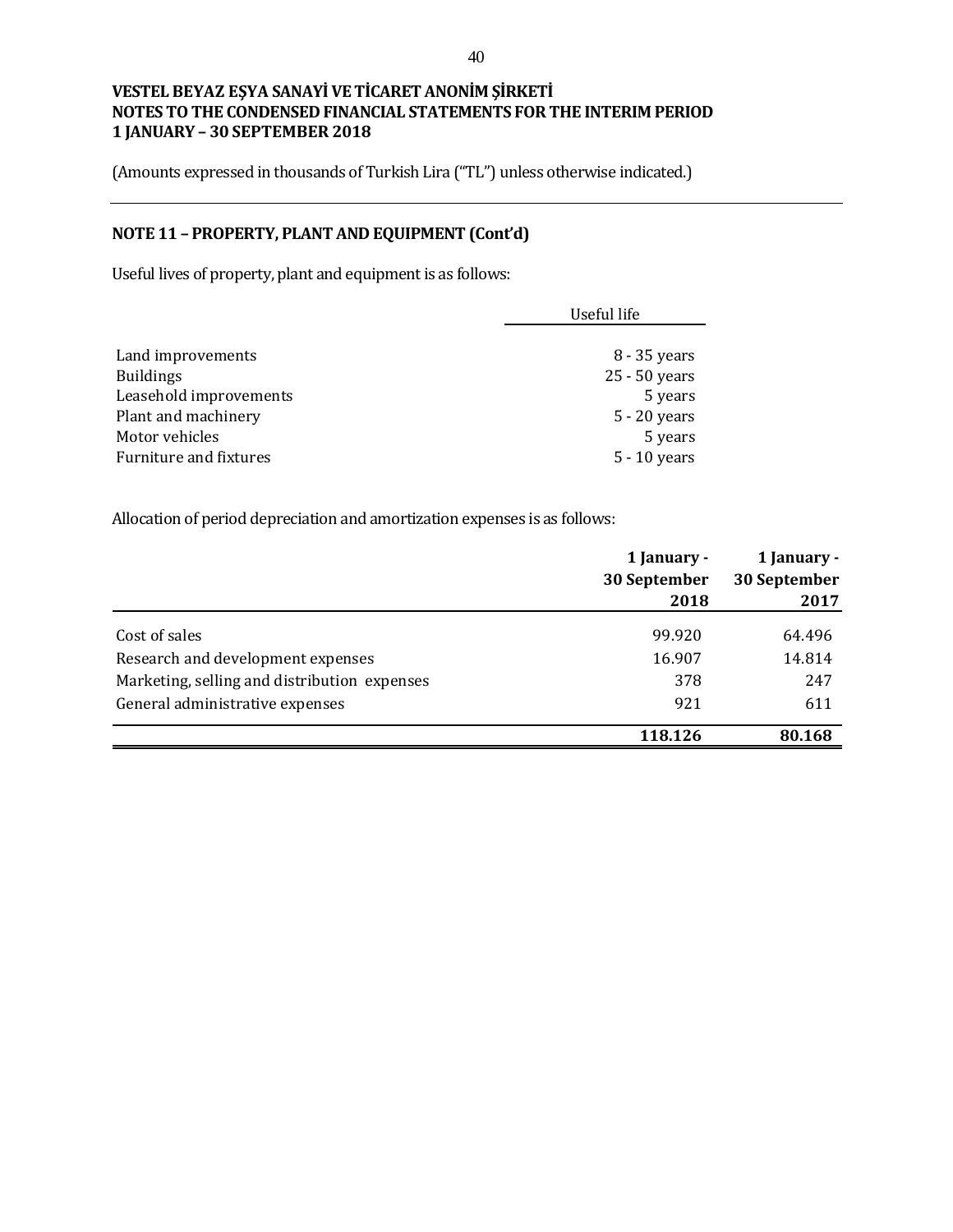(Amounts expressed in thousands of Turkish Lira ("TL") unless otherwise indicated.)

#### **NOTE 12 – INTANGIBLE ASSETS**

|                                 | 1 January |                |                  | 30 September |
|---------------------------------|-----------|----------------|------------------|--------------|
|                                 |           | 2018 Additions | <b>Disposals</b> | 2018         |
| Cost                            |           |                |                  |              |
| Rights                          | 6.376     |                |                  | 6.376        |
| Development cost                | 197.197   | 34.065         | (21)             | 231.241      |
| Other intangible assets         | 13.762    | 1.121          |                  | 14.883       |
|                                 | 217.335   | 35.186         | (21)             | 252.500      |
| <b>Accumulated amortization</b> |           |                |                  |              |
| Rights                          | 6.357     | 2              |                  | 6.359        |
| Development cost                | 87.391    | 14.916         |                  | 102.307      |
| Other intangible assets         | 5.373     | 814            |                  | 6.187        |
|                                 | 99.121    | 15.732         |                  | 114.853      |
| Net book value                  | 118.214   |                |                  | 137.647      |

|                                 | 1 January |                  |                  | 30 September |
|---------------------------------|-----------|------------------|------------------|--------------|
|                                 | 2017      | <b>Additions</b> | <b>Disposals</b> | 2017         |
| Cost                            |           |                  |                  |              |
| Rights                          | 6.376     |                  |                  | 6.376        |
| Development cost                | 159.355   | 29.014           | (1.789)          | 186.580      |
| Other intangible assets         | 11.490    | 1.375            |                  | 12.865       |
|                                 | 177.221   | 30.389           | (1.789)          | 205.821      |
| <b>Accumulated amortization</b> |           |                  |                  |              |
| Rights                          | 6.354     | 2                |                  | 6.356        |
| Development cost                | 69.424    | 13.376           |                  | 82.800       |
| Other intangible assets         | 4.413     | 701              |                  | 5.114        |
|                                 | 80.191    | 14.079           |                  | 94.270       |
| Net book value                  | 97.030    |                  |                  | 111.551      |

Development costs, incurred by the Company on development projects relating to refrigerators, split air conditioners, washing machines, cookers and dish washers are capitalized as intangible assets when it is probable that costs will be recovered through future commercial activity and only if the cost can be measured reliably.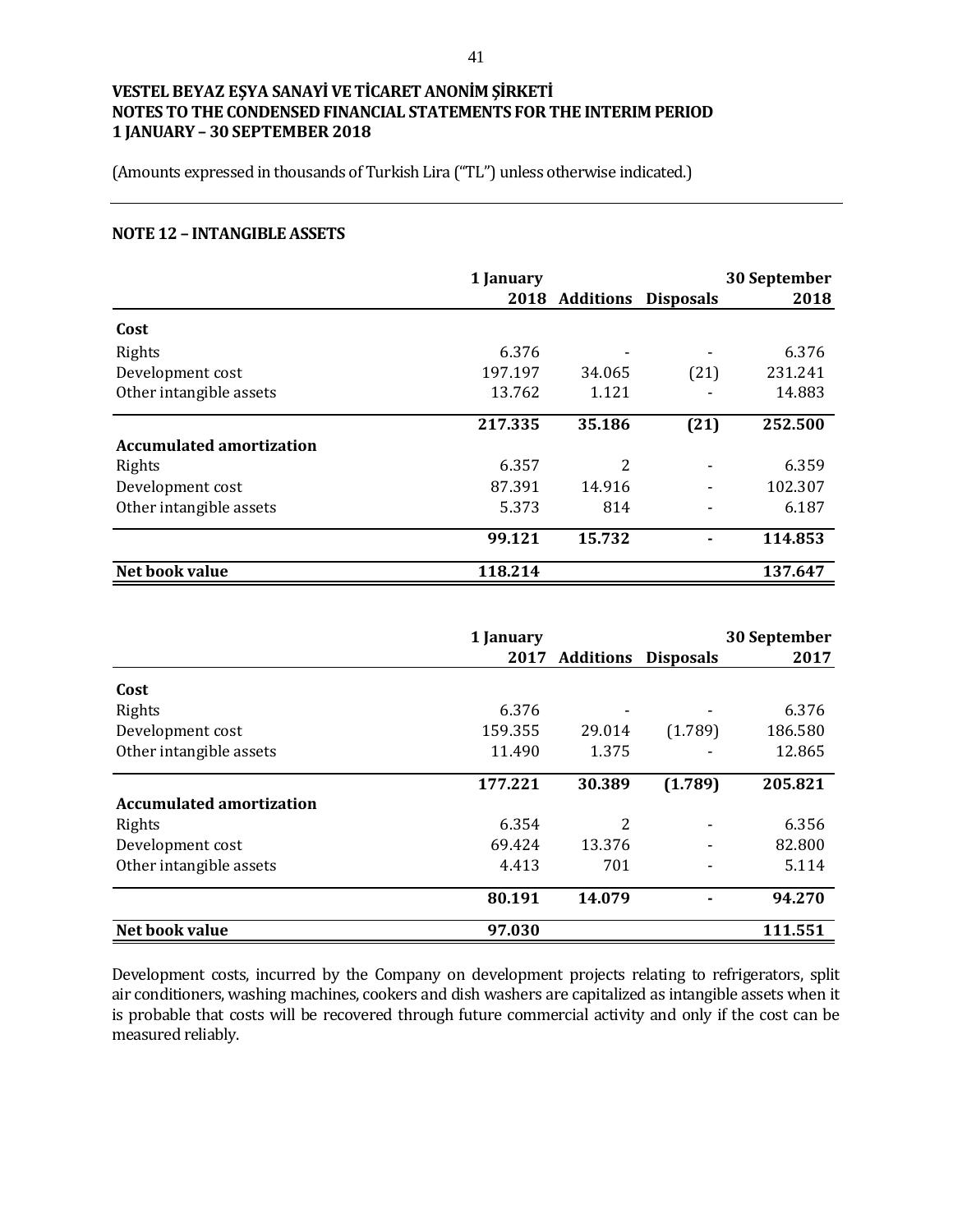(Amounts expressed in thousands of Turkish Lira ("TL") unless otherwise indicated.)

# **NOTE 12 – INTANGIBLE ASSETS (Cont'd)**

Useful lives of intangible assets are as follows:

| Useful life    |
|----------------|
|                |
| $3 - 15$ years |
| $2 - 10$ years |
| $2 - 15$ years |
|                |

#### **NOTE 13 – PROVISIONS, CONTINGENT ASSETS AND LIABILITIES**

| a) Provisions                                                 |                                    |       |
|---------------------------------------------------------------|------------------------------------|-------|
|                                                               | 30 September 2018 31 December 2017 |       |
| <b>Short</b> - term provisions<br>Provision for lawsuit risks | 2.824                              | 2.197 |
|                                                               | 2.824                              | 2.197 |

# **b) Guarantees received by the Company**

|                                        | 30 September 2018 31 December 2017 |                 |
|----------------------------------------|------------------------------------|-----------------|
| Guarantee letters<br>Cheques and notes | 32.760<br>7.533                    | 55.750<br>4.277 |
| Collaterals and pledges                | 5.705.678                          | 3.689.650       |
|                                        | 5.745.971                          | 3.749.677       |

Vestel Elektronik Sanayi ve Ticaret A.Ş. and Vestel Ticaret A.Ş. has given guarantees to various banks on behalf of the Company for its forward contracts and bank borrowings.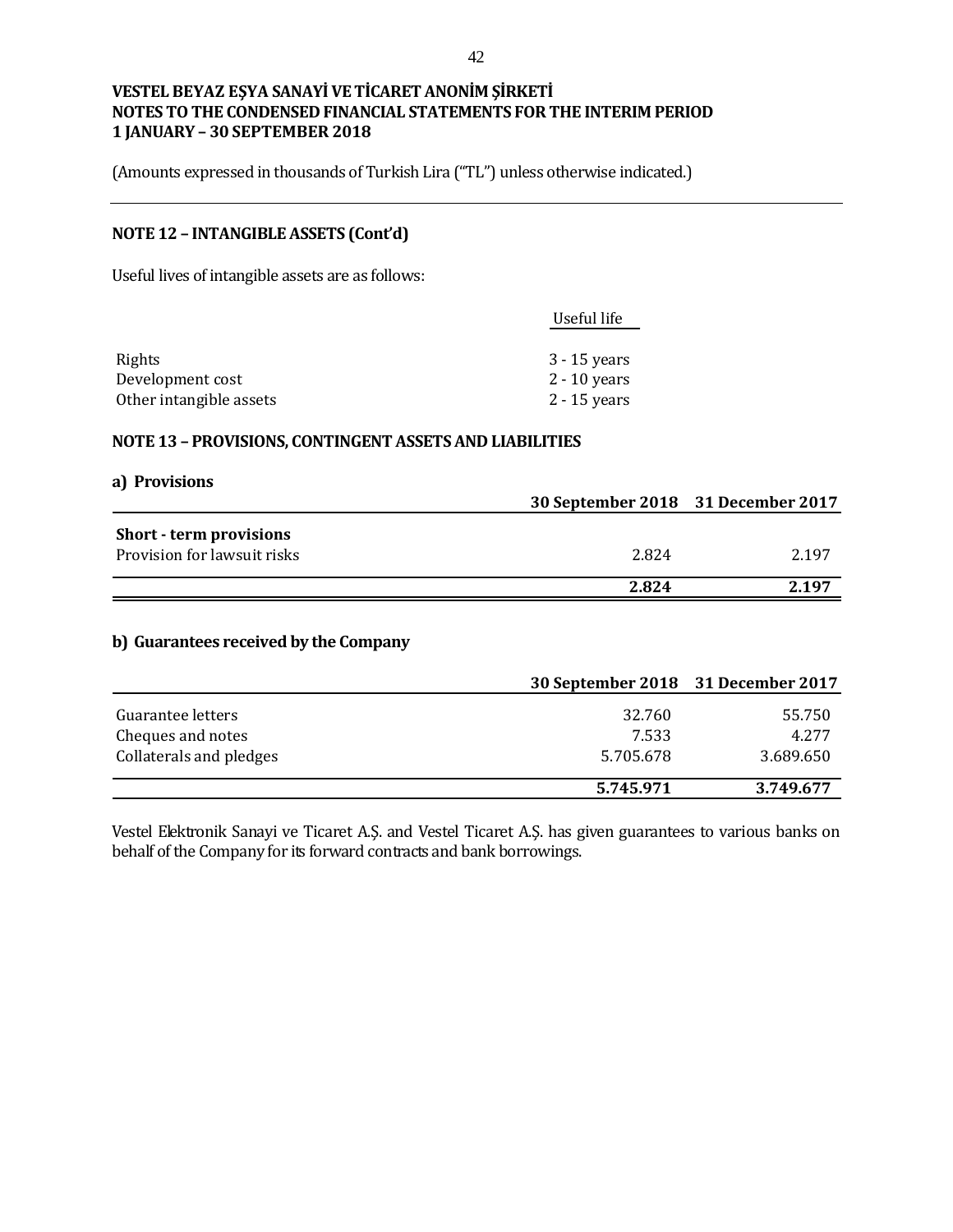(Amounts expressed in thousands of Turkish Lira ("TL") unless otherwise indicated.)

# **NOTE 13 – PROVISIONS, CONTINGENT ASSETS AND LIABILITIES (Cont'd)**

# **c) Collaterals, pledges and mortgages ("CPM's") given by the Company are as follows:**

|                                                                                                                                                                           | <b>USD</b> | <b>EUR</b> |         | TL         |
|---------------------------------------------------------------------------------------------------------------------------------------------------------------------------|------------|------------|---------|------------|
| <b>CPM's given by the Group</b>                                                                                                                                           | ('000)     | ('000)     | TL      | Equivalent |
| 30 September 2018                                                                                                                                                         |            |            |         |            |
| A. CPM's given on behalf of its own legal entity                                                                                                                          |            | 7.420      | 27.000  | 78.573     |
| B. CPM's given on behalf of fully consolidated<br>subsidiaries                                                                                                            |            |            |         |            |
| C. CPM's given on behalf of third parties for<br>ordinary course of business                                                                                              |            |            |         |            |
| D. Total amount of other CPM's given                                                                                                                                      | 1.008.140  | 44.487     | 907.894 | 7.256.061  |
| i. Total amount of CPM's given on behalf of the<br>parent company<br>ii. Total amount of CPM's given to on behalf of<br>other group companies which are not in scope of B | 722.288    |            | 667.835 | 4.994.485  |
| and C.                                                                                                                                                                    | 285.852    | 44.487     | 240.059 | 2.261.577  |
| iii. Total amount of CPM's given on behalf of third<br>parties which are not in scope of C.                                                                               |            |            |         |            |
| <b>Total</b>                                                                                                                                                              | 1.008.140  | 51.907     | 934.894 | 7.334.634  |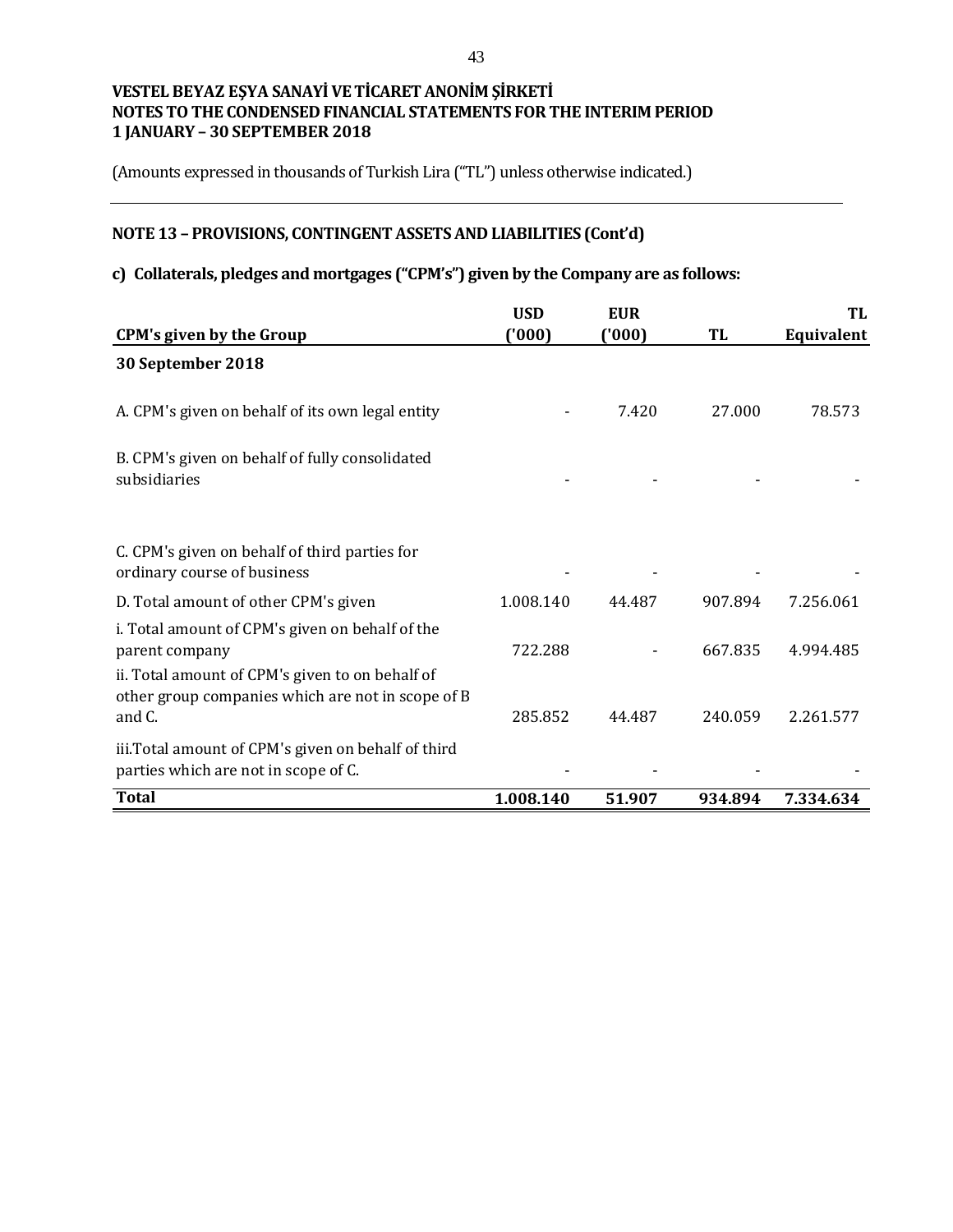(Amounts expressed in thousands of Turkish Lira ("TL") unless otherwise indicated.)

#### **NOTE 13 – PROVISIONS, CONTINGENT ASSETS AND LIABILITIES (Cont'd)**

|                                                                                                                                                                           | <b>USD</b> | <b>EUR</b> |         | TL         |
|---------------------------------------------------------------------------------------------------------------------------------------------------------------------------|------------|------------|---------|------------|
| <b>CPM's given by the Group</b>                                                                                                                                           | (000)      | ('000)     | TL      | Equivalent |
| <b>31 December 2017</b>                                                                                                                                                   |            |            |         |            |
| A. CPM's given on behalf of its own legal entity                                                                                                                          |            | 2.307      | 21.032  | 31.449     |
| B. CPM's given on behalf of fully consolidated<br>subsidiaries                                                                                                            |            |            |         |            |
| C. CPM's given on behalf of third parties for<br>ordinary course of business                                                                                              |            |            |         |            |
| D. Total amount of other CPM's given                                                                                                                                      | 1.008.140  | 44.487     | 907.894 | 4.911.378  |
| i. Total amount of CPM's given on behalf of the<br>parent company<br>ii. Total amount of CPM's given to on behalf of<br>other group companies which are not in scope of B | 722.288    |            | 667.835 | 3.392.233  |
| and C.                                                                                                                                                                    | 285.852    | 44.487     | 240.059 | 1.519.145  |
| iii. Total amount of CPM's given on behalf of third<br>parties which are not in scope of C.                                                                               |            |            |         |            |
| <b>Total</b>                                                                                                                                                              | 1.008.140  | 46.794     | 928.926 | 4.942.827  |

The Company has given collaterals to various banks on behalf of Vestel Elektronik Sanayi and Ticaret A.Ş. Vestel Ticaret A.Ş. and Vestel Holland BV for their forward contracts and bank loans obtained.

Proportion of other CPM's given by the Company to its equity 451% as of 30 September 2018 (31 December 2017: 485%).

#### **NOTE 14 – COMMITMENTS**

As of the balance sheet date the Company has committed to realize exports amounting to 577.130 thousand USD (31 December 2017: 448.212 thousand USD) due to the export and investment incentive certificates obtained.

As of 30 September 2018 the Company has forward foreign currency purchase contract that amounts to 86.008 thousand TL, 29.612 thousand EUR and 119.476 thousand USD against forward foreign currency sales contract that amounts to 19.780 thousand EUR, 3.782 thousand USD and 912.697 thousand TL (31 December 2017: 92.509 thousand TL, 55.072 thousand EUR and 279.575 thousand USD against forward foreign currency sales contract that amounts to 242.091 thousand EUR, 17.745 thousand USD and 237.451 thousand TL sales contracts).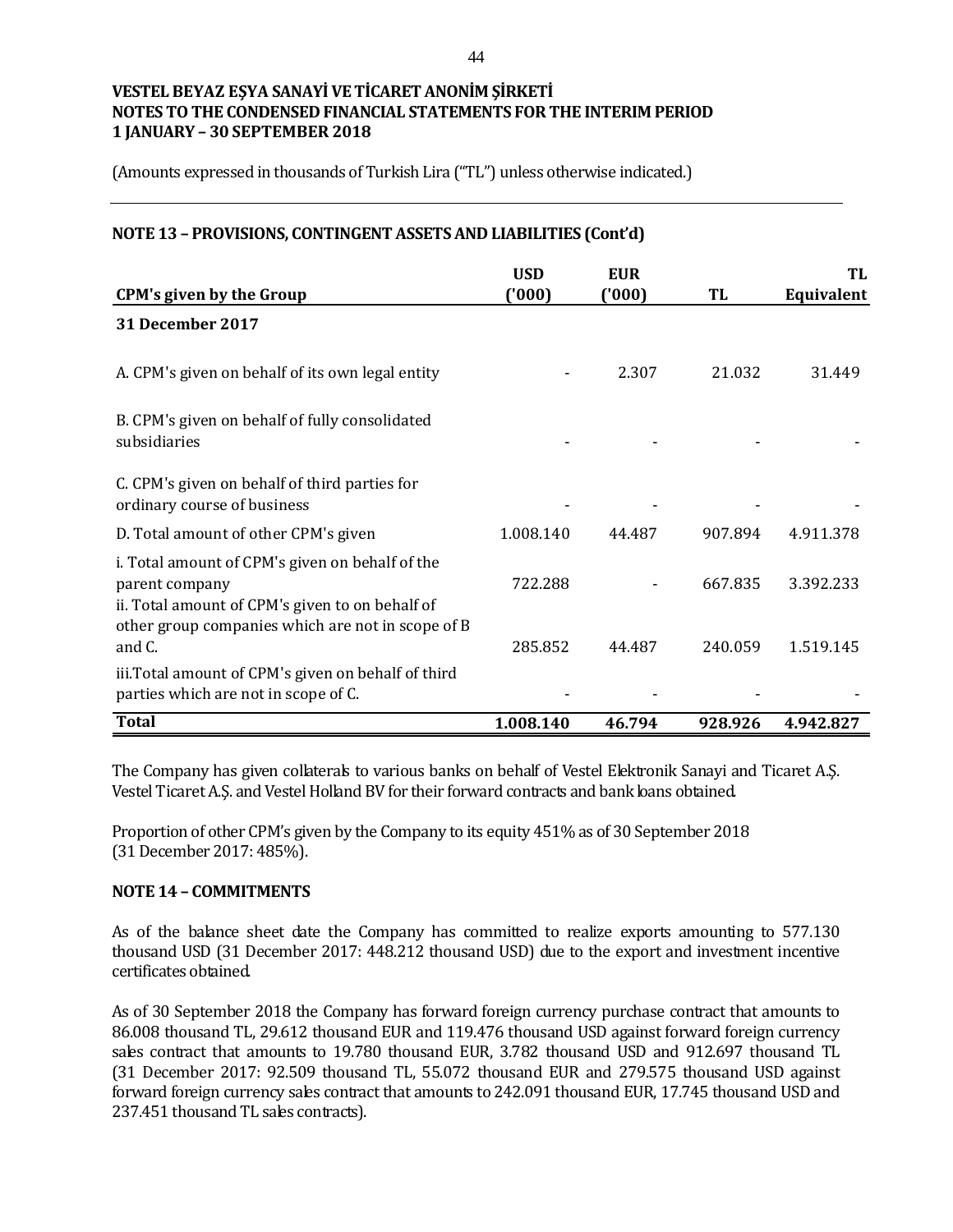(Amounts expressed in thousands of Turkish Lira ("TL") unless otherwise indicated.)

#### **NOTE 15 – EMPLOYEE BENEFITS**

#### **Liabilities for employee benefits:**

|                          | 30 September 2018 31 December 2017 |        |
|--------------------------|------------------------------------|--------|
| Due to personnel         | 25.555                             | 19.779 |
| Social security payables | 14.225                             | 6.892  |
|                          | 39.780                             | 26.671 |

#### **Long term provisions for employee benefits:**

|                                               | 30 September 2018 31 December 2017 |        |
|-----------------------------------------------|------------------------------------|--------|
| Provision for employment termination benefits | 35.619                             | 31.749 |

Under Turkish law, the Company is required to pay employment termination benefits to each employee whose employment is terminated without due caus. In addition, under the existing Social Security Law No. 506, clause No. 60, amended by the Labor Laws dated 6 March 1981, No. 2422 and 25 August 1999, No. 4447, the Company is also required to pay termination benefits to each employee who has earned the right to retire by receiving termination indemnities.

The amount payable is the equivalent of one month's gross salary for each year of service and is limited to a maximum of TL 5.434,42 TL / year as of 30 September 2018 (31 December 2017: 4.732,48 TL/year).

The provision for employee termination benefits is not funded.

The provision is calculated by estimating the present value of the future obligation of the company arising from retirement of employees. Turkish Accounting Standards No: 19 ("Employee Benefits") requires actuarial valuation methods to be developed to estimate the enterprise's obligation under defined employee plans. Accordingly actuarial assumptions were used in the calculation of the total liability which is described below:

The principal assumption is that the maximum liability for each year of service will increase in line with inflation. Thus, the discount rate applied represents the expected real rate after adjusting for the anticipated effects of future inflation. An expected inflation rate and appropriate discount rate should both be determined, the net of these being real discount rate. Consequently in the accompanying financial statements as at 30 September 2018 the provision is calculated by estimating the present value of the future obligation of the company arising from retirement of employees. As of 30 September 2018 provision is calculated based on real discount rate of 4,67% (31 December 2017: 4,67%) assuming 6,5% annual inflation rate and 11,47% discount rate.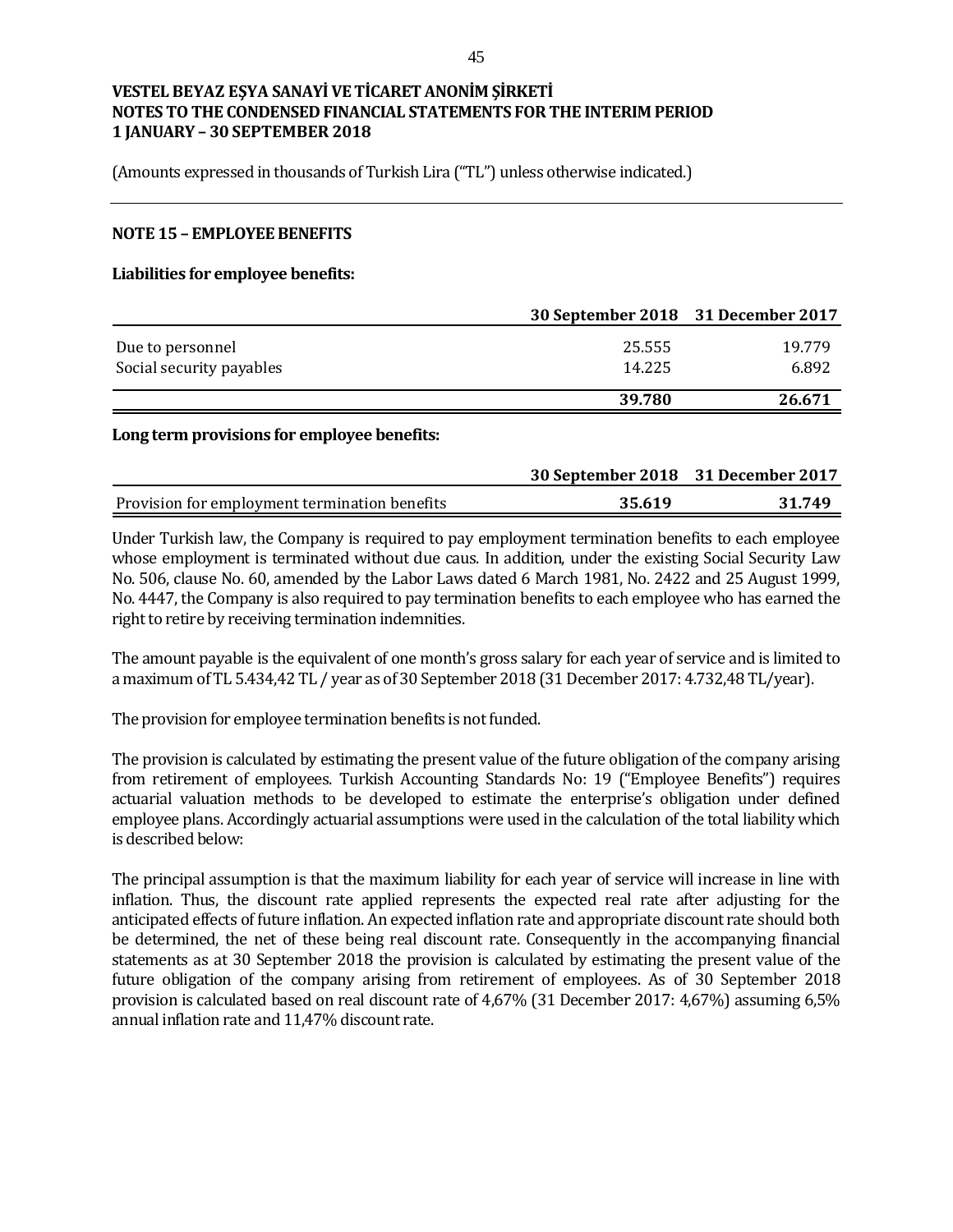(Amounts expressed in thousands of Turkish Lira ("TL") unless otherwise indicated.)

# **NOTE 15 – EMPLOYEE BENEFITS (Cont'd)**

The movements in the provision for employment termination benefit are as follows:

|                                | 1 January -<br>30 September 2018 30 September 2017 | 1 January - |
|--------------------------------|----------------------------------------------------|-------------|
| <b>Balance at 1 January</b>    | 31.749                                             | 24.459      |
| Increase during the year       | 4.092                                              | 5.388       |
| Payments during the year       | (4.088)                                            | (4.989)     |
| Actuarial (gain) /loss         | 976                                                | 519         |
| Interest expense               | 2.890                                              | 1.709       |
| <b>Balance at 30 September</b> | 35.619                                             | 27.086      |

# **NOTE 16 –OTHER ASSETS AND LIABILITIES**

|                                  | 30 September 2018 31 December 2017 |       |
|----------------------------------|------------------------------------|-------|
| Other current assets             |                                    |       |
| VAT carried forward              | 356                                | 266   |
| <b>Other</b>                     | 2.161                              | 5.675 |
|                                  | 2.517                              | 5.941 |
| <b>Other current liabilities</b> |                                    |       |
| Taxes and dues payable           | 9.108                              | 8.355 |
| <b>Other</b>                     | 4.325                              | 342   |
|                                  | 13.433                             | 8.697 |

## **NOTE 17 – CAPITAL, RESERVES AND OTHER EQUITY ITEMS**

### **a) Paid in capital**

|                               | 30 September 2018 31 December 2017 |         |  |
|-------------------------------|------------------------------------|---------|--|
|                               |                                    |         |  |
| Shares of par value Kr 1 each |                                    |         |  |
| Issued share capital          | 190.000                            | 190.000 |  |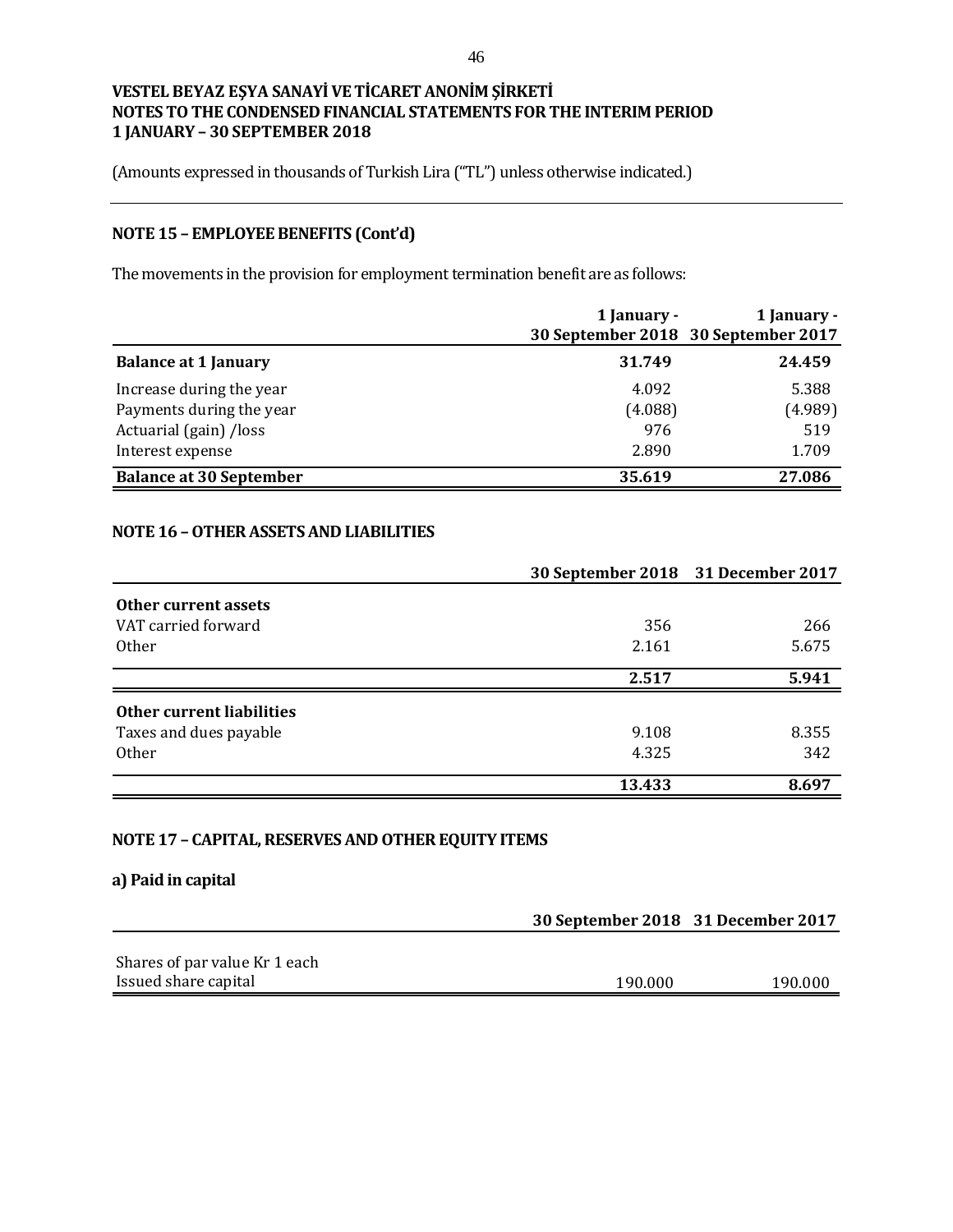(Amounts expressed in thousands of Turkish Lira ("TL") unless otherwise indicated.)

# **NOTE 17 – CAPITAL, RESERVES AND OTHER EQUITY ITEMS (Cont'd)**

As of 30 September 2018 and 31 December 2017 the shareholding structure is as follows:

|                                                                               | <b>Shareholding</b> |         | Amount                                            |         |
|-------------------------------------------------------------------------------|---------------------|---------|---------------------------------------------------|---------|
|                                                                               |                     |         | 30 September 31 December 30 September 31 December |         |
|                                                                               | 2018                | 2017    | 2018                                              | 2017    |
| Vestel Elektronik Sanayi ve Ticaret A.S.<br>(with Board of Directors Members) | 95,18%              | 94.62%  | 180.834                                           | 179.780 |
| Shares held by public                                                         | 4,82%               | 5.38%   | 9.166                                             | 10.220  |
|                                                                               | 100,00%             | 100.00% | 190.000                                           | 190.000 |

#### **b) Adjustments to share capital**

Adjustment to share capital (restated to 31 December 2004 purchasing power of money) is the difference between restated share capital and historical share capital.

|                             | 30 September 2018 31 December 2017 |       |  |
|-----------------------------|------------------------------------|-------|--|
| Adjustment to share capital | 9.734                              | 9.734 |  |

### **c) Share Premium**

Share premium account refers the difference between par value of the company's shares and the amount of the company received for newly issued shares. The share premium account is disclosed under equity as a separate line item and may not be distributed. It may be used in capital increase.

|               | 30 September 2018 31 December 2017 |         |  |
|---------------|------------------------------------|---------|--|
| Share premium | 109.031                            | 109.031 |  |

# **d) Restricted reserves ("Legal reserves")**

The legal reserves consist of first and second legal reserves appropriated in accordance with the Turkish Commercial Code ("TCC"). The first legal reserve is appropriated out of the statutory profits at the rate of 5%, until the total reserve reaches a maximum of 20% of the Company's share capital. The second legal reserve is appropriated at the rate of 10% of all distributions in excess of 5% of the Company's share capital. Under TCC, the legal reserves can only be used to offset losses and are not available for any other usage unless they exceed 50% of paid in share capital.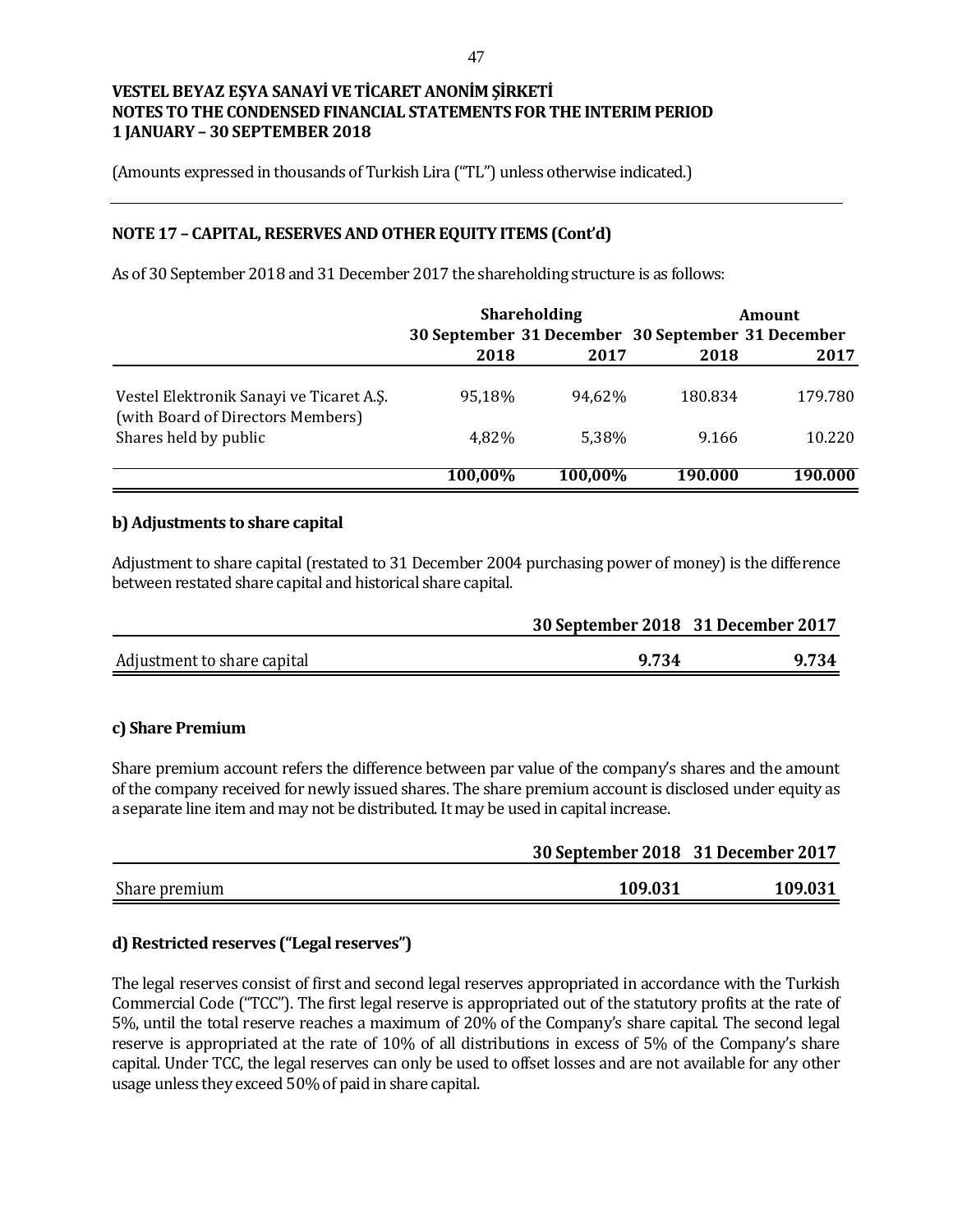(Amounts expressed in thousands of Turkish Lira ("TL") unless otherwise indicated.)

## **NOTE 17 – CAPITAL, RESERVES AND OTHER EQUITY ITEMS (Cont'd)**

|                                                          | 30 September 2018 31 December 2017 |                   |
|----------------------------------------------------------|------------------------------------|-------------------|
| Legal reserves                                           | 118.206                            | 111.627           |
| e) Retained earnings                                     | 30 September 2018 31 December 2017 |                   |
| <b>Extraordinary reserves</b><br>Previous year's profits | 282.356<br>70.365                  | 258.976<br>45.090 |
|                                                          | 352.721                            | 304.066           |

#### **f) Dividend distribution**

For quoted companies dividends are distributed in accordance with the Communiqué Serial II -19.1 on "Principals Regarding Distribution of Interim Dividends" issued by the CMB effective from 1 February 2014.

Companies distribute dividends in accordance with their dividend payment policies settled and dividend payment decision taken in general assembly and in conformity with relevant legislations. The communiqué does not state a minimum dividend rate. Companies distribute dividends in accordance with the method defined in their dividend policy or articles of association. Additionally, dividend can be distributed in fixed or variable installments and dividend advances can be paid over the profit on interim financial statements.

Unless the general reserves that has to be appropriated in accordance with TCC or the dividend to shareholders as determined in the articles of association or dividend policy are set aside; no decision can be taken to set aside other reserves, to transfer reserves to the subsequent year or to distribute dividends to holders of usufruct right certificates, to board of directors members or to employees; and no dividend can be distributed to those unless the determined dividend to shareholders is paid in cash.

On the other hand, in accordance with the Articles of Association of the Company, up to 5% of retained earnings after dividend distribution could be allocated to the Board of Directors or used for certain reasons designated by the Board of Directors when necessary.

- Based on the approval of the General Assembly, up to %3 of retained earnings after dividend distribution could be allocated to plant investments designated in accordance with article of 468 in TCC,
- Up to %5 of retained earnings after dividend distribution could be allocated to the Board of Directors as necessary,
- Up to %5 of retained earnings after dividend distribution could be allocated to donations, bonuses etc.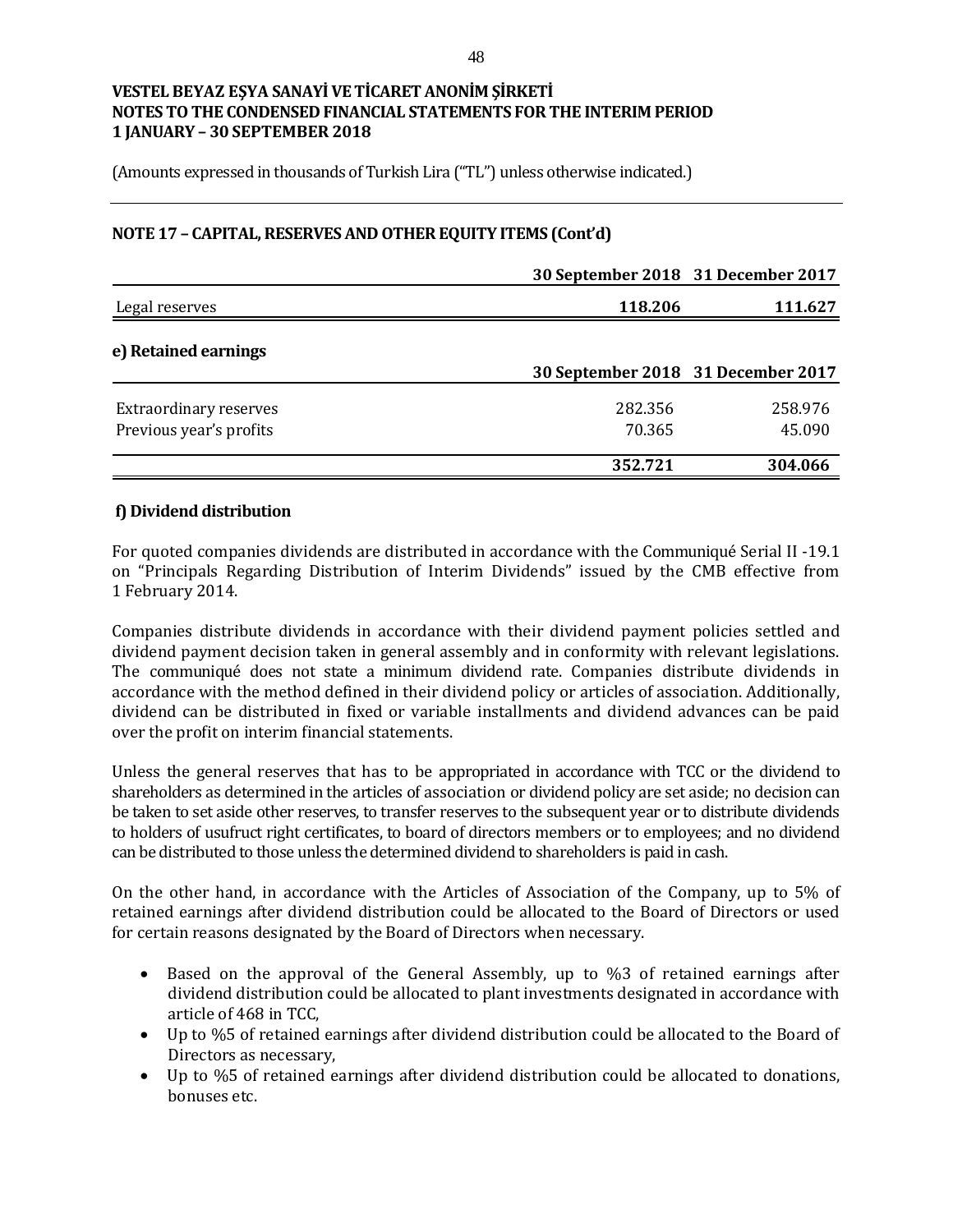(Amounts expressed in thousands of Turkish Lira ("TL") unless otherwise indicated.)

# **NOTE 18 – SALES**

|                           | 1 January -<br><b>30 September</b> | 1 January - | 1 July-<br>30 September 30 September 30 September | 1 July-   |
|---------------------------|------------------------------------|-------------|---------------------------------------------------|-----------|
|                           | 2018                               | 2017        | 2018                                              | 2017      |
| Domestic sales            | 967.859                            | 850.287     | 279.303                                           | 337.311   |
| Overseas sales            | 2.877.918                          | 1.984.234   | 1.177.055                                         | 750.489   |
| Gross sales               | 3.845.777                          | 2.834.521   | 1.456.358                                         | 1.087.800 |
| Less: Sales discounts (-) | (4.054)                            | (5.781)     | (2.961)                                           | (3.572)   |
| <b>Net sales</b>          | 3.841.723                          | 2.828.740   | 1.453.397                                         | 1.084.228 |
| Cost of sales             | (3.065.292)                        | (2.484.663) | (1.039.030)                                       | (956.664) |
| Gross profit              | 776.431                            | 344.077     | 414.367                                           | 127.564   |

## **NOTE 19 – EXPENSES BY NATURE**

|                                                                                                                                      | 1 January -<br>2018                        | 1 January -<br>30 September 30 September 30 September 30 September<br>2017 | $1$ July-<br>2018                      | 1 July-<br>2017                      |
|--------------------------------------------------------------------------------------------------------------------------------------|--------------------------------------------|----------------------------------------------------------------------------|----------------------------------------|--------------------------------------|
| Raw materials, supplies and<br>finished goods                                                                                        | 2.755.349                                  | 2.243.075                                                                  | 971.469                                | 819.787                              |
| Changes in finished goods, work in<br>process and trade goods<br>Personnel expenses<br>Depreciation and amortization<br><b>Other</b> | (117.652)<br>263.158<br>118.126<br>177.395 | (71.910)<br>215.448<br>80.168<br>115.360                                   | (91.611)<br>93.568<br>43.250<br>71.130 | 27.736<br>77.462<br>28.388<br>36.856 |
|                                                                                                                                      | 3.196.376                                  | 2.582.141                                                                  | 1.087.806                              | 990.229                              |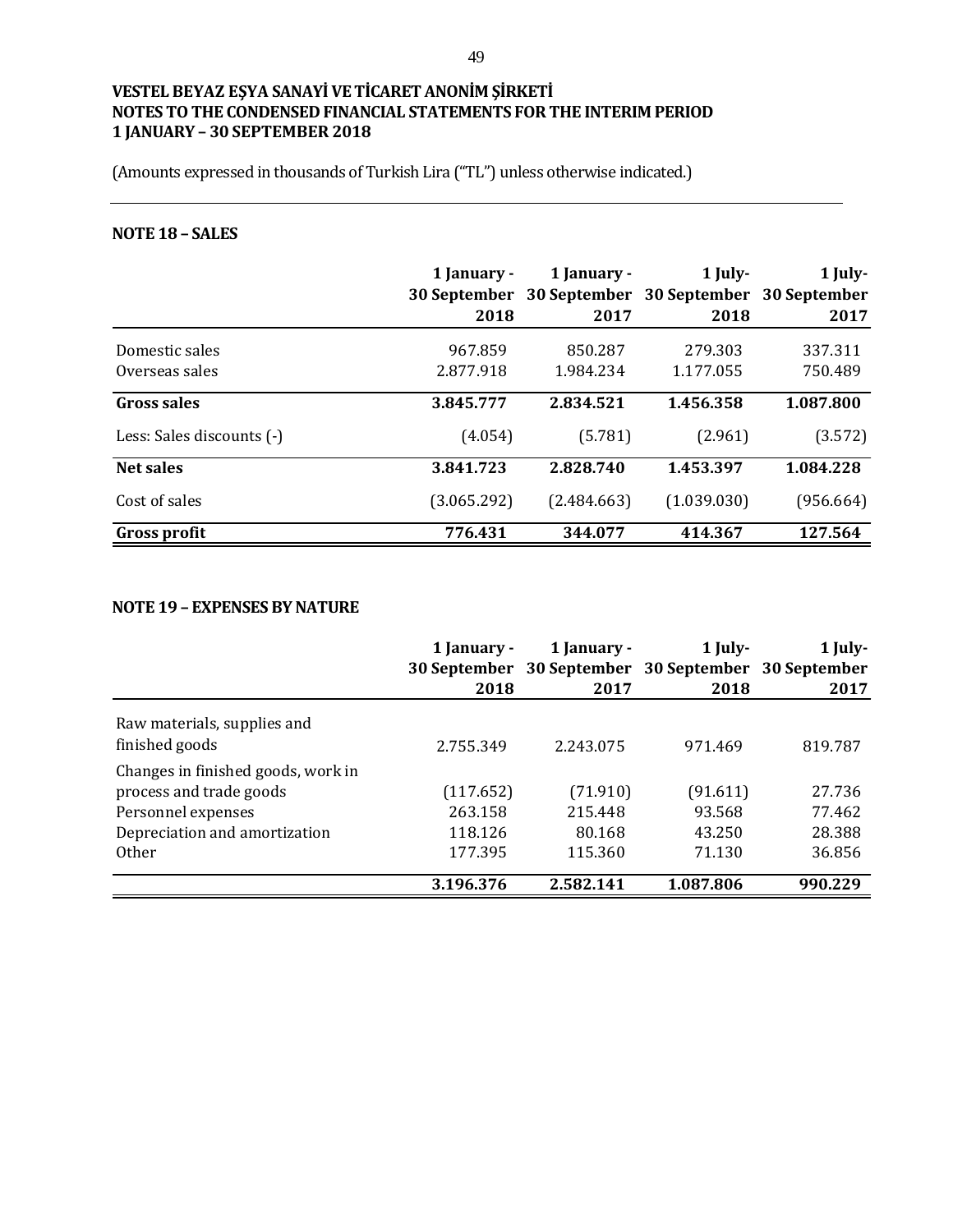(Amounts expressed in thousands of Turkish Lira ("TL") unless otherwise indicated.)

# **NOTE 20 – GENERAL ADMINISTRATIVE EXPENSES, MARKETING EXPENSES, RESEARCH AND DEVELOPMENT EXPENSES**

# **a) General administrative expenses:**

|                                       | 1 January - | 1 January -                                         | 1 July- | 1 July- |
|---------------------------------------|-------------|-----------------------------------------------------|---------|---------|
|                                       |             | 30 September 30 September 30 September 30 September |         |         |
|                                       | 2018        | 2017                                                | 2018    | 2017    |
| Personnel expenses                    | 9.369       | 9.762                                               | 3.008   | 3.409   |
| Consultancy and IT expenses           | 13.659      | 9.526                                               | 4.745   | 3.048   |
| Rent and office expenses              | 3.955       | 3.353                                               | 1.311   | 1.044   |
| Travelling expense                    | 1.064       | 949                                                 | 453     | 265     |
| <b>Energy expenses</b>                | 557         | 349                                                 | 190     | 96      |
| Depreciation and amortization         | 921         | 611                                                 | 295     | 234     |
| <b>External benefits and services</b> | 299         | 263                                                 | 29      | 105     |
| <b>Other</b>                          | 13.902      | 8.183                                               | 2.676   | 777     |
|                                       | 43.726      | 32.996                                              | 12.707  | 8.978   |
| <b>Marketing expenses:</b><br>b)      |             |                                                     |         |         |
| Personnel expenses                    | 11.696      | 9.326                                               | 4.187   | 3.376   |
| <b>Transportation expenses</b>        | 28.843      | 19.805                                              | 11.546  | 7.055   |
| Tax and duties                        | 5.996       | 3.627                                               | 2.521   | 1.072   |
| Insurance expenses                    | 1.303       | 1.044                                               | 513     | 370     |
| Depreciation and amortization         | 378         | 247                                                 | 141     | 95      |
| Other                                 | 6.457       | 3.896                                               | 3.626   | 1.458   |
|                                       | 54.673      | 37.945                                              | 22.534  | 13.426  |
| c) Research and development expenses: |             |                                                     |         |         |
| Depreciation and amortization         | 16.907      | 14.814                                              | 6.028   | 5.182   |
| Personnel expenses                    | 7.124       | 6.302                                               | 3.063   | 2.928   |
| <b>Other</b>                          | 8.346       | 5.421                                               | 4.136   | 3.051   |
|                                       | 32.377      | 26.537                                              | 13.227  | 11.161  |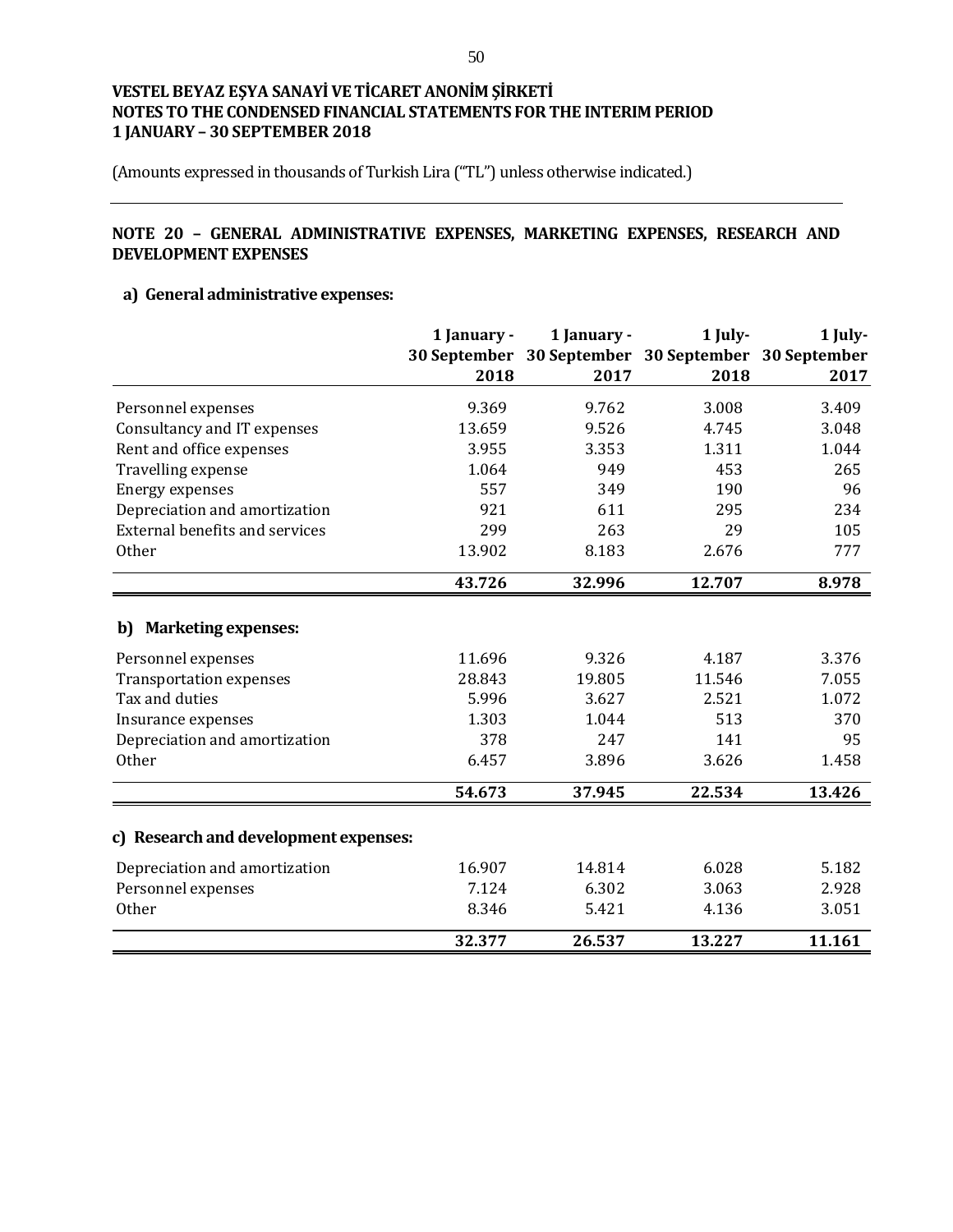(Amounts expressed in thousands of Turkish Lira ("TL") unless otherwise indicated.)

# **NOTE 21 –OTHER INCOME AND EXPENSE FROM OPERATING ACTIVITIES**

| a) Other operating income                                 | 1 January - | 1 January -                                         | 1 July- | 1 July- |
|-----------------------------------------------------------|-------------|-----------------------------------------------------|---------|---------|
|                                                           |             | 30 September 30 September 30 September 30 September |         |         |
|                                                           | 2018        | 2017                                                | 2018    | 2017    |
| Credit finance gains arising from                         |             |                                                     |         |         |
| trading activities<br>Foreign exchange gains arising from | 62.169      | 41.682                                              | 25.050  | 14.200  |
| trading activities                                        | 385.673     | 160.389                                             | 238.257 | 50.802  |
| Other income                                              | 6.858       | 4.482                                               | 1.762   | 1.176   |
|                                                           | 454.700     | 206.553                                             | 265.069 | 66.178  |

# **b) Other operating expenses**

|                                    | 1 January -         | 1 January - | 1 July-                                | $1$ July- |
|------------------------------------|---------------------|-------------|----------------------------------------|-----------|
|                                    | <b>30 September</b> |             | 30 September 30 September 30 September |           |
|                                    | 2018                | 2017        | 2018                                   | 2017      |
| Debit finance charges arising from |                     |             |                                        |           |
| trading activities                 | 70.751              | 37.903      | 27.852                                 | 10.996    |
| Foreign exchange expenses arising  |                     |             |                                        |           |
| from trading activities            | 567.055             | 72.082      | 369.232                                | 21.552    |
| Other expenses                     | 8.818               | 4.900       | 3.493                                  | 1.480     |
|                                    | 646.624             | 114.885     | 400.577                                | 34.028    |

## **NOTE 22 – FINANCIAL INCOME AND FINANCIAL EXPENSE**

#### **a) Financial income:**

|                                           | 1 January - | 1 January - | 1 July-                                             | $1$ July- |
|-------------------------------------------|-------------|-------------|-----------------------------------------------------|-----------|
|                                           |             |             | 30 September 30 September 30 September 30 September |           |
|                                           | 2018        | 2017        | 2018                                                | 2017      |
| Foreign exchange gains                    | 44.469      | 11.526      | 32.116                                              | 7.413     |
| Gains on derivative financial instrument: | 385.051     | 51.979      | 274.835                                             | 10.704    |
| Interest income                           | 71.261      | 16.251      | 35.892                                              | 5.144     |
|                                           | 500.781     | 79.756      | 342.843                                             | 23.261    |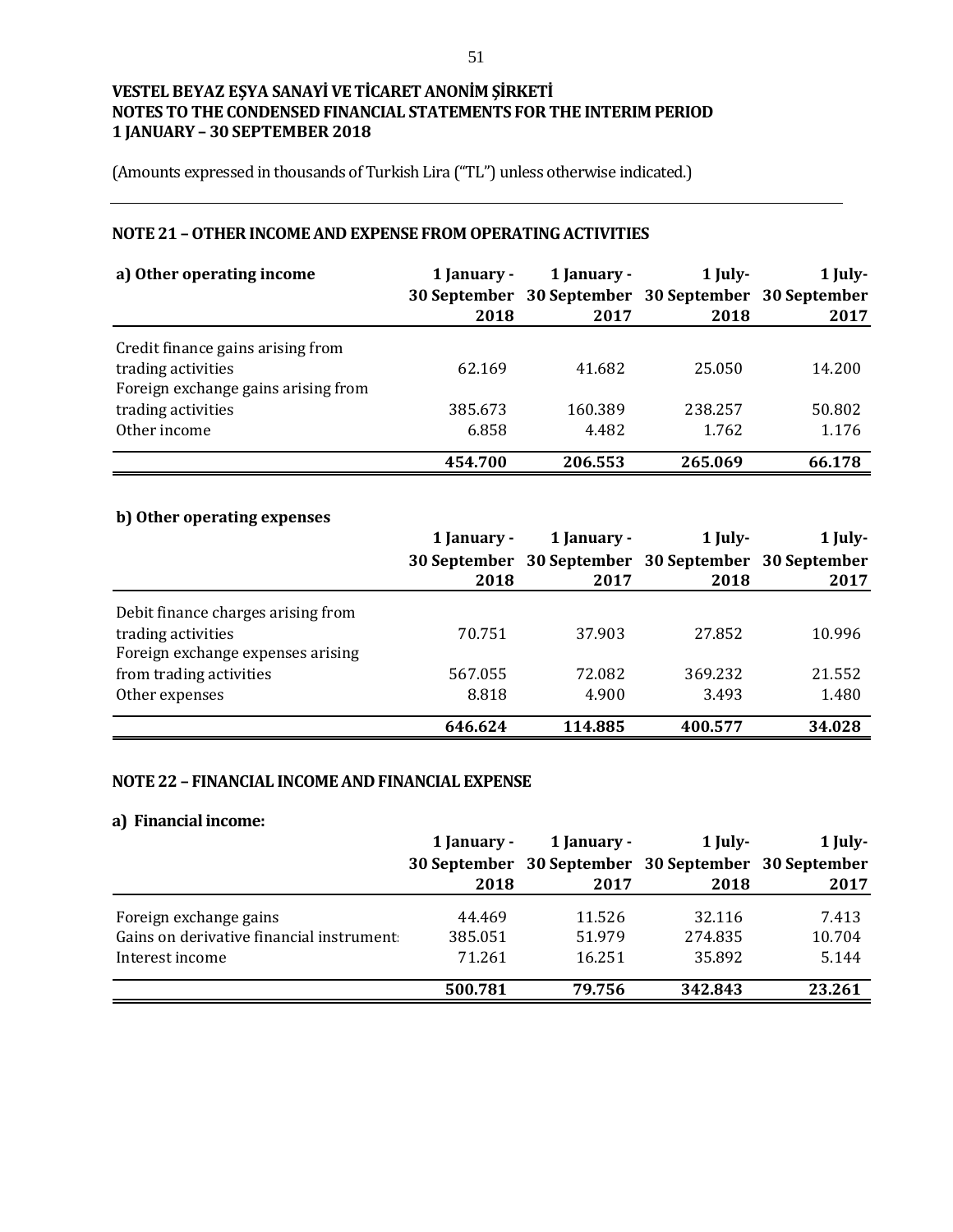(Amounts expressed in thousands of Turkish Lira ("TL") unless otherwise indicated.)

#### **NOTE 22 – FINANCIAL INCOME AND FINANCIAL EXPENSE (Cont'd)**

#### **b) Financial expense:**

|                                          | 1 January -<br>2018 | 1 January -<br>2017 | $1$ July-<br>30 September 30 September 30 September 30 September<br>2018 | 1 July-<br>2017 |
|------------------------------------------|---------------------|---------------------|--------------------------------------------------------------------------|-----------------|
| Foreign exchange losses                  | 299.854             | 56.883              | 204.061                                                                  | 22.231          |
| Losses on derivative financial instrumen | 157.500             | 108.670             | 103.568                                                                  | 36.825          |
| Interest expense                         | 38.837              | 35.375              | 16.356                                                                   | 16.468          |
| Other finance expenses                   |                     | 107                 | (24)                                                                     | 23              |
|                                          | 496.191             | 201.035             | 323.961                                                                  | 75.547          |

## **NOTE 23 – TAXES ON INCOME (INCLUDING DEFERRED TAX ASSETS AND LIABILITIES)**

|                                                   | 30 September 2018 31 December 2017 |                  |
|---------------------------------------------------|------------------------------------|------------------|
| Corporation and income taxes<br>Prepaid taxes (-) | 4.531<br>(2.676)                   | 3.164<br>(4.414) |
| Current income tax liabilities - net              | 1.855                              | (1.250)          |
| Deferred tax assets                               | (69.525)                           | 5.681            |

Corporate tax is applied on taxable corporate income, which is calculated from the statutory accounting profit by adding back non-deductible expenses and by deducting other exempt income. In addition to corporate taxes, companies should also calculate income withholding taxes on any dividends distributed at the rate of 15%, except for companies receiving dividends who are resident companies in Turkey. Undistributed dividends incorporated in share capital are not subject to income withholding taxes.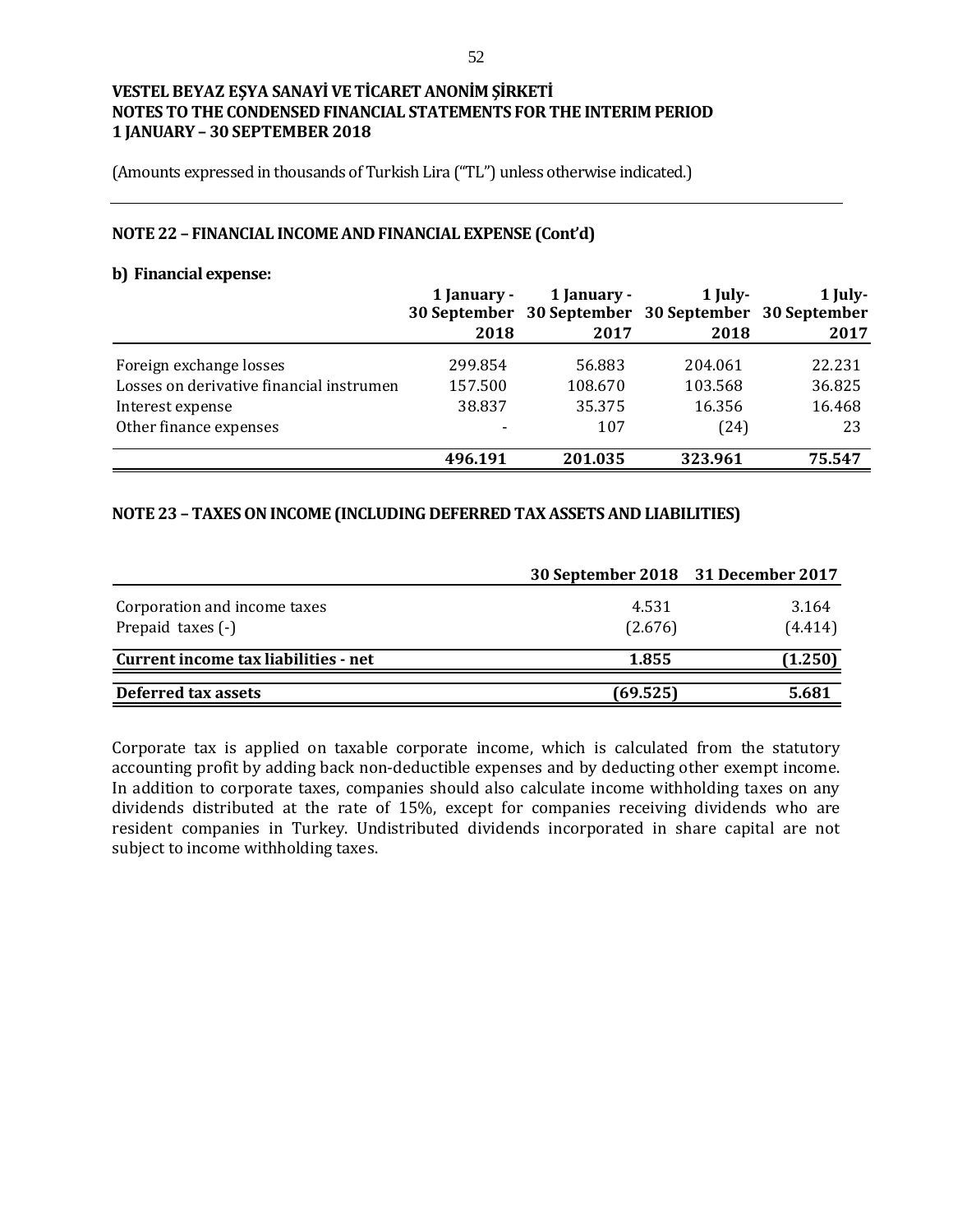(Amounts expressed in thousands of Turkish Lira ("TL") unless otherwise indicated.)

#### **NOTE 23 – TAXES ON INCOME (INCLUDING DEFERRED TAX ASSETS AND LIABILITIES) (Cont'd)**

In Turkey, advance tax returns are filed on a quarterly basis at the rate of %20, until the 14th day of the following month and paid until the 17th day. Advance tax returns files within the year are offset against corporate income tax calculated over the annual taxable corporate income.

According to the Corporate Tax Law, 50% of the capital gains arising from the sale of tangible assets and investments in equity shares owned for at least two years are exempted from corporate tax on the condition that such gains are reflected in the equity.

Under the Turkish taxation system, tax losses can be carried forward to be offset against future taxable income for up to five years. Tax losses cannot be carried back.

There is no procedure for a final and definitive agreement on tax assessments. Tax returns are filed between 1-25 April following the close of the accounting year to which they relate. Tax authorities may however examine such returns and the underlying accounting records and may revise assessment within five years.

In accordance with the regulation numbered 7061, published in Official Gazette on 5 December 2017, corporate tax rate for the years 2018, 2019 and 2020 has increased from 20% to 22%. Therefore, deferred tax assets and liabilities as of 30 September 2018 are calculated with 22% tax rate for the temporary differences which will be realized in 2018, 2019 and 2020, and with 20% tax for those which will be realized after 2021 and onwards.

As of 1 January - 30 September 2018 and 2017 tax expense in the statement of income is as follows:

|                                                                | 1 January -                         | 1 January -        |
|----------------------------------------------------------------|-------------------------------------|--------------------|
|                                                                | 30 September 2018 30 September 2017 |                    |
| Current period tax expense<br>Deferred tax benefit / (expense) | (4.531)<br>10.143                   | (4.905)<br>(2.595) |
| Total tax expense                                              | 5.612                               | (7.500)            |

Due to modernization, plant extension and investments incentive documents in Manisa Organized Industrial Zone, the Company has reduced rate of corporate tax advantage.

#### **Deferred tax assets and liabilities**

The Company recognizes deferred tax assets and liabilities based upon temporary differences arising between their financial statements prepared in accordance with CMB Communiqué II, No. 14.1 and their statutory financial statements. These temporary differences usually result from the recognition of revenue and expenses in different reporting periods for CMB Financial Reporting Standards and tax purposes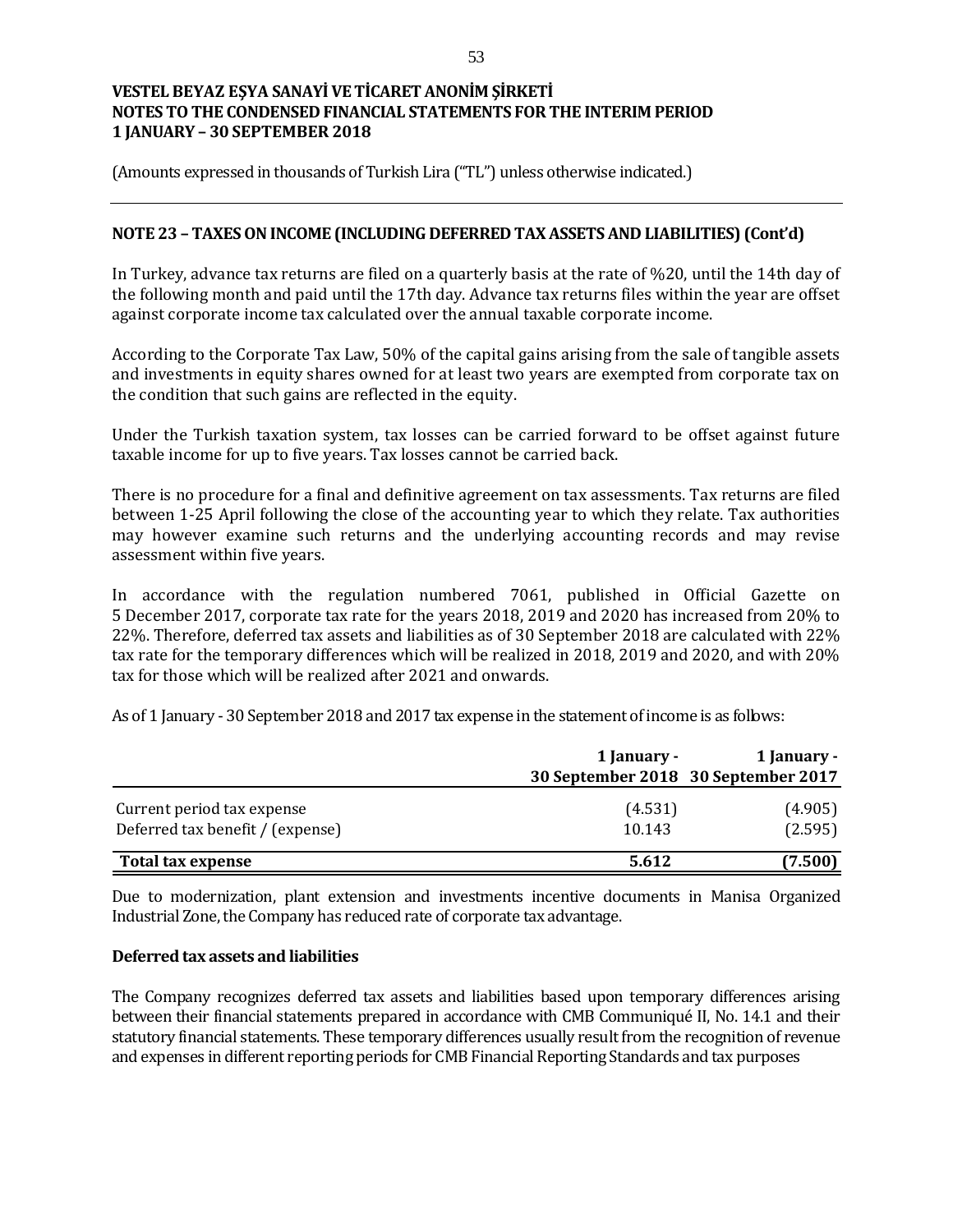(Amounts expressed in thousands of Turkish Lira ("TL") unless otherwise indicated.)

# **NOTE 23 – TAXES ON INCOME (INCLUDING DEFERRED TAX ASSETS AND LIABILITIES) (Cont'd)**

The breakdown of cumulative temporary differences and the resulting deferred tax assets and liabilities provided using principal tax rate as of the balance sheet dates is as follows:

|                                        | <b>Cumulative temporary</b> |             |                          |        |
|----------------------------------------|-----------------------------|-------------|--------------------------|--------|
|                                        | differences                 |             | Deferred tax             |        |
|                                        | 30 September                | 31 December | 30 September 31 December |        |
|                                        | 2018                        | 2017        | 2018                     | 2017   |
| Deferred tax assets                    |                             |             |                          |        |
| <b>Employment termination benefits</b> | (35.619)                    | (31.749)    | 7.124                    | 6.350  |
| Provision for impairment on            |                             |             |                          |        |
| inventories                            | (3.775)                     | (1.175)     | 830                      | 258    |
| Derivative financial instruments       | (56.857)                    | (5.968)     | 12.509                   | 1.313  |
| Provision for lawsuit risks            | (21.340)                    |             | 4.268                    |        |
| <b>Other</b>                           | (24.059)                    | (14.436)    | 5.293                    | 3.176  |
|                                        |                             |             |                          |        |
|                                        |                             |             | 30.024                   | 11.097 |

|                                          | <b>Cumulative temporary</b> |        |                                      |         |
|------------------------------------------|-----------------------------|--------|--------------------------------------|---------|
|                                          | differences                 |        | Deferred tax                         |         |
|                                          | 30 September                |        | 31 December 30 September 31 December |         |
|                                          | 2018                        | 2017   | 2018                                 | 2017    |
| Deferred tax liabilites                  |                             |        |                                      |         |
| Useful life and valuation differences on |                             |        |                                      |         |
| property, plant and equipment and        |                             |        |                                      |         |
| intangible assets                        |                             | 25.180 |                                      | (5.036) |
| Revaluation of tangible fixed assets     | 502.688                     |        | (85.162)                             |         |
| Revaluation of tangible fixed asseets    | 3.982                       |        | (876)                                |         |
| <b>Other</b>                             | 67.555                      | 1.900  | (13.511)                             | (380)   |
|                                          |                             |        | (99.549)                             | (5.416) |
| Deferred tax assets - net                |                             |        | (69.525)                             | 5.681   |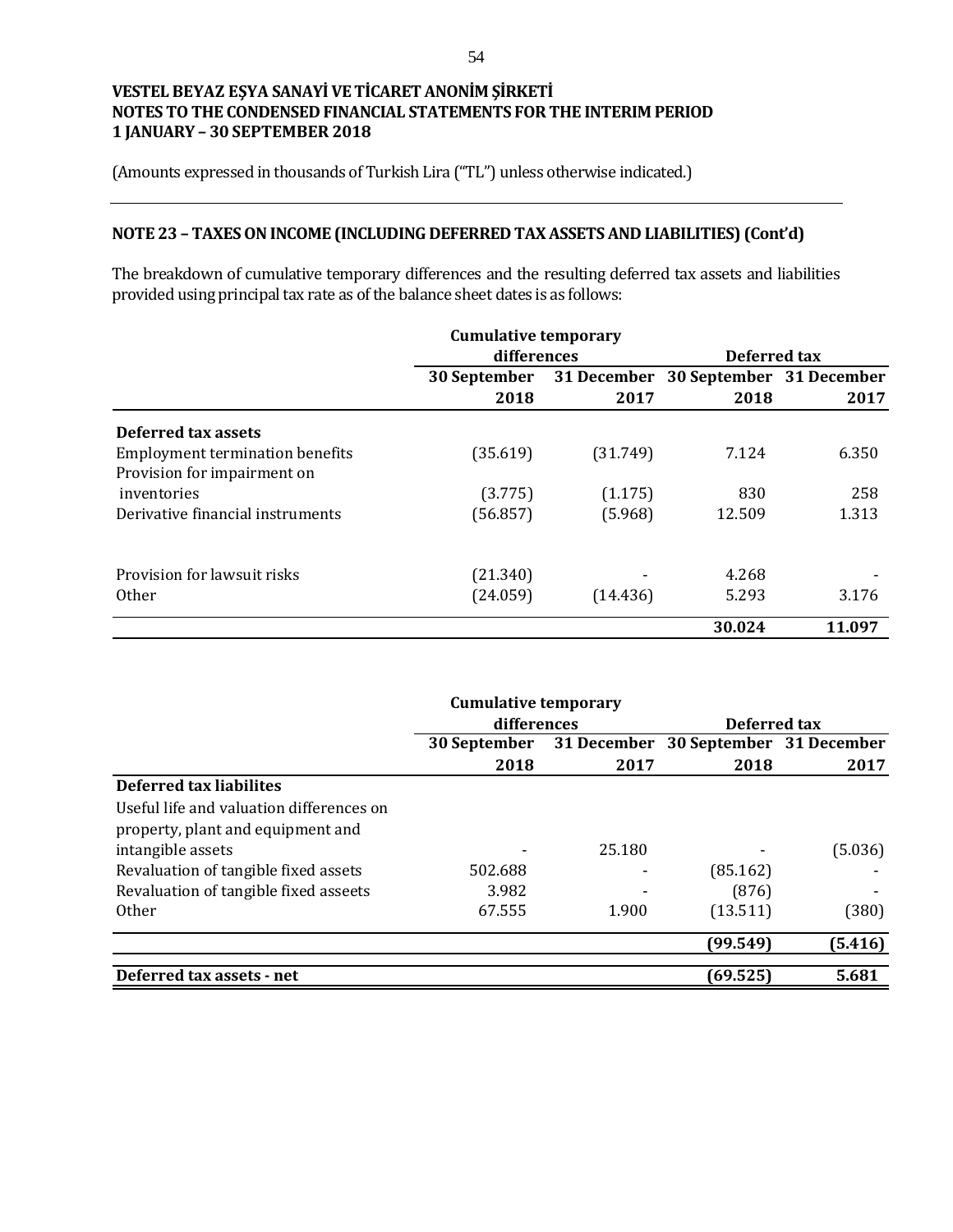(Amounts expressed in thousands of Turkish Lira ("TL") unless otherwise indicated.)

# **NOTE 23 – TAXES ON INCOME (INCLUDING DEFERRED TAX ASSETS AND LIABILITIES) (Cont'd)**

The movement of net deferred tax assets and liabilities is as follows:

|                                                                                                                | 1 January -                 | 1 January -<br>30 September 2018 30 September 2017 |
|----------------------------------------------------------------------------------------------------------------|-----------------------------|----------------------------------------------------|
| Opening balance, 1 January<br>Tax expense recognized in income statement<br>Recognized in shareholders' equity | 5.681<br>10.143<br>(85.347) | 2.056<br>(2.595)<br>7.234                          |
| Deferred tax liabilities<br>at the end of the period, net                                                      | (69.523)                    | 6.695                                              |

# **NOTE 24– EARNINGS PER SHARE**

|                                                                                                                                 | 1 January -<br>2018 | 1 January -<br>30 September 30 September<br>2017 |
|---------------------------------------------------------------------------------------------------------------------------------|---------------------|--------------------------------------------------|
| Net (loss) / income attributable to equity holders of the parent<br>Weighted number of ordinary shares with a TL 1 of par value | 463.934             | 209.488                                          |
| (thousand shares)                                                                                                               | 190.000             | 190.000                                          |
|                                                                                                                                 | 2.44                | 1.10                                             |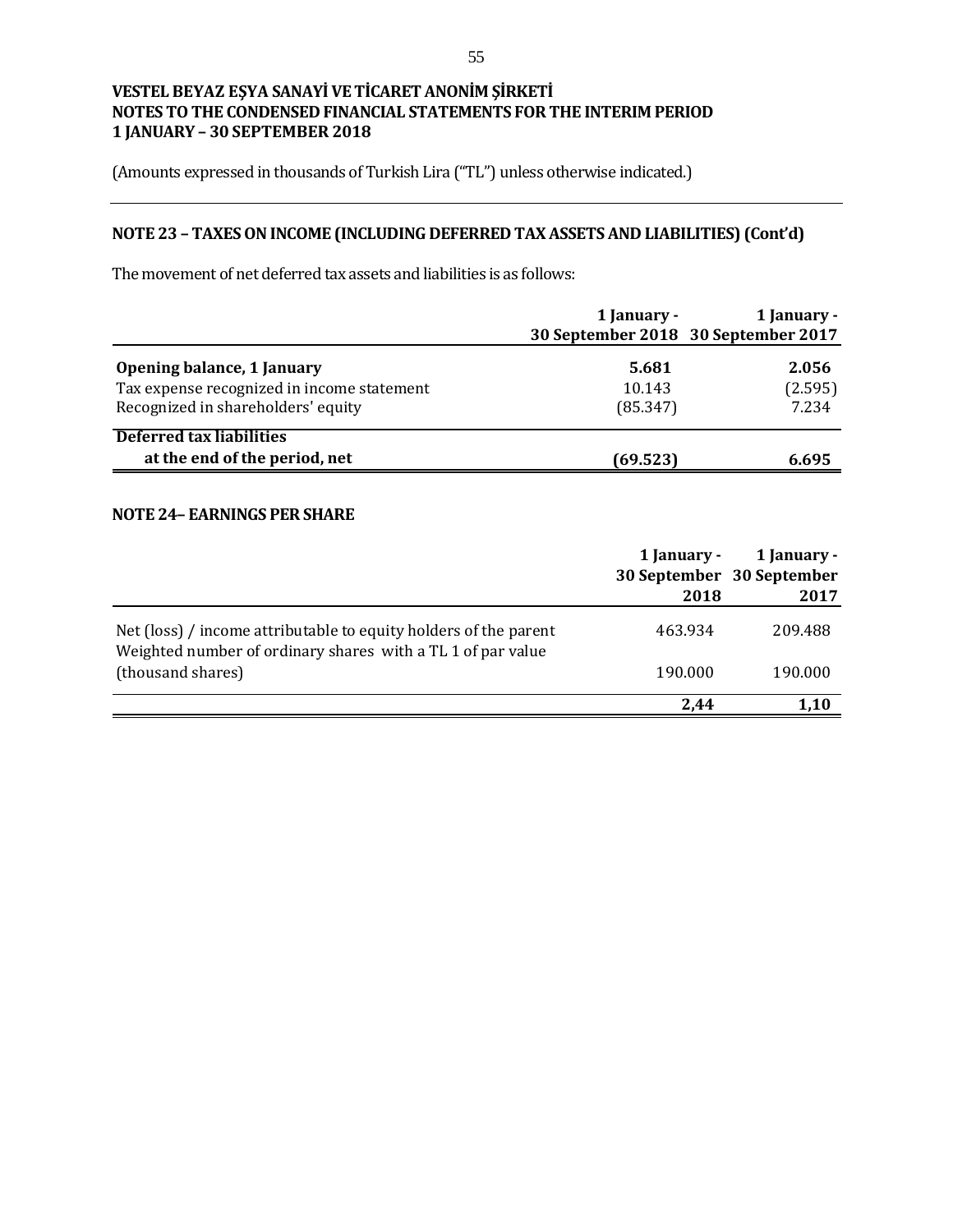(Amounts expressed in thousands of Turkish Lira ("TL") unless otherwise indicated.)

#### **NOTE 25 – DERIVATIVE INSTRUMENTS**

|                                                                  |                    | 30 September 2018                              |                    | <b>31 December 2017</b>                        |  |
|------------------------------------------------------------------|--------------------|------------------------------------------------|--------------------|------------------------------------------------|--|
|                                                                  | Contract<br>amount | <b>Fair Value</b><br>Assets /<br>(Liabilities) | Contract<br>amount | <b>Fair Value</b><br>Assets /<br>(Liabilities) |  |
| Derivative financial assets:                                     |                    |                                                |                    |                                                |  |
| <b>Held for trading</b><br>Forward foreign currency transactions | 101.822            | 3.982                                          | 211.078            | 1.759                                          |  |
| <b>Cash flow hedge</b><br>Forward foreign currency transactions  |                    |                                                | 486.575            | 2.250                                          |  |
| Derivative financial liabilities:                                |                    |                                                |                    |                                                |  |
| <b>Held for trading</b><br>Forward foreign currency transactions | 905.689            | (56.857)                                       | 415.169            | (5.993)                                        |  |
| <b>Cash flow hedge</b><br>Forward foreign currency transactions  |                    |                                                | 282.893            | (3.984)                                        |  |
|                                                                  | 1.007.511          | (52.875)                                       | 1.395.715          | (5.968)                                        |  |

#### **NOTE 26 – FINANCIAL INSTRUMENTS AND FINANCIAL RISK MANAGEMENT**

#### **Foreign currency risk:**

The Company is exposed to exchange rate risk due to its foreign currency denominated transactions. The main principle of foreign currency risk management is to maintain foreign exchange position at the level that minimizes the impact of foreign exchange fluctuations.

Derivative instruments are used in foreign currency risk management where necessary. In this respect the Company mainly prefers using foreign exchange forward contracts.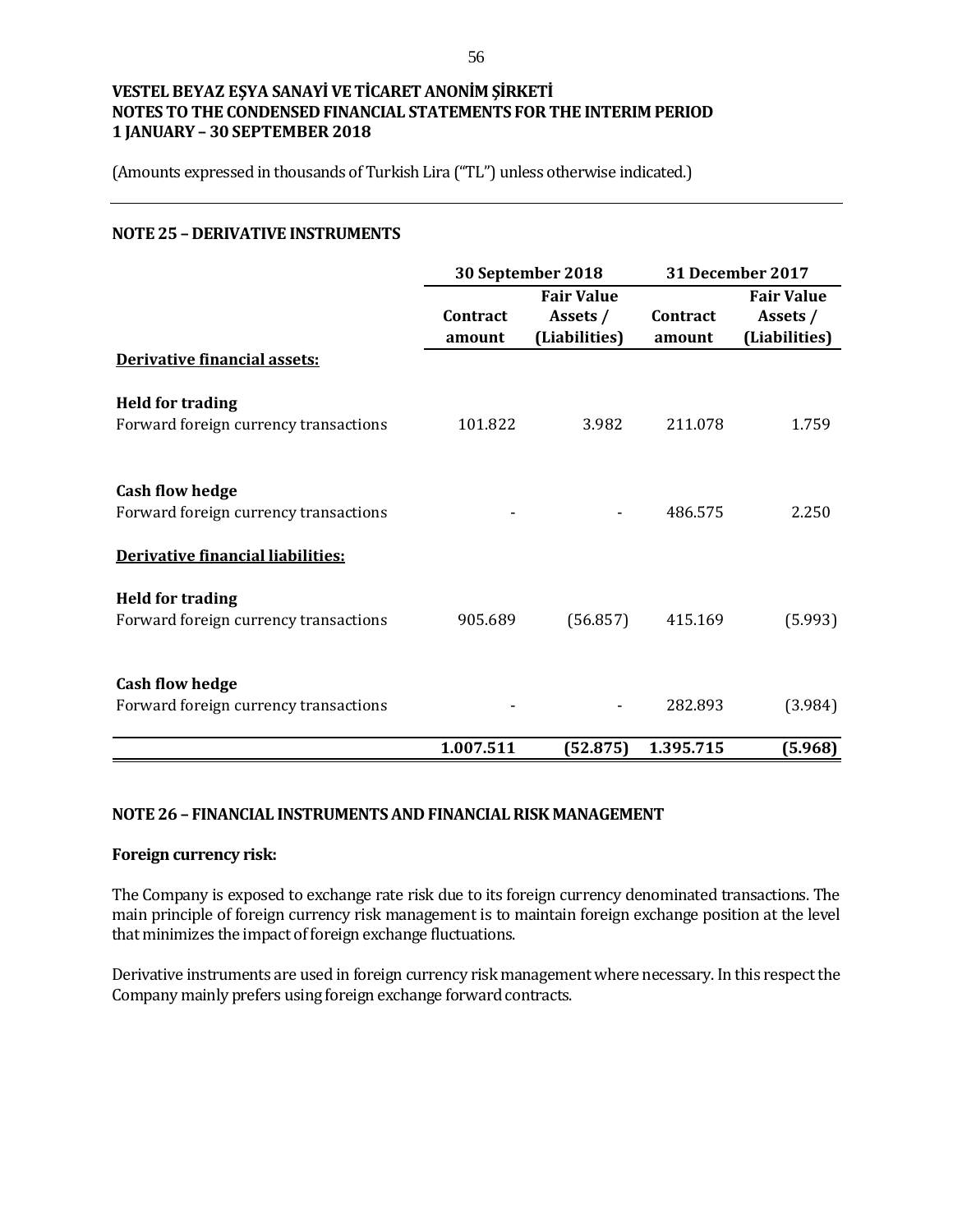(Amounts expressed in thousands of Turkish Lira ("TL") unless otherwise indicated.)

# **NOTE 26 – FINANCIAL INSTRUMENTS AND FINANCIAL RISK MANAGEMENT (Cont'd)**

|                                               |            |          | Other (TL              |                      |
|-----------------------------------------------|------------|----------|------------------------|----------------------|
| 30 September 2018                             | <b>USD</b> |          | <b>EUR</b> Equivalent) | <b>TL Equivalent</b> |
| 1. Trade receivables                          | 14.777     | 144.009  |                        | 1.089.452            |
| 2a. Monetary financial assets (including      |            |          |                        |                      |
| cash and cash equivalents)                    | 2.680      | 7.528    | 72                     | 68.449               |
| 2b. Non-monetary financial assets             |            |          |                        |                      |
| 3. Other                                      |            | 120      |                        | 834                  |
| 4. Current assets $(1+2+3)$                   | 17.457     | 151.657  | 72                     | 1.158.735            |
| 5. Trade receivables                          |            |          |                        |                      |
| 6a. Monetary financial assets                 |            |          |                        |                      |
| 6b. Non-monetary financial assets             | 222        | 3.321    |                        | 24.412               |
| 7. Other                                      |            |          |                        |                      |
| 8. Non-current assets (5+6+7)                 | 222        | 3.321    |                        | 24.412               |
| 9. Total assets (4+8)                         | 17.679     | 154.978  | 72                     | 1.183.147            |
| 10. Trade payables                            | 193.436    | 87.364   | 779                    | 1.766.723            |
| 11. Financial liabilities                     |            | 88.081   |                        | 612.205              |
| 12a. Other monetary liabilities               |            | 14.286   |                        | 99.295               |
| 12b. Other non-monetary liabilities           |            |          |                        |                      |
| 13. Current liabilities (10+11+12)            | 193.436    | 189.731  | 779                    | 2.478.223            |
| 14. Trade payables                            |            | 2.428    |                        | 16.876               |
| 15. Financial liabilities                     |            |          |                        |                      |
| 16a. Other monetary liabilities               |            | 7.175    |                        | 49.870               |
| 16b. Other non-monetary liabilities           |            |          |                        |                      |
| 17. Non-current liabilities (14+15+16)        |            | 9.603    |                        | 66.746               |
| 18. Total liabilities (13+17)                 | 193.436    | 199.334  | 779                    | 2.544.969            |
| 19. Off-balance sheet derivative instruments/ |            |          |                        |                      |
| net asset (liability) position (19a+19b)      | 115.694    | 9.832    |                        | 761.368              |
| 19a. Hedged total assets                      | 119.476    | 29.612   |                        | 921.503              |
| 19b. Hedged total liabilities                 | (3.782)    | (19.780) |                        | (160.136)            |
| 20. Net foreign currency asset/ (liability)   |            |          |                        |                      |
| position (9-18+19)                            | (60.063)   | (34.524) | (707)                  | (600.454)            |
| 21. Net foreign currency monetary asset/      |            |          |                        |                      |
| (liability) position                          |            |          |                        |                      |
| $(=1+2a+5+6a-10-11-12a-14-15-16a)$            | (175.979)  | (47.797) | (707)                  | (1.387.068)          |
| 22. Fair value of financial instruments used  |            |          |                        |                      |
| in foreign currency hedging                   |            |          |                        | (52.875)             |
| 23. Export                                    | 53.992     | 472.797  |                        | 2.877.918            |
| 24. Import                                    | 244.718    | 151.518  | 1.831                  | 1.915.659            |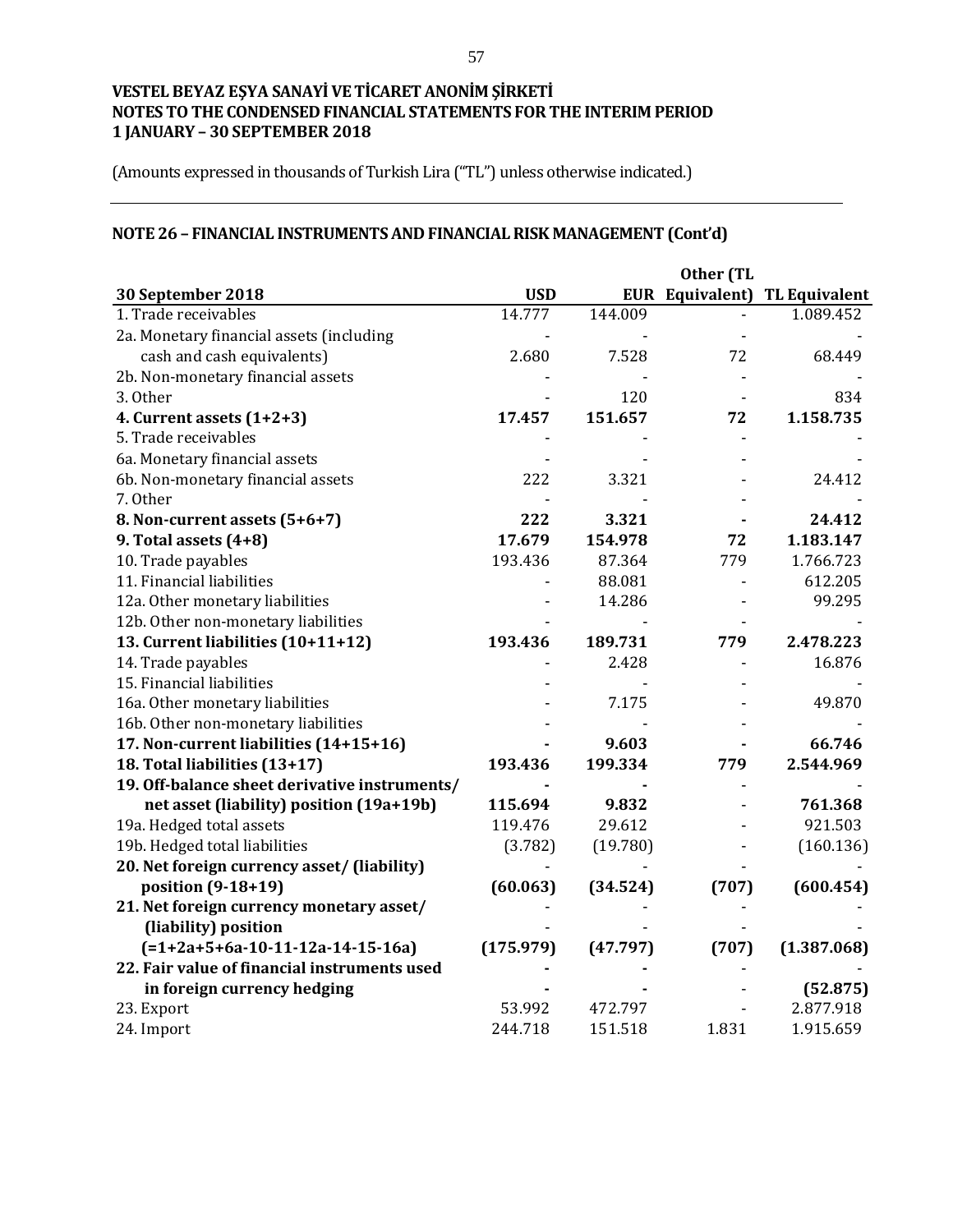(Amounts expressed in thousands of Turkish Lira ("TL") unless otherwise indicated.)

# **NOTE 26 – FINANCIAL INSTRUMENTS AND FINANCIAL RISK MANAGEMENT (Cont'd)**

|                                               |            |           | Other (TL |                                      |
|-----------------------------------------------|------------|-----------|-----------|--------------------------------------|
| 31 December 2017                              | <b>USD</b> |           |           | <b>EUR Equivalent) TL Equivalent</b> |
| 1. Trade receivables                          | 12.776     | 148.303   | 163       | 718.015                              |
| 2a. Monetary financial assets (including      |            |           |           |                                      |
| cash and cash equivalents)                    | 350        | 15.540    | 19        | 71.510                               |
| 2b. Non-monetary financial assets             |            |           |           |                                      |
| 3. Other                                      | 36.720     |           |           | 138.504                              |
| 4. Current assets $(1+2+3)$                   | 49.846     | 163.843   | 182       | 928.029                              |
| 5. Trade receivables                          |            |           |           |                                      |
| 6a. Monetary financial assets                 |            |           |           |                                      |
| 6b. Non-monetary financial assets             | 1.605      | 7.140     |           | 38.295                               |
| 7. Other                                      |            |           |           |                                      |
| 8. Non-current assets (5+6+7)                 | 1.605      | 7.140     |           | 38.295                               |
| 9. Total assets (4+8)                         | 51.451     | 170.983   | 182       | 966.324                              |
| 10. Trade payables                            | 180.221    | 56.166    | 46        | 933.439                              |
| 11. Financial liabilities                     |            | 54.955    |           | 248.148                              |
| 12a. Other monetary liabilities               |            | 14.286    |           | 64.508                               |
| 12b. Other non-monetary liabilities           |            |           |           |                                      |
| 13. Current liabilities (10+11+12)            | 180.221    | 125.407   | 46        | 1.246.095                            |
| 14. Trade payables                            |            |           |           |                                      |
| 15. Financial liabilities                     |            | 37.319    |           | 168.514                              |
| 16a. Other monetary liabilities               |            | 21.775    |           | 98.325                               |
| 16b. Other non-monetary liabilities           |            |           |           |                                      |
| 17. Non-current liabilities (14+15+16)        |            | 59.094    |           | 266.839                              |
| 18. Total liabilities (13+17)                 | 180.221    | 184.501   | 46        | 1.512.934                            |
| 19. Off-balance sheet derivative instruments/ |            |           |           |                                      |
| net asset (liability) position (19a+19b)      | 261.830    | (187.019) |           | 143.112                              |
| 19a. Hedged total assets                      | 279.575    | 55.072    |           | 1.303.207                            |
| 19b. Hedged total liabilities                 | (17.745)   | (242.091) |           | (1.160.094)                          |
| 20. Net foreign currency asset/ (liability)   |            |           |           |                                      |
| position (9-18+19)                            | 133.060    | (200.537) | 136       | (403.498)                            |
| 21. Net foreign currency monetary asset/      |            |           |           |                                      |
| (liability) position                          |            |           |           |                                      |
| $(=1+2a+5+6a-10-11-12a-14-15-16a)$            | (167.095)  | (20.658)  | 136       | (723.409)                            |
| 22. Fair value of financial instruments used  |            |           |           |                                      |
| in foreign currency hedging                   |            |           |           | (5.968)                              |
| 23. Export                                    | 29.144     | 671.923   |           | 2.841.516                            |
| 24. Import                                    | 261.603    | 200.443   | 1.408     | 1.776.031                            |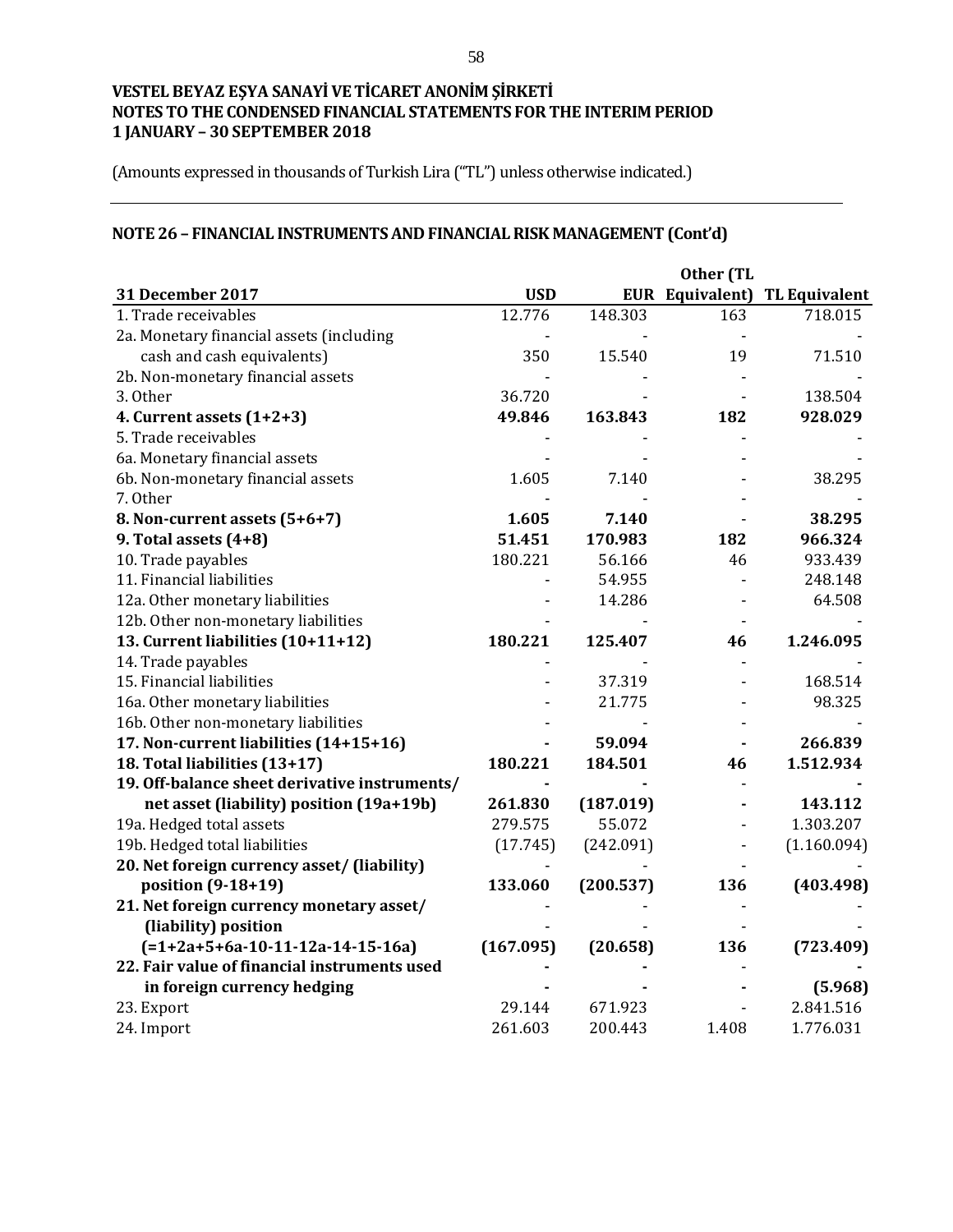(Amounts expressed in thousands of Turkish Lira ("TL") unless otherwise indicated.)

# **NOTE 26 – FINANCIAL INSTRUMENTS AND FINANCIAL RISK MANAGEMENT (Cont'd)**

As of 30 September 2018 and 31 December 2017, sensitivity analysis of foreign exchange rate tables is presented below, secured portions include impact of derivative instruments.

|                                              | Gain / Loss         |                     |                                                                            | <b>Equity</b>       |  |
|----------------------------------------------|---------------------|---------------------|----------------------------------------------------------------------------|---------------------|--|
| 30 September 2018                            | Foreign<br>exchange | Foreign<br>exchange | Foreign<br>exchange<br>appreciation depreciation appreciation depreciation | Foreign<br>exchange |  |
|                                              |                     |                     |                                                                            |                     |  |
| +/-10% fluctuation of USD rate:              |                     |                     |                                                                            |                     |  |
| USD net asset / liability                    | (105.415)           | 105.415             | (105.415)                                                                  | 105.415             |  |
| Secured portion from USD risk (-)            | 69.228              | (69.228)            | 69.228                                                                     | (69.228)            |  |
| <b>USD</b> net effect                        | (36.187)            | 36.187              | (36.187)                                                                   | 36.187              |  |
|                                              |                     |                     |                                                                            |                     |  |
| +/-10% fluctuation of EUR rate:              |                     |                     |                                                                            |                     |  |
| EUR net asset / liability                    | (33.221)            | 33.221              | (33.221)                                                                   | 33.221              |  |
| Secured portion from EUR risk (-)            | 6.703               | (6.703)             | 6.703                                                                      | (6.703)             |  |
| <b>EUR</b> net effect                        | (26.518)            | 26.518              | (26.518)                                                                   | 26.518              |  |
|                                              |                     |                     |                                                                            |                     |  |
| +/-10% fluctuation of other currency rates:  |                     |                     |                                                                            |                     |  |
| Other currencies net asset / liability       | (71)                | 71                  | (71)                                                                       | 71                  |  |
| Secured portion from other currency risk (-) |                     |                     |                                                                            |                     |  |
| Other currency net effect                    | (71)                | 71                  | (71)                                                                       | 71                  |  |